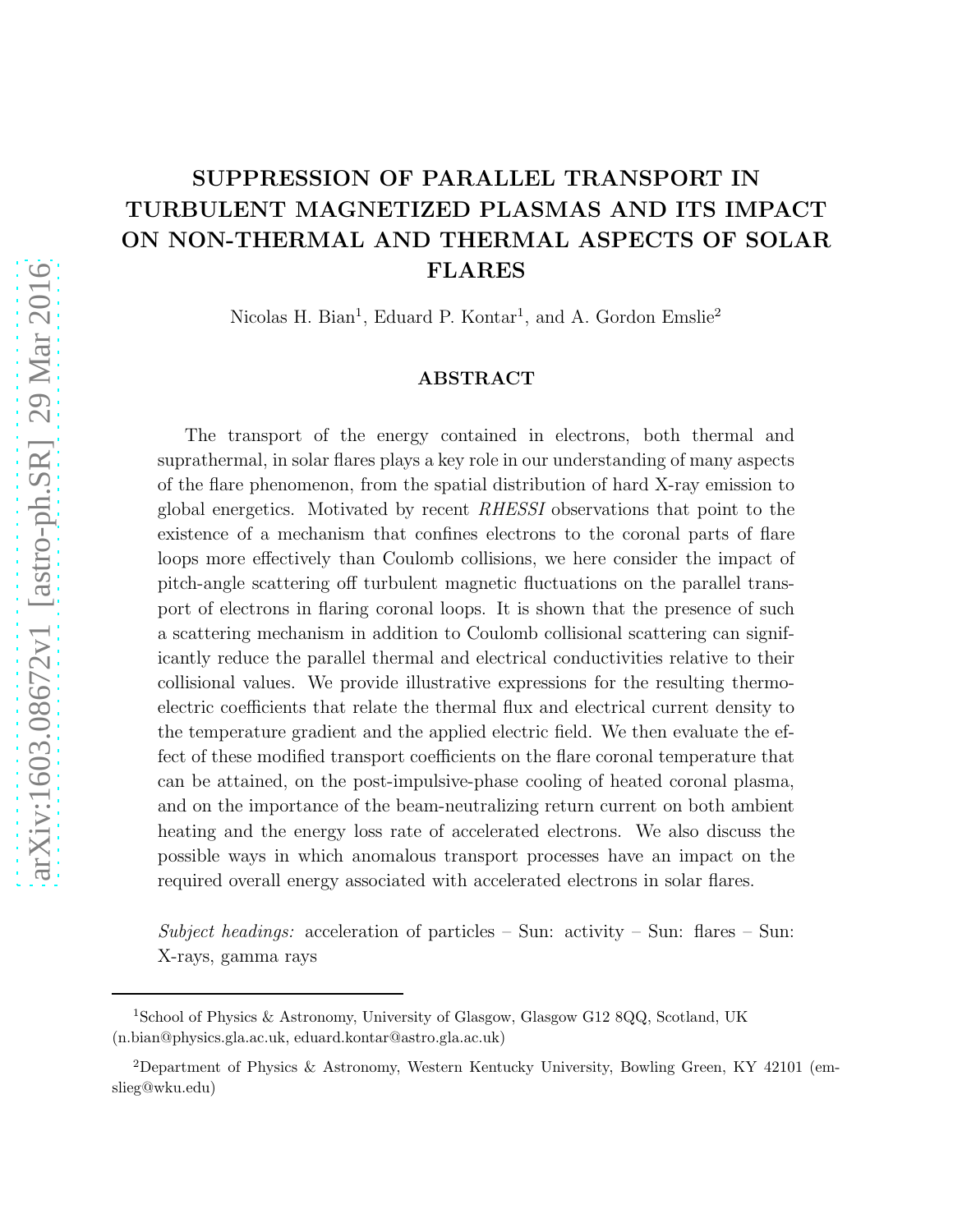# 1. Introduction

A solar flare involves a complex set of energy release and transport mechanisms, with both non-thermal and thermal elements (see, e.g., [Tandberg-Hanssen & Emslie 1988;](#page-36-0) [Holman et al.](#page-34-0) [2011,](#page-34-0) for reviews). In particular, it is generally accepted (e.g., [Kontar et al. 2011b](#page-35-0)) that a significant fraction of the energy released is in the form of deka-keV electrons. These electrons gain energy through as-yet-not-fully-understood process(es) associated with the reconnection of stressed, current-carrying magnetic fields (see, e.g., [Zharkova et al. 2011,](#page-36-1) for a review). They *lose* energy principally through Coulomb collisions (e.g., [Brown 1972](#page-32-0); [Emslie 1978](#page-33-0)), although ohmic losses associated with driving the beam-neutralizing return current through the finite-resistivity ambient medium [\(Knight & Sturrock 1977;](#page-34-1) [Emslie](#page-33-1) [1980](#page-33-1); [Spicer & Sudan](#page-36-2) [1984;](#page-36-2) [Holman 1985](#page-34-2); [Larosa & Emslie 1989](#page-35-1); [van den Oord 1990;](#page-36-3) [Zharkova et al. 1995;](#page-36-4) [Zharkova & Gordovskyy](#page-36-5) [2005,](#page-36-5) [2006;](#page-36-6) [Battaglia & Benz 2008\)](#page-32-1), may also be significant.

Early impulsive phase models (e.g., [Brown 1971\)](#page-32-2) assumed, largely for simplicity, that the electrons are accelerated out of a "point source" at or near the apex of a coronal loop. However, estimates (e.g., [Holman et al. 2003,](#page-34-3) [2011\)](#page-34-0) of the number of accelerated electrons required to produce a strong hard X-ray burst, combined with even generous estimates of the number density of electrons in the acceleration region, show that an acceleration region extending over a substantial portion of the flare volume is required. Additional evidence for an extended acceleration region includes the following:

- While many observations (e.g. [Petrosian et al. 2002;](#page-35-2) [Emslie et al. 2003](#page-33-2)) point to an acceleration site in the corona and the production of hard X-ray footpoints by electrons precipitating into the chromosphere, the appearance of coronal hard X-ray sources (e.g. [Masuda et al. 1995](#page-35-3); [Kane & Hurford 2003](#page-34-4); [Jiang et al. 2006](#page-34-5); [Kobayashi et al. 2006;](#page-34-6) [Krucker et al. 2007;](#page-35-4) [Tomczak & Ciborski 2007\)](#page-36-7), in particular extended nonthermal coronal sources [\(Veronig & Brown 2004;](#page-36-8) [Xu et al. 2008](#page-36-9); [Kontar et](#page-34-7) al. [2011a;](#page-34-7) [Guo et al.](#page-34-8) [2012a](#page-34-8)[,b](#page-34-9); [Jeffrey et al. 2014\)](#page-34-10) shows that the accelerated electrons are, at least in some events, fully confined to the extended coronal region where the acceleration occurs;
- RHESSI [\(Lin et al. 2002](#page-35-5)) observations reveal that the accelerated electron distribution is nearly isotropic (e.g., [Kontar & Brown 2006\)](#page-34-11). This favors stochastic acceleration mechanisms operating throughout an extended region (e.g., [Hamilton & Petrosian](#page-34-12) [1992;](#page-34-12) [Melrose 1994;](#page-35-6) [Bian & Browning 2008;](#page-32-3) [Bykov & Fleishman 2009;](#page-33-3) [Petrosian 2012;](#page-35-7) [Bian et al. 2012\)](#page-32-4);

Simões  $\&$  Kontar (2013) have shown that the number of electrons trapped in extended coronal sources significantly exceeds the number consistent with purely collisional transport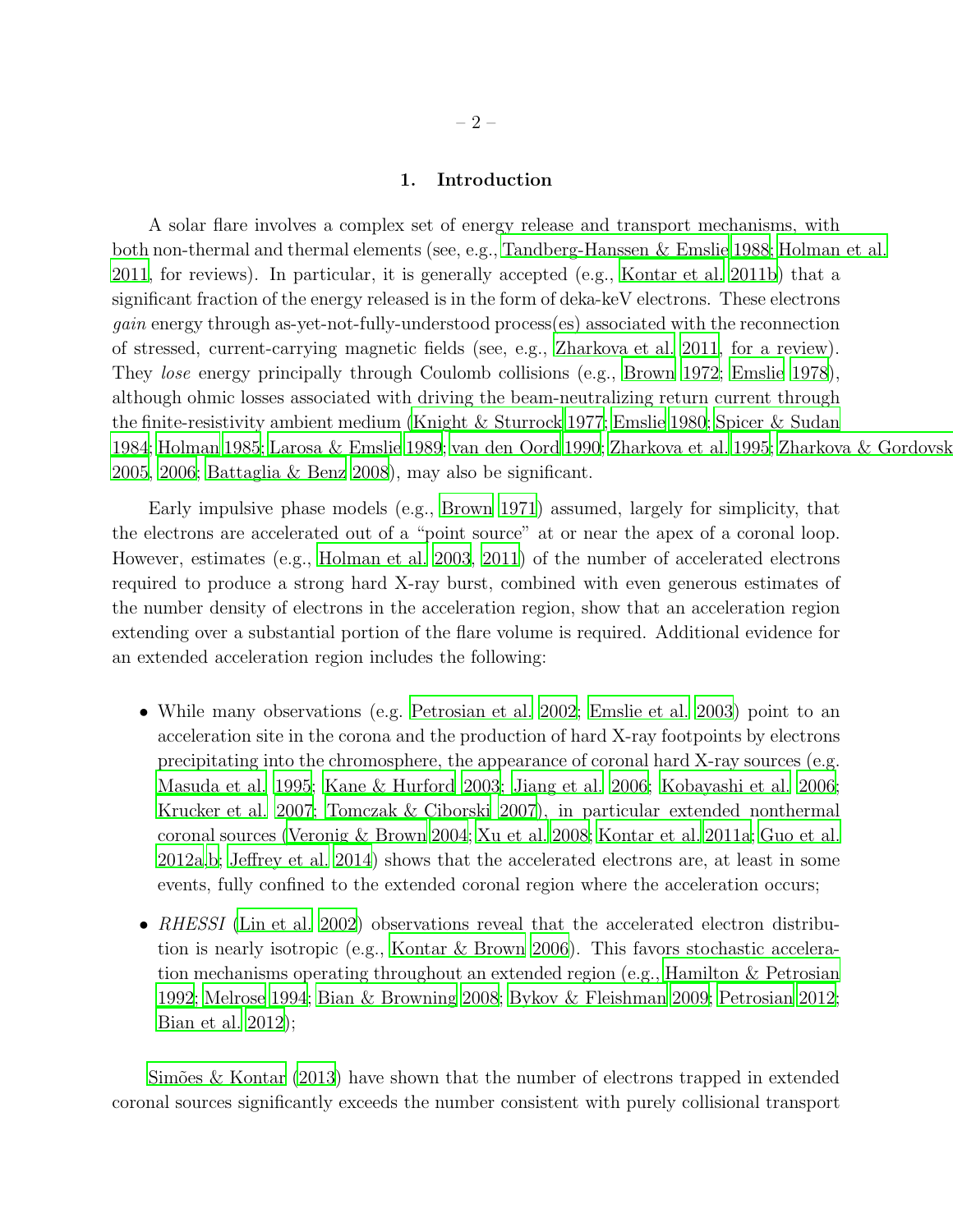of these electrons to the chromospheric footpoints. They thus argue that some form of noncollisional scattering mechanism confines electrons to the coronal part of the loop (and hence to the acceleration region), even in coronal-source-plus-footpoint events. [Jeffrey et al. \(2014\)](#page-34-10) have noted that observed variation of hard X-ray source length with photon energy is not consistent with a purely collisional transport model but rather with one in which parallel transport proceeds through a process involving both collisions and noncollisional scattering. [Kontar et al. \(2014](#page-34-13)) further showed, through analysis of similar events, that the mean free path associated with the noncollisional process is of order  $10^8$  cm, an order of magnitude or so less than the collisional mean free path.

Local fluctuations in the magnetic field are already well known to be responsible for angular scattering and isotropization of the particle distribution, leading to spatial diffusion along the guiding magnetic field [\(Jokipii 1966](#page-34-14); [Schlickeiser 1989](#page-36-11); [Shalchi 2009\)](#page-36-12). Cross-field diffusion of particles in turbulent magnetic fields has also long been considered as a mechanism for cosmic-ray transport [\(Jokipii 1966;](#page-34-14) [Jokipii & Parker 1969](#page-34-15); [Shalchi et al. 2009](#page-36-13)), for the transport of solar energetic particles [\(Matthaeus et al. 2003](#page-35-8); [Laitinen et al. 2013\)](#page-35-9), and for transport of thermal electrons in coronal loops [\(Galloway et al. 2006](#page-34-16); [Gkioulidou et al.](#page-34-17) [2007;](#page-34-17) [Bitane et al. 2010](#page-32-5)). In this context, [Kontar et al. \(2011a\)](#page-34-7) and [Bian et al. \(2011\)](#page-32-6) have shown that the width (perpendicular to the guiding magnetic field) of extended coronal hard X-ray sources increases slowly with energy, consistent with transport of energetic electrons across the guiding field lines through collisionless scattering off magnetic inhomogeneities.

In summary, hard X-ray observations of solar flares strongly suggest that electrons are accelerated in an extended region, within which a combination of Coulomb collisions and collisionless pitch-angle scattering operate. In this paper we explore the implications that the addition of such a non-collisional scattering process has for the transport of electrons of all energies, both thermal and non-thermal, in the flaring corona.

Soft X-ray observations (e.g., [Holman et al. 2011,](#page-34-0) as a recent review) show that the overall spectrum (and hence the distribution of emitting electrons in the flaring corona) is often near-Maxwellian, with a temperature of a few  $\times 10^7$  K. Such fits to flare soft X-ray spectra also provide estimates of the emission measures  $EM \equiv \int n^2 dV$  of the soft-X-rayemitting volume; in large flares this can be  $\simeq 10^{49}$  cm<sup>-3</sup> or higher. Since the emitting volume is of order  $10^{27}$  cm<sup>3</sup>, this requires a density of order  $10^{11}$  cm<sup>-3</sup>. At such densities and temperatures, the collisional mean free path is of order  $10<sup>8</sup>$  cm, significantly less than the characteristic source length  $L \sim V^{1/3} \simeq 10^9$  cm. Thus, unlike in other situations (e.g., in the solar wind), collisional processes are important in determining the ambient conditions in the plasma, which accounts for the very good fit of Maxwellian forms to observed soft X-ray spectra.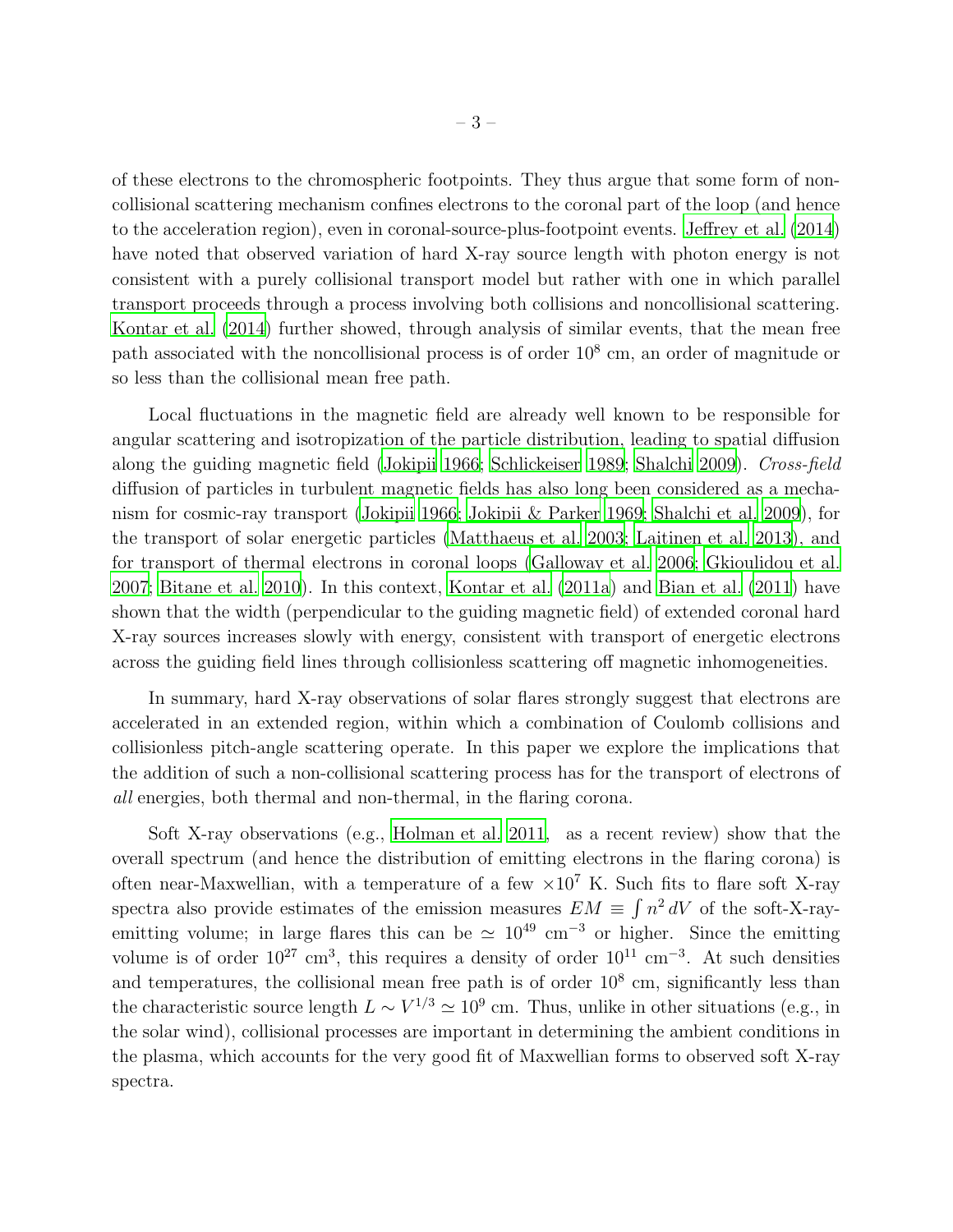In a collisional environment, transport of quantities such as heat and electric charge are principally determined (e.g. [Spitzer 1962\)](#page-36-14) by local gradients in temperature and density. The presence of additional non-collisional scattering processes does not change this essentially local *nature* of plasma transport phenomena. However, collisionless scattering processes affect the transport coefficients and hence the values of heat flux and current that arise from prescribed values of the local temperature gradient and large-scale electric field. In this paper, we evaluate this effect quantitatively, and we also discuss how substantial deviations from the classical [\(Spitzer 1962\)](#page-36-14) values of the thermoelectric transport coefficients can have very significant implications for several areas of importance to the solar flare problem. Such implications include:

- Suppression of thermal conduction will result in a higher coronal temperature for a prescribed heating rate (e.g., by nonthermal electrons) and so possibly account for very hot sources observed to be confined in the corona (e.g., [Karpen & DeVore 1987;](#page-34-18) [Jakimiec et al. 1998](#page-34-19));
- A reduction in the thermal conductivity coefficient  $\kappa_{\parallel}$  will lengthen the conductive cooling time  $\tau_{\text{cool}} \simeq 3nkT/(\kappa_{\parallel}T^{7/2}/L^2)$  from its classical value [\(Moore et al. 1980\)](#page-35-10) and so offers a possible resolution to the long-standing conundrum of the apparent need for continued energy input to coronal plasma after the impulsive phase.
- Nonthermal electrons lose energy in driving a beam-neutralizing return current through the finite resistivity of the ambient atmosphere. For a given beam current density  $j_{\parallel}$ , a reduction in the electrical conductivity  $\sigma_{\parallel}$  increases the role of return current losses relative to Coulomb collisions, and this can have significant implications for the spatial distribution of hard X-ray emission and for the energy deposition profile throughout the ambient atmosphere, and hence the hydrodynamic response of the solar atmosphere (e.g., [Nagai & Emslie 1984](#page-35-11); [Mariska et al. 1989](#page-35-12); [Allred et al. 2005\)](#page-32-7). Confinement of nonthermal electrons through enhanced resistivity may also offer an alternative explanation for loop-top coronal sources [\(Kane & Hurford 2003;](#page-34-4) [Veronig & Brown 2004;](#page-36-8) [Xu et al. 2008](#page-36-9); [Guo et al. 2012a](#page-34-8)[,b](#page-34-9); [Jeffrey et al. 2014\)](#page-34-10). And, because the hard X-ray production of a population of accelerated electrons depends inversely on the energy loss rates of the accelerated electrons, the results will change the required total energy content in these accelerated electrons, a quantity of considerable importance in the overall energetics of solar eruptive events [\(Emslie et al. 2012\)](#page-33-4).

In Section [2](#page-4-0) we consider the combined effects of collisional and turbulent scattering on the effective mean free path used to compute quantities such as the thermal conductivity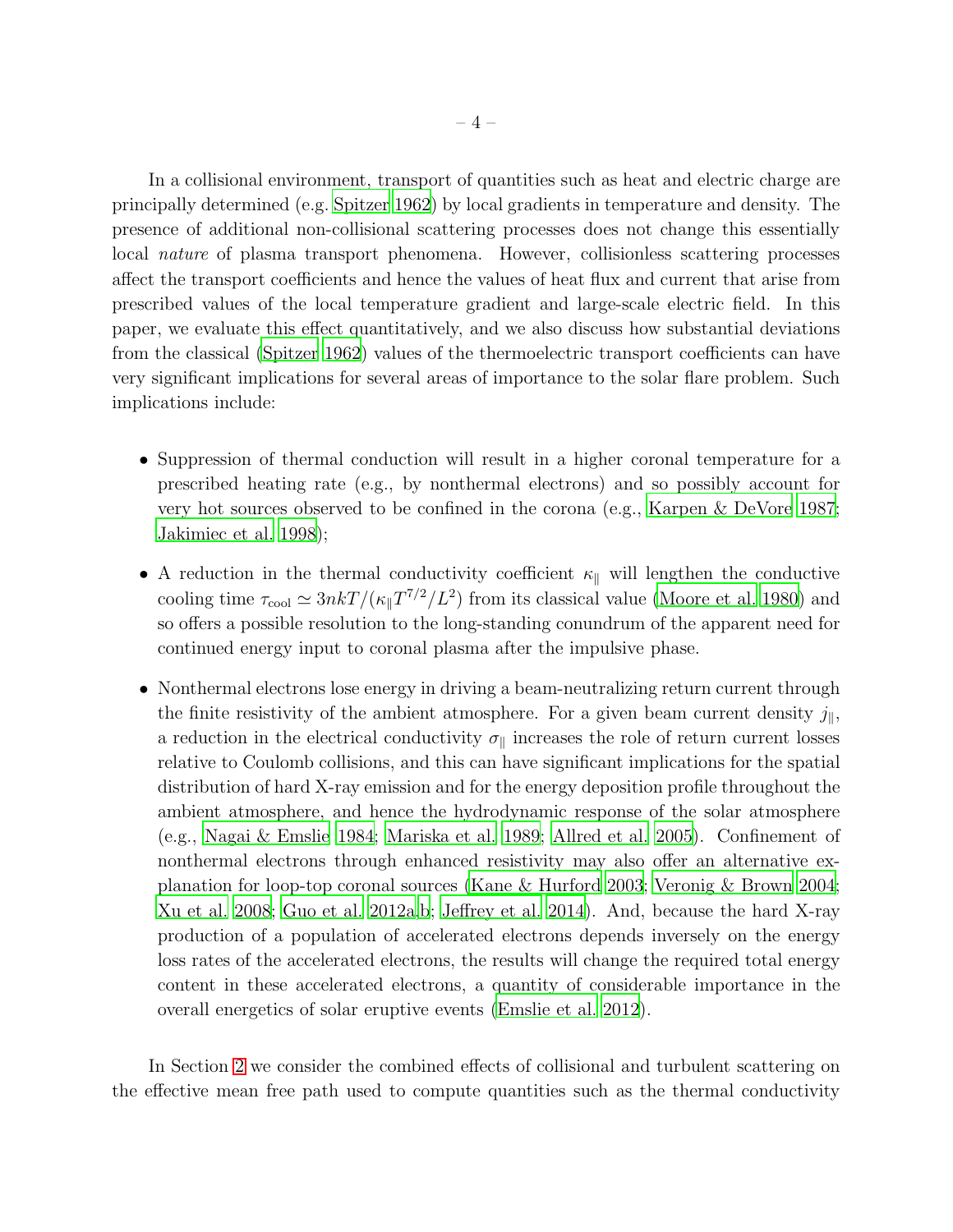$\kappa_{\parallel}$  and the electrical conductivity  $\sigma_{\parallel}$ . In Section [3](#page-9-0) we study this problem more formally, using a Chapman-Enskog expansion of the kinetic equation for the electron phase-space distribution function  $f(z, v, \mu)$ , and we derive expressions for the various thermoelectric coefficients that link transport quantities (thermal flux, electrical current density) to the local environment (temperature gradient, electric field). We do this first for a model of isotropic scattering where the explicit dependence of the diffusion coefficient  $D_{\mu\mu}$  on pitch angle  $\mu$  is, for simplicity, discarded. Scattering by magnetostatic fluctuations, which is generally not isotropic, is addressed in Section [4.](#page-18-0) In Section [5](#page-25-0) we discuss the application of these results to several aspects of solar flares, including the heating of coronal plasma by non-thermal electrons and the subsequent cooling of this hot plasma by thermal conduction to the chromosphere (Section [5.1\)](#page-25-1), and the role of return currents in ohmic heating of the corona and in the dynamics of the nonthermal electron population (Section [5.2\)](#page-29-0). In Section [6](#page-31-0) we summarize the results and present our conclusions.

### 2. Effects of Pitch-Angle Scattering on Particle Transport

<span id="page-4-0"></span>The basis of turbulent scattering theory in plasmas was developed some time ago (see [Sagdeev & Galeev 1969,](#page-36-15) for a review). Here we adopt the philosophy that turbulence can be thought of as playing a role similar to collisions, resulting in a "rescaling" of the transport coefficients with respect to their collisional values. We also focus on elastic angular scattering, which is the predominant effect for scattering of particles by low-frequency turbulence [\(Rudakov & Korablev 1966](#page-36-16)).

# 2.1. Modeling the scattering frequency and mean free path

<span id="page-4-2"></span>The pitch-angle diffusion coefficient  $D_{\mu\mu}$  of charged particles in a magnetized plasma is related to the angular scattering frequency  $\nu$  (s<sup>-1</sup>) by

<span id="page-4-1"></span>
$$
D_{\mu\mu} = \nu \, \frac{(1 - \mu^2)}{2} \quad , \tag{1}
$$

where  $\mu$  is the cosine of the pitch-angle relative to the guiding magnetic field. In the case where angular scattering is a superposition of two additive processes, collisional and turbulent, the scattering frequency can be written as

$$
\nu(v) = \nu_C(v) + \nu_T(v) \tag{2}
$$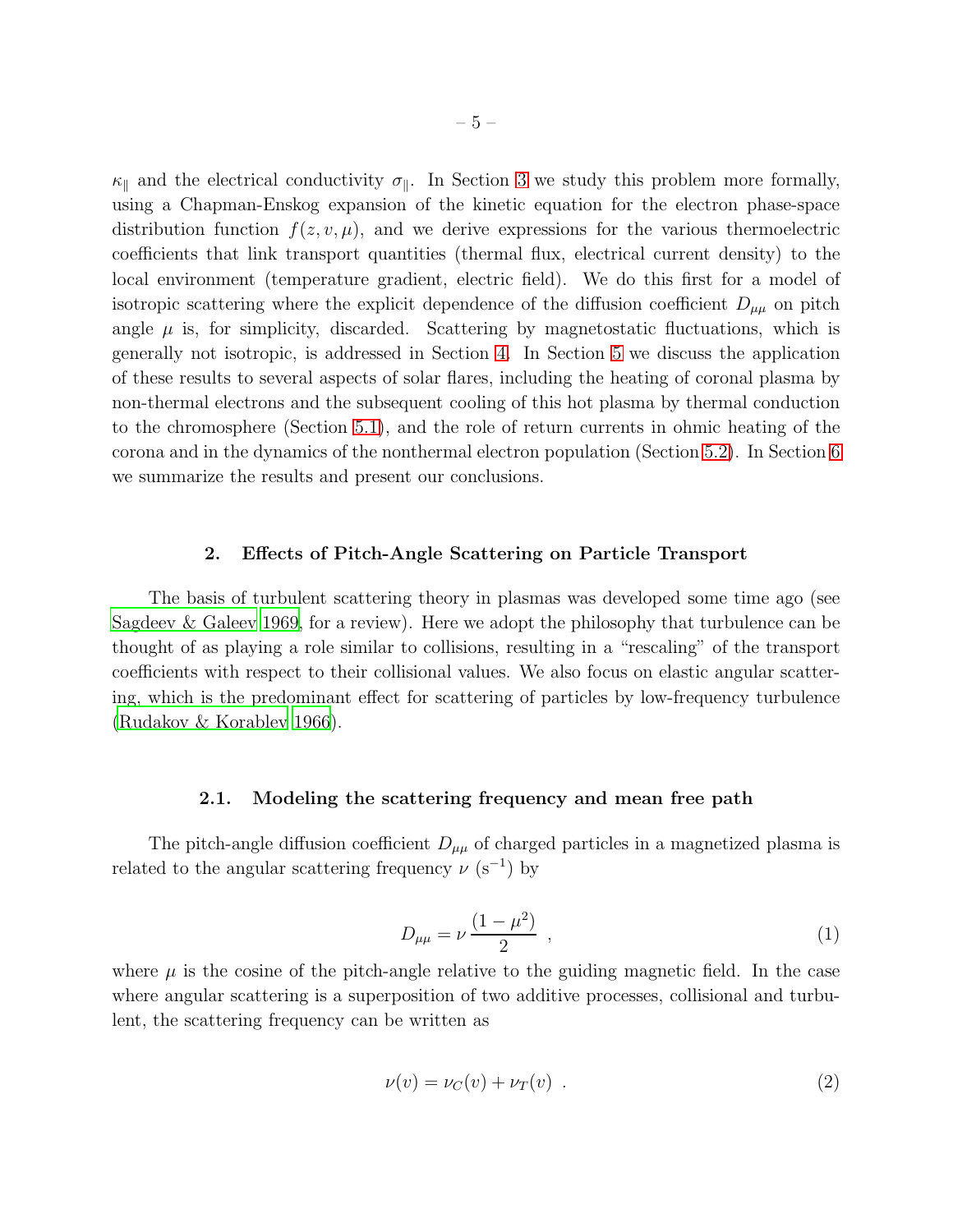Here the collisional contribution is given by

<span id="page-5-0"></span>
$$
\nu_C(v) = \frac{4\pi n_e e^4 \ln \Lambda}{m_e^2} \frac{1}{v^3} \equiv \frac{v}{\lambda_C(v)} \quad , \tag{3}
$$

where we have introduced the collisional mean free path

<span id="page-5-1"></span>
$$
\lambda_{\rm C}(v) = \frac{m_e^2}{4\pi n_e e^4 \ln \Lambda} v^4 \equiv \lambda_{\rm ei} \left(\frac{v}{v_{\rm te}}\right)^4 \quad . \tag{4}
$$

Here e and  $m_e$  are the electronic charge (esu) and mass (g), respectively,  $n_e$  (cm<sup>-3</sup>) is the ambient electron density,  $\ln \Lambda$  is the Coulomb logarithm, and the thermal mean free path

<span id="page-5-4"></span>
$$
\lambda_{\rm ei} = \frac{(2k_B)^2}{2\pi e^4 \ln \Lambda} \frac{T_e^2}{n_e} \simeq \frac{10^4 T_e^2}{n_e} \,,\tag{5}
$$

which, by definition, is the collisional mean free path of electrons with thermal speed  $v =$  $v_{\text{te}} \equiv \sqrt{2k_B T_e/m_e}$ , where  $k_B$  is Boltzmann's constant.

Similarly, the turbulent contribution to the angular scattering frequency may be written

$$
\nu_T(v) = \frac{v}{\lambda_T(v)} \quad , \tag{6}
$$

which involves a (generally velocity-dependent) quantity  $\lambda_T$ , identifiable as the "turbulent" mean free path." The physical origin of the turbulence is, for the moment, left unspecified. However, in order to exploit the analogy with collisional scattering we assume a velocity dependence for the turbulent mean free path of the form

<span id="page-5-3"></span>
$$
\lambda_T(v) = \lambda_0 \left(\frac{v}{v_{\text{te}}}\right)^{\alpha},\tag{7}
$$

corresponding to a turbulent scattering frequency

<span id="page-5-2"></span>
$$
\nu_T(v) = \frac{v}{\lambda_0} \left(\frac{v}{v_{\text{te}}}\right)^{-\alpha} \tag{8}
$$

Using this approach, we can express the total scattering frequency resulting from a combination of collisions and turbulent scattering in the form

$$
\nu(v) = \frac{v}{\lambda(v)} \tag{9}
$$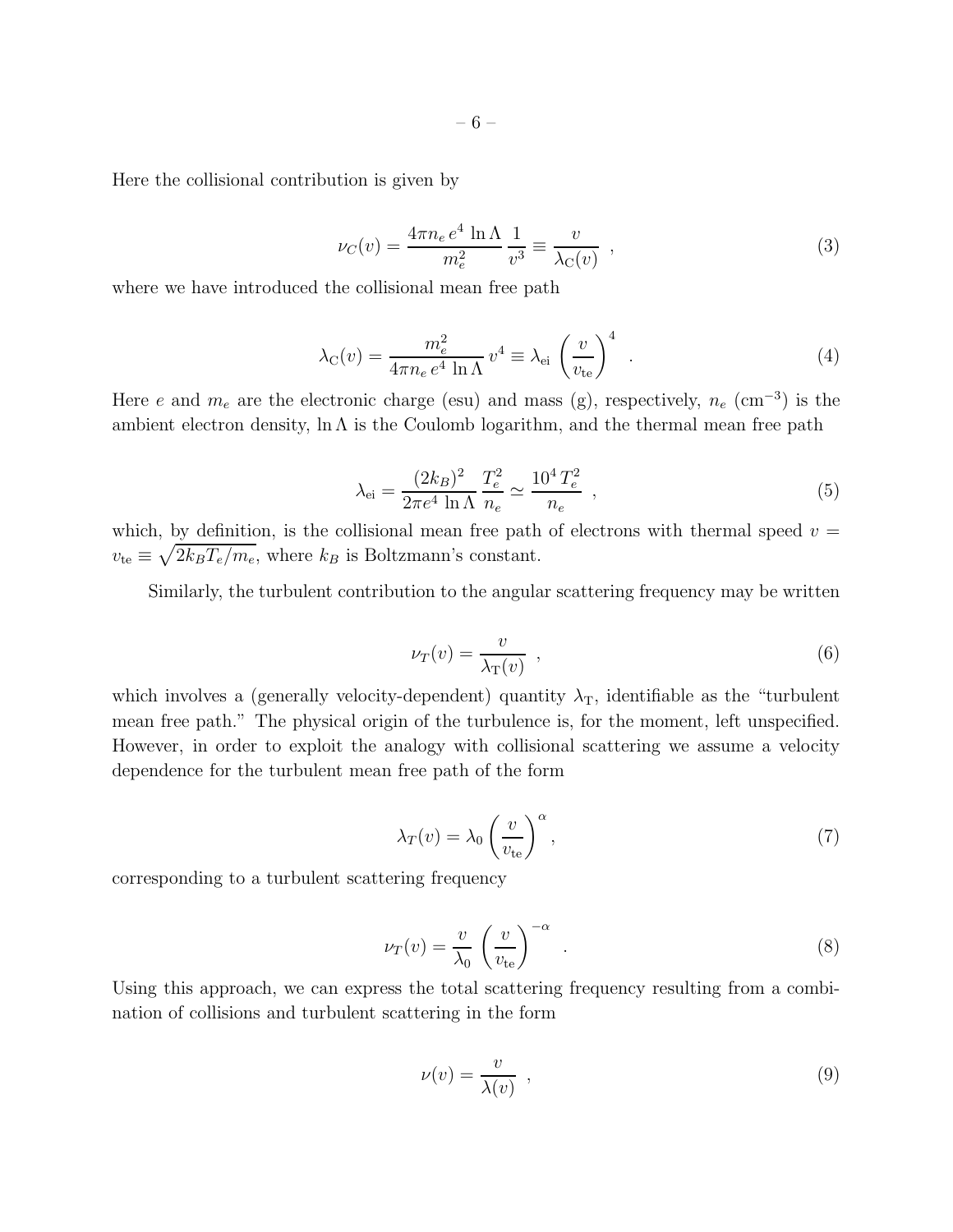where the "effective," or simply the, mean free path  $\lambda(v)$  is given by

<span id="page-6-5"></span>
$$
\frac{1}{\lambda(v)} = \frac{1}{\lambda_{\rm C}(v)} + \frac{1}{\lambda_{\rm T}(v)} = \frac{1}{\lambda_{\rm ei}} \left(\frac{v_{\rm te}}{v}\right)^4 + \frac{1}{\lambda_{\rm T}(v)} = \frac{1}{\lambda_{\rm ei}} \left(\frac{v_{\rm te}}{v}\right)^4 + \frac{1}{\lambda_0} \left(\frac{v_{\rm te}}{v}\right)^\alpha \tag{10}
$$

We will find it convenient to introduce the dimensionless ratio

<span id="page-6-0"></span>
$$
R = \frac{\lambda_{\text{ei}}}{\lambda_0} \tag{11}
$$

By equations  $(3)$ ,  $(4)$ ,  $(8)$ , and  $(11)$ , the total scattering frequency can be written in the form

<span id="page-6-1"></span>
$$
\nu(v) = \frac{v_{\rm te}}{\lambda_{\rm ei}} \frac{1 + R(v/v_{\rm te})^{4-\alpha}}{(v/v_{\rm te})^3} \tag{12}
$$

with the corresponding expression

<span id="page-6-3"></span>
$$
\lambda(v) = \frac{\lambda_{\text{ei}} \left( v/v_{\text{te}} \right)^4}{1 + R(v/v_{\text{te}})^{4-\alpha}} \tag{13}
$$

for the mean free path.

The parameter  $R$  is the ratio of two length scales, collisional and turbulent, and here plays the role of a transport reduction factor. In the presence of turbulence, the scattering frequency for thermal electrons with  $v \sim v_{te}$  is  $\nu = \nu_{ei}(1+R)$ , an increase by a factor  $(1+R)$ relative to the collisional value  $\nu_{ei} = v_{te}/\lambda_{ei}$ . When R is large, this increased scattering frequency corresponds to a decrease of the the mean free path by a factor  $\simeq R$ .

Pitch-angle scattering due to turbulence is in general not isotropic; the scattering frequency may also depend on pitch angle, say as

<span id="page-6-4"></span>
$$
\nu_T(v,\mu) = \frac{v}{\lambda_0} \left(\frac{v}{v_{\text{te}}}\right)^{-\alpha} |\mu|^{\beta} . \tag{14}
$$

In such cases, the mean free path is related to the scattering frequency by the relation

<span id="page-6-2"></span>
$$
\lambda_T(v,\mu) = \frac{3v}{4} \int_{-1}^{+1} \frac{(1-\mu^2)}{\nu(v,\mu)} d\mu \quad . \tag{15}
$$

We caution that in the limit of very large  $R$ , one cannot compute the mean free path simply by first taking this limit in Equation [\(12\)](#page-6-1) and then substituting this into Equation [\(15\)](#page-6-2). For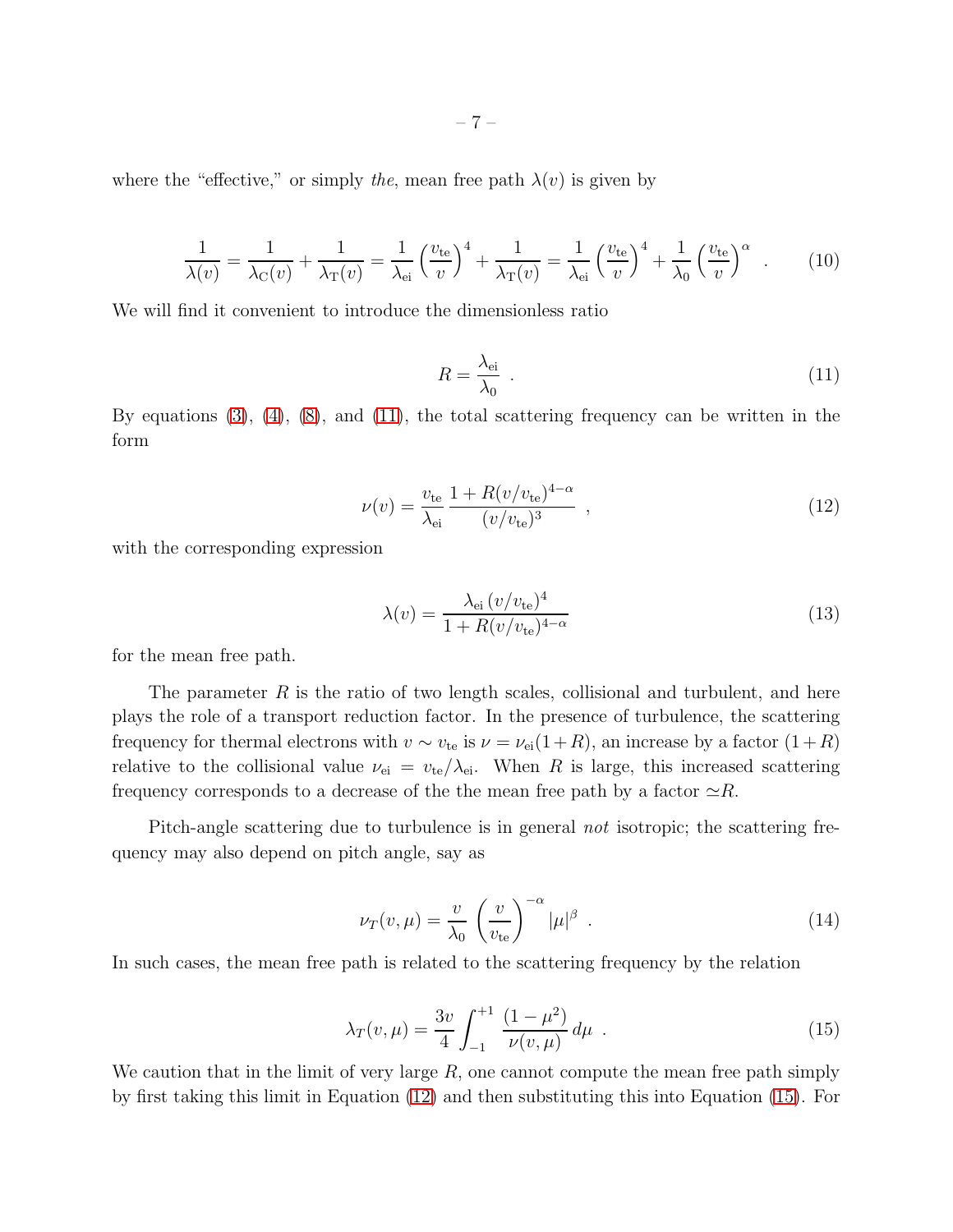example, it is easily checked that, for pure turbulent scattering  $(\nu = \nu_T)$  and certain values of  $\beta$  (e.g.,  $\beta = 1$ ), the expression [\(15\)](#page-6-2) for the purely turbulent mean free path diverges. Physically, this is because for such values of  $\beta$  turbulent scattering alone is incapable of scattering particles through the  $90° (\mu = 0)$  "barrier." It is therefore essential, in general, to include collisional effects even in the limit of large  $R = \lambda_{ei}/\lambda_0$ , so that the mean free path given by Equation [\(15\)](#page-6-2) remains finite. The corresponding scattering frequency is given (cf. Equation  $(12)$  by

$$
\nu(v,\mu) = \frac{v_{\rm te}}{\lambda_{\rm ei}} \frac{1 + R \, |\mu|^{\beta} \, (v/v_{\rm te})^{4-\alpha}}{(v/v_{\rm te})^3} \tag{16}
$$

The existence of a turbulent spectrum of magnetic fluctuations transverse to the guiding magnetic field is well-documented (see, e.g., [Shalchi 2009,](#page-36-12) for a review). Such fluctuations can be considered as quasi-static provided the characteristic particle velocity (a few  $v_{te}$  for the electrons that carry the bulk of the thermal flux) is larger than  $\lambda_B/\tau_B$ , where  $\lambda_B$  and  $\tau_B$  are respectively the correlation length and time associated with the fluctuations. Typically, the turbulent mean free path parameter  $\lambda_0$  is proportional to the inverse square of the fractional level of the magnetic fluctuations, i.e.,

$$
\lambda_0 \simeq \lambda_B \left(\frac{\delta B_\perp}{B_0}\right)^{-2},\tag{17}
$$

so that the value of the ratio  $R$  is

$$
R = \frac{\lambda_{\text{ei}}}{\lambda_0} \simeq \left(\frac{\lambda_{\text{ei}}}{\lambda_B}\right) \left(\frac{\delta B_\perp}{B_0}\right)^2 = \frac{10^4 T_e^2 (\delta B_\perp/B_0)^2}{n_e \lambda_B} \tag{18}
$$

### 2.2. Effect on transport coefficients

We now consider in a semi-quantitative way the impact of adding turbulent scattering on various transport coefficients. The "collisionality" of a plasma is inversely proportional to the ratio of the collisional mean free path  $\lambda_C$  to the temperature gradient length scale  $L_T$ ; low values the collisional Knudsen number  $Kn_S \equiv \lambda_C/L_T$  imply a high degree of collisionality and vice versa. (Here the subscript S stands for Spitzer  $(1962)$ .) The collisionality of the solar electron population ranges from quite high (Kn<sub>S</sub>  $\sim 10^{-2}$ ) close to the Sun to very low (Kn<sub>S</sub>  $\sim$  1) in the solar wind at 1 AU. For coronal loops,  $L_T$  is of the order of the loop length L, therefore the collisional Knudsen number  $Kn_S \simeq 10^4 T_e^2/n_e L$ . Taking  $n_e = 10^{10}$  cm<sup>-3</sup> and  $L = 10^9$  cm, the collisional Kundsen number Kn<sub>S</sub> =  $10^{-15}T_e^2$ , meaning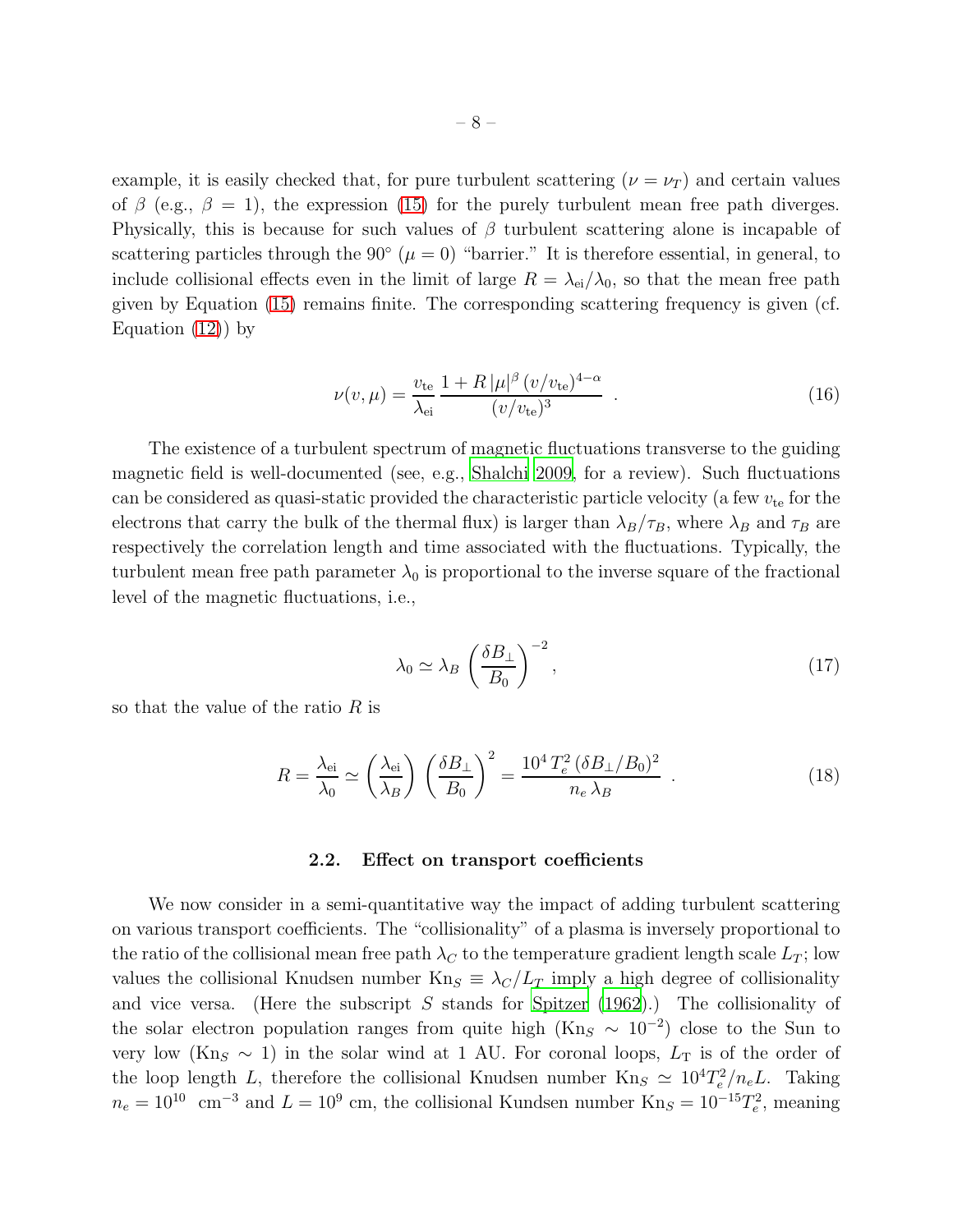Now let us consider the heat flux density carried by electrons along the field line, which for free-streaming electrons may be straightforwardly written as

<span id="page-8-0"></span>
$$
q_{\parallel} = n_e m_e v_{\text{te}}^3 = n_e m_e \left(\frac{2k_B T_e}{m_e}\right)^{3/2} \tag{19}
$$

However, we know from Fick's law that when the collisional Knudsen number  $\lambda/L_T$  is small, the thermal flux is driven by the local temperature gradient. Hence we write  $T_e^{3/2} =$  $-\lambda_C T_e^{1/2} dT_e/dz$ , resulting in an approximate expression for the parallel heat flux in a collisional environment:

$$
q_{\parallel} = -\frac{2n_e k_B (2k_B T_e)^{1/2}}{m_e^{1/2}} \lambda_C \frac{dT_e}{dz} \equiv -\kappa_{\parallel,S} \frac{dT_e}{dz} . \qquad (20)
$$

Adding collisionless scattering effects gives

$$
q_{\parallel} = -\frac{2n_e k_B (2k_B T_e)^{1/2}}{m_e^{1/2}} \lambda \frac{dT_e}{dz} \equiv -\kappa_{\parallel} \frac{dT_e}{dz} , \qquad (21)
$$

where

 $\text{Kn}_S = 10^{-3} - 10^{-1}.$ 

$$
\kappa_{\parallel} = \frac{2n_e k_B (2k_B T_e)^{1/2}}{m_e^{1/2}} \lambda \tag{22}
$$

is the thermal conductivity, which, through the form of  $\lambda$  (Equation [\(13\)](#page-6-3)), includes the effects of both collisional and non-collisional scattering.

When the turbulent transport reduction factor  $R = \lambda_{\rm ei}/\lambda_0$  is small, the mean free path takes on its collisional value  $\lambda \simeq \lambda_{\rm ei}$  and the parallel heat conductivity correspondingly assumes the standard (e.g., [Spitzer 1962\)](#page-36-14) collisional form  $\kappa_{\parallel S} = 2n_e k_B (2k_B T_e)^{1/2} \lambda_{ei} / m_e^{1/2} =$  $k_B(2k_B T_e)^{5/2}/(\pi m_e^{1/2} e^4 \ln \Lambda)$ . (Note that this is density independent because  $\lambda_{ei} \propto T_e^2/n_e$ .) On the other hand, when the turbulent reduction factor  $R$  is large, the heat conductivity becomes significantly suppressed relative to the collisional value and obeys the (generally density dependent) scaling  $\kappa_{\parallel} = 2n_e k_B (2k_B T_e)^{1/2} \lambda_0 / m_e^{1/2} = R^{-1} \kappa_{\parallel S}$ .

Next we consider the *electrical* conductivity in a turbulent plasma. As usual, this can be obtained by writing the balance between the electric force and the friction force acting on an electron: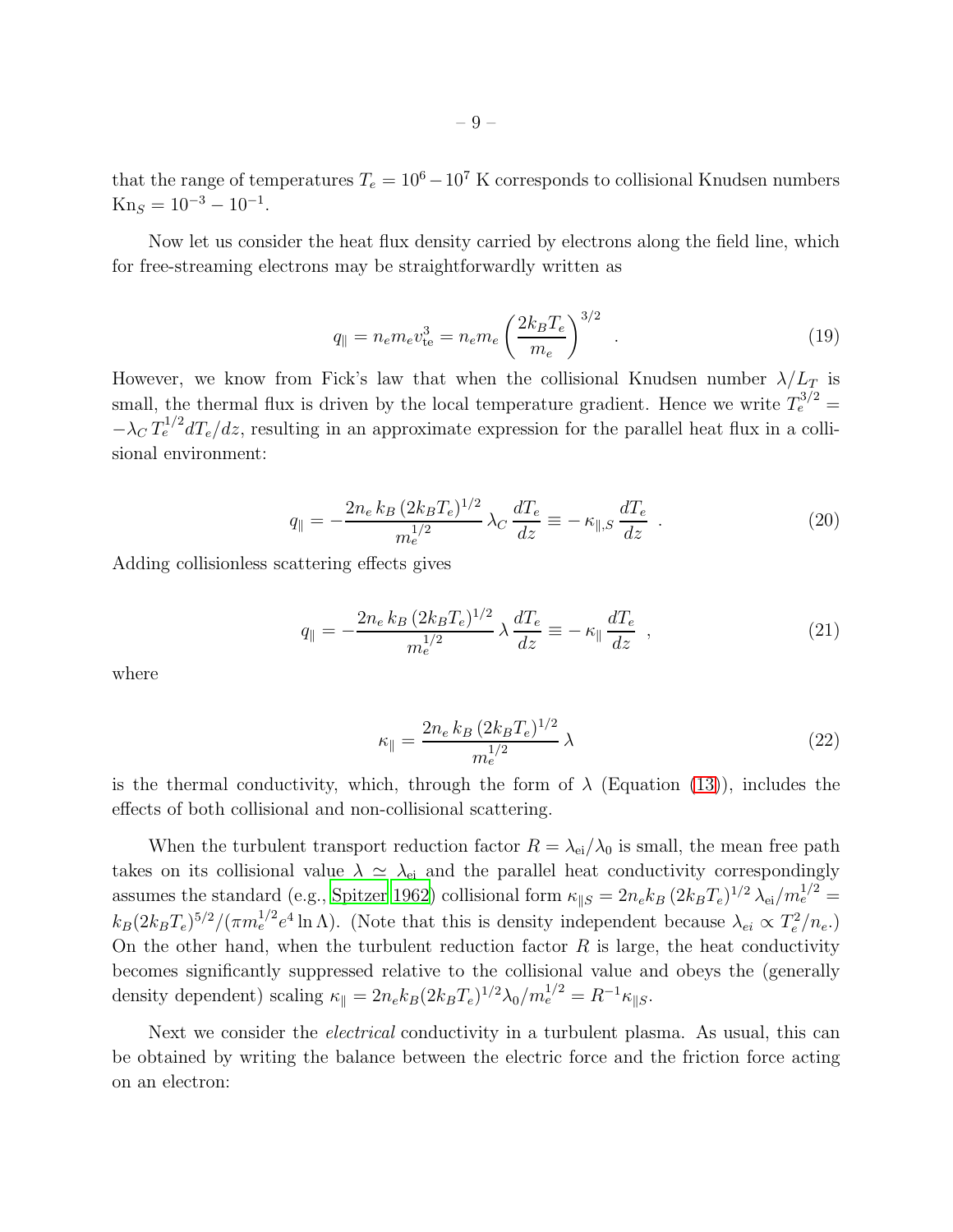$$
- eE_{\parallel} - \nu m_{e} v_{\parallel} = 0 \quad , \tag{23}
$$

where  $E_{\parallel}$  (statvolt cm<sup>-1</sup>) is the component of the electric field in the direction of the background guiding magnetic field. From this we find the parallel current density (defined by  $j_{\parallel} = -en_e v_{\parallel}$ ) to be  $j_{\parallel} = (n_e e^2/\nu m_e) E_{\parallel} = (n_e e^2 \lambda/m_e v_{\text{te}}) E_{\parallel}$ , leading to the Ohm's law

$$
j_{\parallel} = \frac{n_e e^2 \lambda}{m_e^{1/2} (2k_B T_e)^{1/2}} E_{\parallel} \equiv \sigma_{\parallel} E_{\parallel} \quad , \tag{24}
$$

where the electrical conductivity

$$
\sigma_{\parallel} = \frac{n_e e^2 \lambda}{m_e^{1/2} (2k_B T_e)^{1/2}} \tag{25}
$$

Again, when  $R \ll 1$ , the mean free path takes on its collisional value and the parallel electric conductivity obeys the collisional scaling  $\sigma_{\parallel S} = n_e e^2 \lambda_{\rm ei} / m_e v_{\rm Te} = (2k_B T_e)^{3/2} / (2\pi m_e^{1/2} e^2 \ln \Lambda)$ . On the other hand, when the turbulent reduction factor  $R \gg 1$ , the electric conductivity becomes significantly suppressed relative to the collisional value and obeys the scaling  $\sigma_{\parallel} =$  $n_e e^2 \lambda_0 / m_e v_{\text{te}} = R^{-1} \sigma_{\parallel S}$ .

We may summarize the above discussion into one simple and rather obvious expression, valid for  $v \simeq v_{\text{te}}$ ,

$$
\frac{\nu_{\rm ei}}{\nu} \sim \frac{\lambda}{\lambda_{\rm ei}} \sim \frac{\text{Kn}}{\text{Kn}_S} \sim \frac{D_{\parallel}}{D_{\parallel S}} \sim \frac{\kappa_{\parallel}}{\kappa_{\parallel S}} \sim \frac{\sigma_{\parallel}}{\sigma_{\parallel S}} \sim \frac{1}{1+R} \quad . \tag{26}
$$

<span id="page-9-0"></span>An enhanced rate of angular scattering yields reduced conductivities compared with the collisional (Spitzer) values.

# 3. The modified Spitzer problem

In this section we will improve upon the dimensional estimates above by using a a more rigorous Chapman-Enskog expansion of the electron kinetic equation, i.e., by solving a standard [\(Spitzer 1962\)](#page-36-14) collisional transport problem that includes an additional non-collisional source of pitch-angle scattering. The model will involve two important non-dimensional parameters: the Knudsen number Kn, which measures the degree of collisionality vs. freestreaming and is assumed to be smaller than unity, and the turbulent reduction factor  $R$  (as defined above), which measures the additional role of collisionless scattering. Note that these non-dimensional numbers are independent; thus the large- $R$  asymptotic solutions should not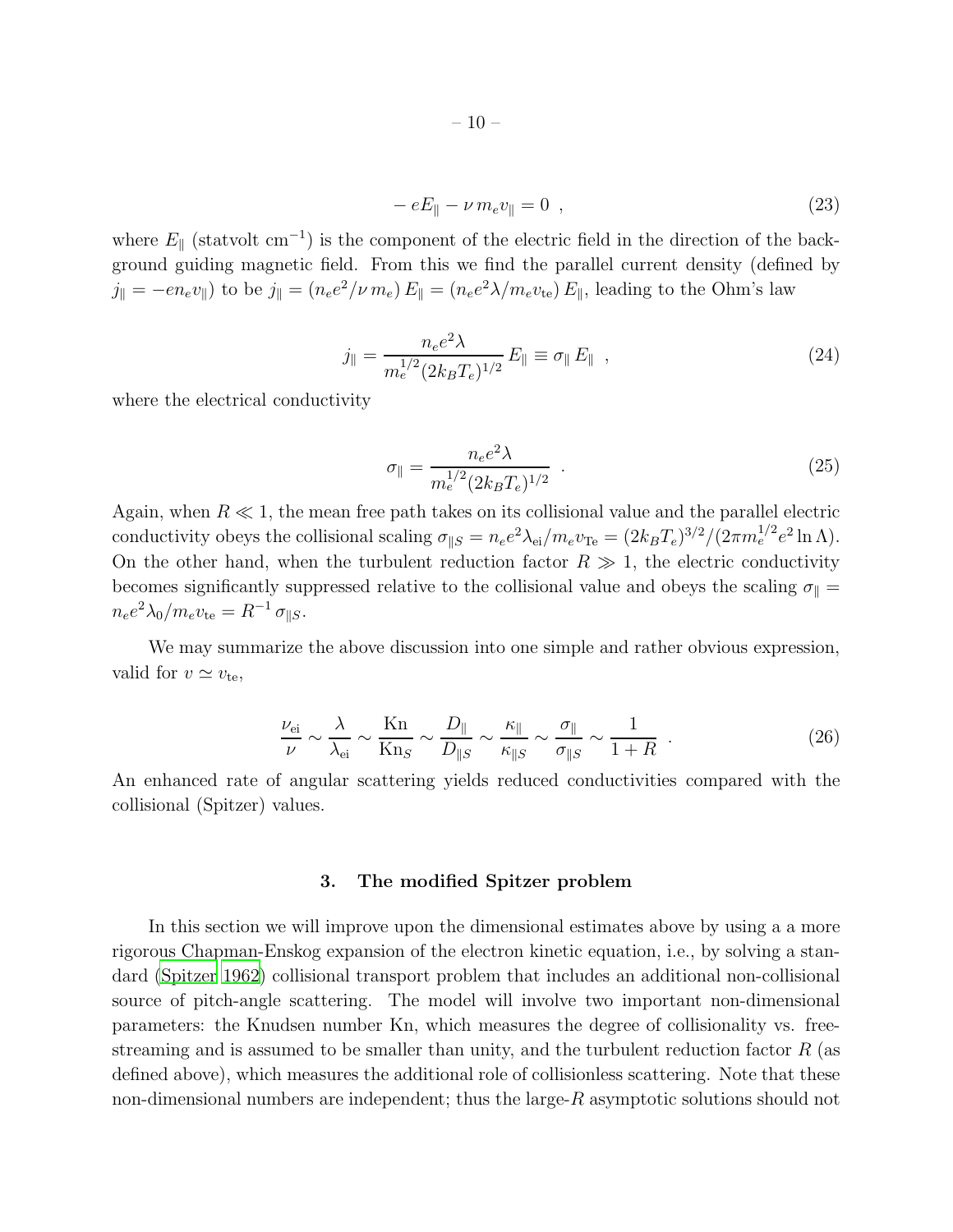be confused with the collisionless limit  $Kn \to \infty$ : collisions are always essential (even when  $R \gg 1$ ) to drive the electrons toward the Maxwellian distribution and to keep the overall mean free path finite.

### 3.1. Isotropic scattering

We first consider the impact of an additional source of *isotropic* scattering on the transport coefficients. (This will set up the framework for later addressing the problem of angular scattering by a spectrum of transverse magnetostatic fluctuations, which is generally not isotropic.) Let us consider, then, the one-dimensional kinetic equation for a gyrotropic  $(\partial/\partial \phi = 0)$  electron distribution function  $f(z, \theta, v, t)$  under the action of an electric field  $E_{\parallel}$ parallel to the ambient magnetic field B,

$$
\frac{\partial f}{\partial t} + v_{\parallel} \mathbf{b} \cdot \nabla f - \frac{eE_{\parallel}}{m_e} \mathbf{b} \cdot \nabla_{\mathbf{v}} f = St^v(f) + St^{\theta}(f) \quad , \tag{27}
$$

where  $z$  (cm) is the position of the particle gyrocenter along the magnetic field with direction  $\mathbf{b} = \mathbf{B}_0/B_0$ ,  $\theta$  is the pitch angle  $(\cos \theta = \mathbf{v} \cdot \mathbf{B}_0/vB_0 = v_{\parallel}/v)$  and  $v = \sqrt{v_{\parallel}^2 + v_{\perp}^2}$  is the electron speed. Transforming to the variables  $(z, \mu, v, t)$ , with  $\mu = \cos \theta$  being the pitch-angle cosine, this Fokker-Planck equation may be rewritten as

<span id="page-10-2"></span>
$$
\frac{\partial f}{\partial t} + \mu v \frac{\partial f}{\partial z} - \frac{eE_{\parallel}}{m_e} \mu \frac{\partial f}{\partial v} - \frac{eE_{\parallel}}{m_e} \frac{(1 - \mu^2)}{v} \frac{\partial f}{\partial \mu} = St^v(f) + St^\mu(f) \tag{28}
$$

The velocity scattering operator

<span id="page-10-0"></span>
$$
St^{v}(f) = \frac{1}{v^{2}} \frac{\partial}{\partial v} \left[ v^{2} D(v) \left( \frac{\partial f}{\partial v} + \frac{m_{e}}{k_{B} T_{e}} f v \right) \right]
$$
(29)

describes collisional diffusion in velocity space and collisional drag. The diffusion coefficient in velocity space is given by

$$
D(v) = \frac{4\pi e^4 \ln \Lambda n_e k_B T_e}{m_e^3} \frac{1}{v^3} \tag{30}
$$

whereas the pitch-angle scattering operator takes the form

<span id="page-10-1"></span>
$$
St^{\mu}(f) = \frac{\partial}{\partial \mu} \left[ D_{\mu\mu} \frac{\partial f}{\partial \mu} \right] = \frac{\partial}{\partial \mu} \left[ \frac{\nu(v)}{2} (1 - \mu^2) \frac{\partial f}{\partial \mu} \right] \tag{31}
$$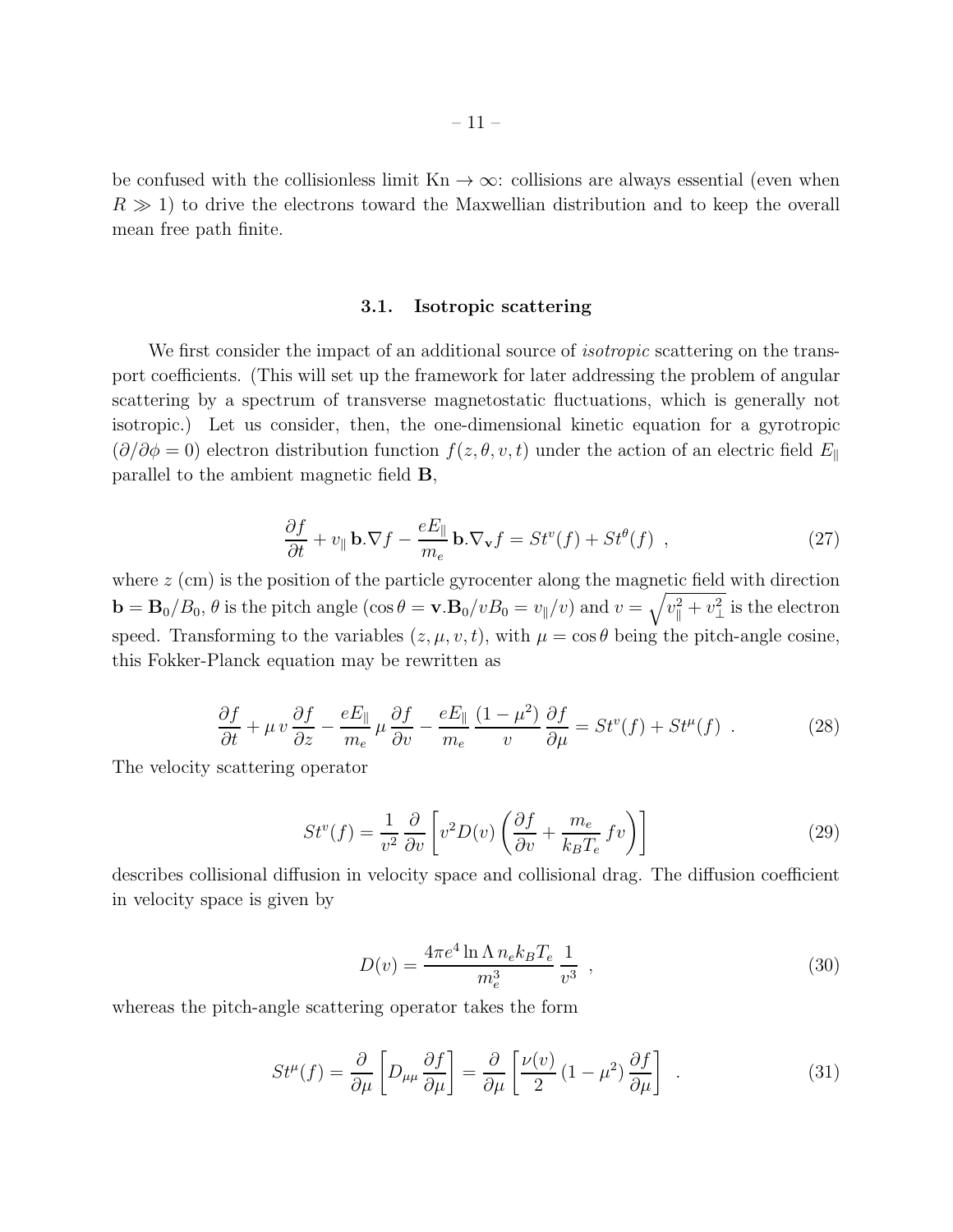While the velocity-space scattering operator [\(29\)](#page-10-0) is responsible for kinetic energy change, the pitch-angle scattering operator [\(31\)](#page-10-1) is responsible for momentum change at constant kinetic energy. We recall that the scattering frequency  $\nu(v)$ , and hence (Equation [\(1\)](#page-4-1)) the pitch-angle diffusion coefficient  $D_{\mu\mu}$ , are sums of two components – collisional and turbulent pitch-angle diffusion; thus  $D_{\mu\mu} = D_{\mu\mu}^C + D_{\mu\mu}^T$ .

The right hand side of Equation [\(28\)](#page-10-2) vanishes identically for a Maxwellian distribution, i.e.,

$$
St^v(f_0) + St^\mu(f_0) = 0 \tag{32}
$$

where

<span id="page-11-0"></span>
$$
f_0(v) = n_e \left(\frac{m_e}{2\pi k_B T_e}\right)^{3/2} e^{-m_e v^2 / 2k_B T_e} \tag{33}
$$

However, if T and/or n are not uniform  $-T_e = T_e(z)$  and/or  $n_e = n_e(z)$  – then the (local) Maxwellian does not cancel the spatial transport term on the left hand side of the Fokker-Planck equation [\(28\)](#page-10-2). This deviation from the homogeneous equilibrium state is responsible for the spatial flux of particles in the plasma and of what they carry (e.g., kinetic energy, electric charge). In this situation, we use a standard Chapman-Enskog expansion of the electron kinetic equation and write the distribution function as the sum of a zeroth order isotropic Maxwellian distribution plus a small flux-carrying anisotropic correction:

$$
f = f_0(z, v) + \epsilon f_1(z, \mu, v) \tag{34}
$$

where the expansion parameter  $\epsilon$  is of the order of the (small) Knudsen number in the plasma, i.e.,  $\epsilon \sim$  Kn. All operators being linear, we obtain at order  $\epsilon$  an equation for  $f_1$ :

<span id="page-11-2"></span>
$$
St^{v}(f_1) + \frac{\partial}{\partial \mu} \left[ D_{\mu\mu}(v) \frac{\partial f_1}{\partial \mu} \right] = \mu v \frac{\partial f_0(z, v)}{\partial z} - \mu \left( \frac{eE_{\parallel}}{m_e} \right) \frac{\partial f_0(z, v)}{\partial v} , \qquad (35)
$$

where  $f_0$  is the Maxwellian distribution [\(33\)](#page-11-0). By solving this equation for the lead anisotropic component  $f_1$ , we can obtain expressions for both the heat flux and the electric current. This constitutes a standard [Spitzer \(1962\)](#page-36-14) problem which becomes easily tractable in the Lorentz plasma approximation<sup>[1](#page-11-1)</sup>, i.e., if one assumes that the scattering is angular only, i.e.,

<span id="page-11-1"></span><sup>&</sup>lt;sup>1</sup>This approximation is, for the Coulomb interaction, equivalent to the Lorentz gas approximation which has immobile heavy hard spheres as scattering agents, as in the Drude-Lorentz model of electric conductivity, hence the name "Lorentz plasma" (e.g., [Kruskal & Bernstein 1964\)](#page-35-13), see also [\(Rudakov & Korablev 1966\)](#page-36-16) for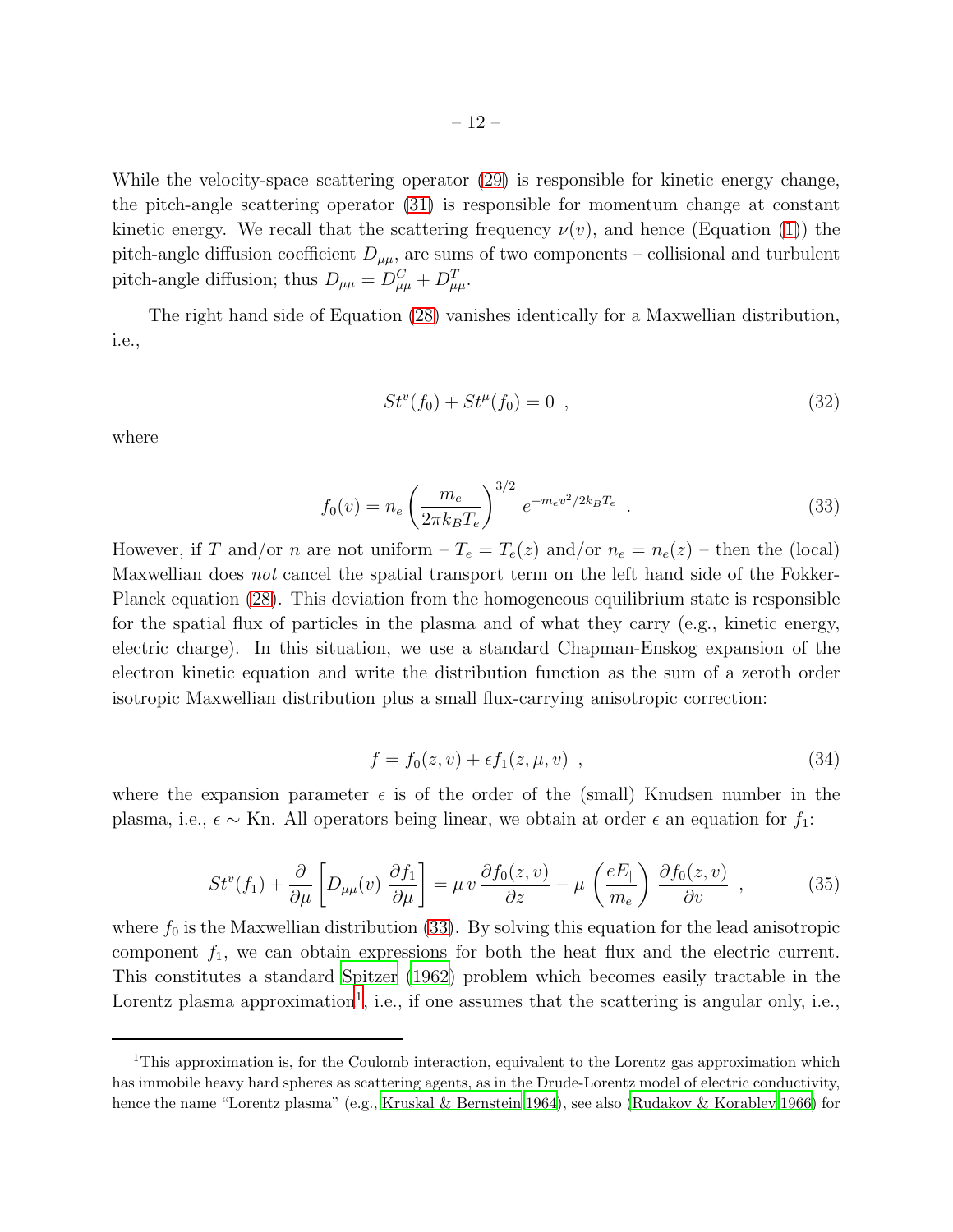$St<sup>v</sup>(f<sub>1</sub>) = 0$ . For such a case, Equation [\(35\)](#page-11-2) can be immediately integrated once over  $\mu$  to give

$$
\frac{\partial f_1}{\partial \mu} = \frac{\mu^2}{\nu (1 - \mu^2)} \left[ v \frac{\partial f_0(z, v)}{\partial z} - \frac{e E_{\parallel}}{m_e} \frac{\partial f_0(z, v)}{\partial v} \right] + \frac{C}{\nu (1 - \mu^2)} \quad . \tag{36}
$$

The choice of the integration constant

$$
C = -\left[v\frac{\partial f_0(z,v)}{\partial z} - \frac{eE_{\parallel}}{m_e} \frac{\partial f_0(z,v)}{\partial v}\right]
$$

yields

<span id="page-12-0"></span>
$$
\frac{\partial f_1}{\partial \mu} = -\frac{1}{\nu} \left[ v \frac{\partial f_0(z, v)}{\partial z} - \frac{e E_{\parallel}}{m_e} \frac{\partial f_0(z, v)}{\partial v} \right] , \qquad (37)
$$

which ensures the regularity of  $f_1$  at  $\mu = \pm 1$ .

Since we are, for now, adopting an isotropic scattering model in which the scattering frequency  $\nu$  is independent of the pitch angle cosine  $\mu$ , one can integrate Equation [\(37\)](#page-12-0) once more to obtain

<span id="page-12-3"></span>
$$
f_1(z, v, \mu) = -\frac{\mu}{\nu} \left[ v \frac{\partial f_0(z, v)}{\partial z} - \frac{e E_{\parallel}}{m_e} \frac{\partial f_0(z, v)}{\partial v} \right] . \tag{38}
$$

Evaluating the pertinent space and velocity derivatives of  $f_0$ , and assuming a constant pressure along z:  $n_e(z)k_BT_e(z) = P_e = \text{constant}$ , we obtain

<span id="page-12-2"></span>
$$
f_1(z, v, \mu) = -\frac{\mu v}{\nu} \left[ \left( \frac{m_e v^2}{2k_B T_e} - \frac{5}{2} \right) \frac{1}{T_e} \frac{dT_e}{dz} + \frac{e E_{\parallel}}{k_B T_e} \right] f_0 ,
$$
 (39)

with

<span id="page-12-1"></span>
$$
\nu(v) = \frac{v}{\lambda_{\rm c}(v)} + \frac{v}{\lambda_{\rm T}(v)} = \frac{v_{\rm te}}{\lambda_{\rm ei}} \frac{1 + R(v/v_{\rm te})^{4-\alpha}}{(v/v_{\rm te})^3} \tag{40}
$$

It is convenient to introduce the normalization

$$
x = \frac{v}{v_{\text{te}}},\tag{41}
$$

the analogy between low-frequency electrostatic turbulence and the Lorentz gaz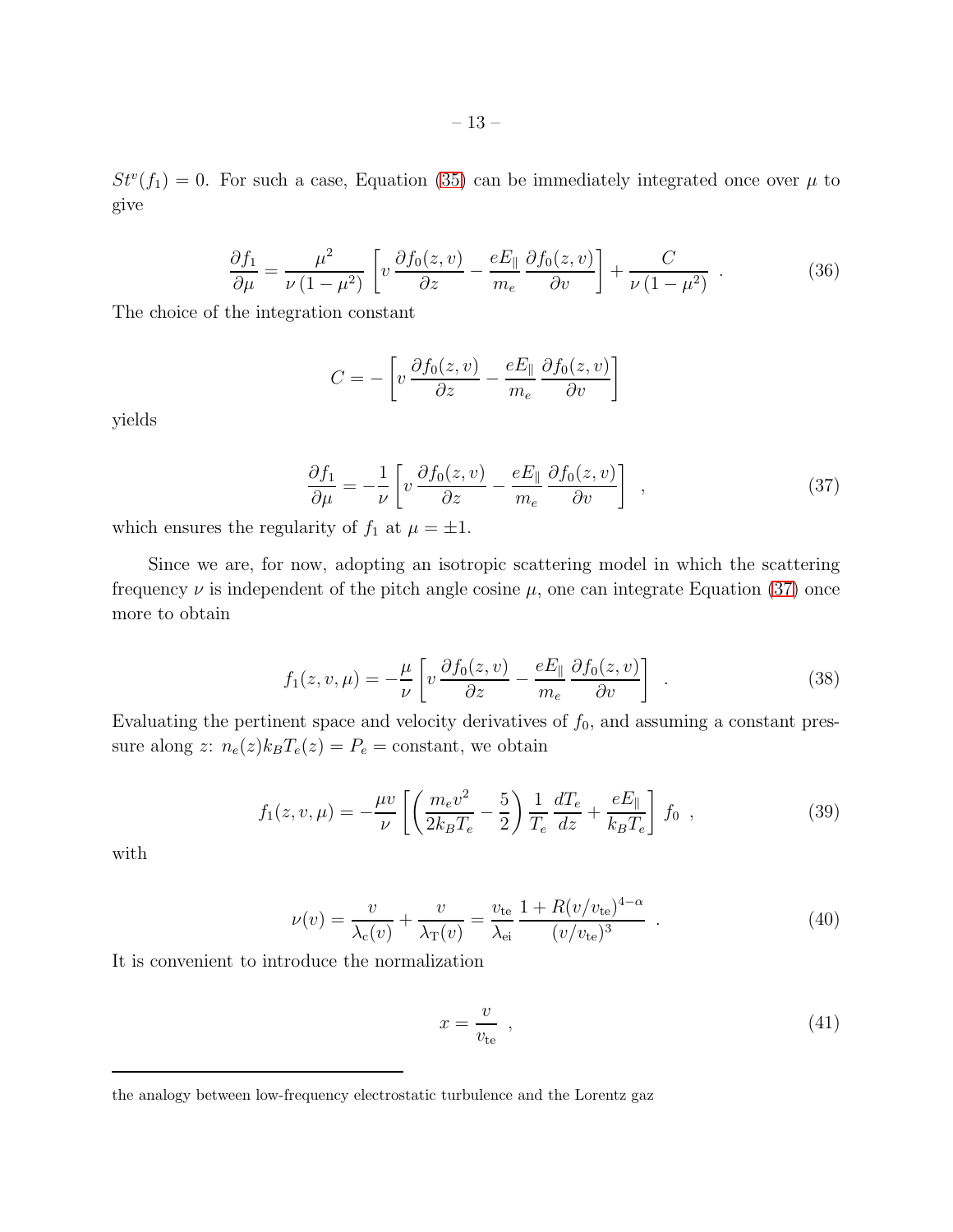so that the zero-order Maxwellian distribution (Equation [\(33\)](#page-11-0)) at a given location (i.e., given values of  $T_e$  and  $v_{te}$ ) can be written in the form

$$
f_0(x) = \pi^{-3/2} n_e v_{\text{te}}^{-3} e^{-x^2} . \tag{42}
$$

Further, Equation [\(40\)](#page-12-1) becomes

$$
\nu = \frac{v_{\text{te}}}{\lambda_{\text{ei}}} \frac{Rx^{4-\alpha} + 1}{x^3} \tag{43}
$$

and thus the expression [\(39\)](#page-12-2) for  $f_1$  becomes

<span id="page-13-3"></span>
$$
f_1 = -\mu \lambda_{\rm ei} \frac{x^4}{Rx^{4-\alpha} + 1} \left[ \left( x^2 - \frac{5}{2} \right) \frac{1}{T_e} \frac{dT_e}{dz} + \frac{eE_{\parallel}}{k_B T_e} \right] f_0 \tag{44}
$$

We can now compute the heat flux from

$$
q_{\parallel}(z) = 2\pi \int_0^{\infty} dv \, v^2 \int_{-1}^1 d\mu \, \mu \left(\frac{m_e v^2}{2}\right) \, v \, f_1(z, v, \mu) \quad , \tag{45}
$$

which yields

<span id="page-13-4"></span>
$$
q_{\parallel}(z) = 2\pi k_B T_e v_{\text{te}}^4 \int_0^{\infty} dx \, x^5 \int_{-1}^1 d\mu \, \mu \, f_1(z, x, \mu)
$$
  
=  $-\frac{4}{3\sqrt{\pi}} n_e k_B T_e v_{\text{te}} \lambda_{\text{ei}} \int_0^{\infty} dx \, \frac{x^9}{Rx^{4-\alpha}+1} \left[ \left( x^2 - \frac{5}{2} \right) \frac{1}{T_e} \frac{dT_e}{dz} + \frac{eE_{\parallel}}{k_B T_e} \right] e^{-x^2} \tag{46}$ 

Writing this in the form

<span id="page-13-0"></span>
$$
q_{\parallel} = -\kappa_{\parallel} \frac{dT_e}{dz} - \alpha_{\parallel} E_{\parallel} \quad , \tag{47}
$$

gives the thermoelectric coefficients

<span id="page-13-1"></span>
$$
\kappa_{\parallel} = \frac{4}{3\sqrt{\pi}} n_e k_B v_{\text{te}} \lambda_{\text{ei}} \int_0^{\infty} \frac{x^9}{Rx^{4-\alpha} + 1} \left(x^2 - \frac{5}{2}\right) e^{-x^2} dx \tag{48}
$$

and

<span id="page-13-2"></span>
$$
\alpha_{\parallel} = \frac{4}{3\sqrt{\pi}} n_e \, e \, v_{\text{te}} \, \lambda_{\text{ei}} \int_0^\infty \frac{x^9}{Rx^{4-\alpha} + 1} \, e^{-x^2} \, dx \quad , \tag{49}
$$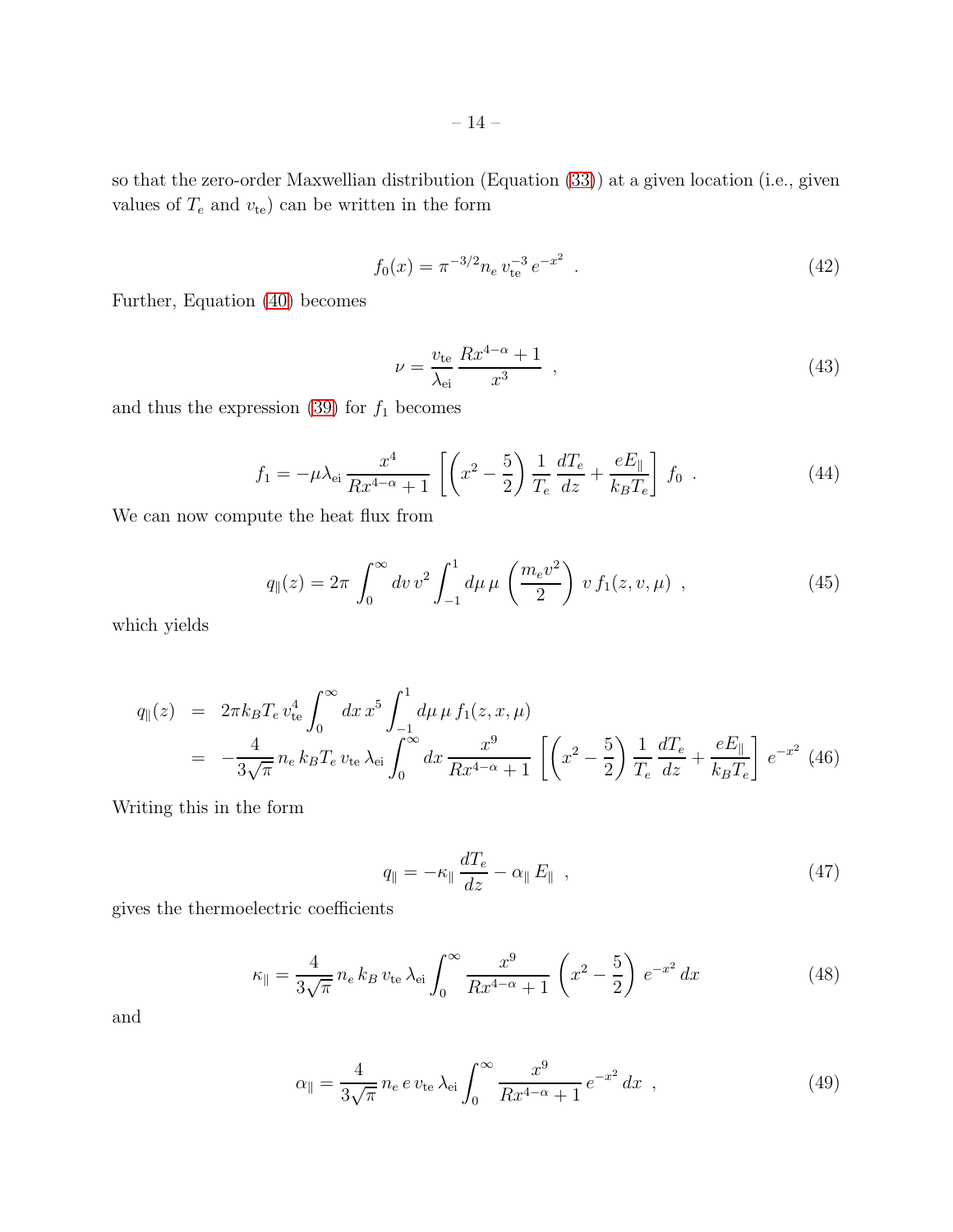respectively.

Similarly, substituting for  $f_1$  from Equation [\(39\)](#page-12-2) in the expression for the parallel current density

$$
j_{\parallel}(z) = -2\pi e \int_0^{\infty} dv \, v^2 \int_{-1}^1 d\mu \, \mu \, v \, f_1(z, v, \mu) \tag{50}
$$

gives

<span id="page-14-3"></span>
$$
j_{\parallel}(z) = -2\pi e v_{\text{te}}^4 \int dx \, x^3 \int_{-1}^1 d\mu \, \mu \, f_1(z, x, \mu)
$$
  
= 
$$
\frac{4}{3\sqrt{\pi}} n_e \, e \, v_{\text{te}} \, \lambda_{\text{ei}} \int_0^\infty dx \, \frac{x^7}{Rx^{4-\alpha}+1} \left[ \left( x^2 - \frac{5}{2} \right) \frac{1}{T_e} \frac{dT_e}{dz} + \frac{eE_{\parallel}}{k_B T_e} \right] e^{-x^2} , \tag{51}
$$

and writing this in the form

<span id="page-14-0"></span>
$$
j_{\parallel} = \beta_{\parallel} \frac{dT_e}{dz} + \sigma_{\parallel} E_{\parallel}
$$
\n(52)

gives the identifications

<span id="page-14-1"></span>
$$
\beta_{\parallel} = \frac{4}{3\sqrt{\pi}} \frac{n_e \, e \, v_{\text{te}} \, \lambda_{\text{ei}}}{T_e} \int_0^\infty \frac{x^7}{Rx^{4-\alpha} + 1} \left( x^2 - \frac{5}{2} \right) \, e^{-x^2} \, dx \tag{53}
$$

and

<span id="page-14-2"></span>
$$
\sigma_{\parallel} = \frac{4}{3\sqrt{\pi}} \frac{n_e e^2 v_{\text{te}} \lambda_{\text{ei}}}{k_B T_e} \int_0^\infty \frac{x^7}{R x^{4-\alpha} + 1} e^{-x^2} dx . \tag{54}
$$

Note that enforcing the current neutrality condition  $j_{\parallel} = 0$  in Equation [\(52\)](#page-14-0) shows that  $E_{\parallel} =$  $(-\beta_{\parallel}/\sigma_{\parallel}) dT_e/dz$ . Substituting this condition into Equation [\(47\)](#page-13-0) implies that the thermal conductivity coefficient in a current neutralized environment is given by  $\kappa^* = \kappa_{\parallel} - \alpha_{\parallel} \beta_{\parallel} / \sigma_{\parallel}$ .

We now provide explicit expressions for these coefficients in the  $R \ll 1$  (collisiondominated) and  $R \gg 1$  (turbulence-dominated) limiting regimes.

### 3.2. Limit of small R

As expected, in the limit  $R \ll 1$  we can replace the term  $(Rx^{4-\alpha}+1)$  in the denominators of the integrands in expressions [\(48\)](#page-13-1), [\(49\)](#page-13-2), [\(53\)](#page-14-1), and [\(54\)](#page-14-2) with unity, thus recovering the collisional [\(Spitzer 1962\)](#page-36-14) values. Noting that the integral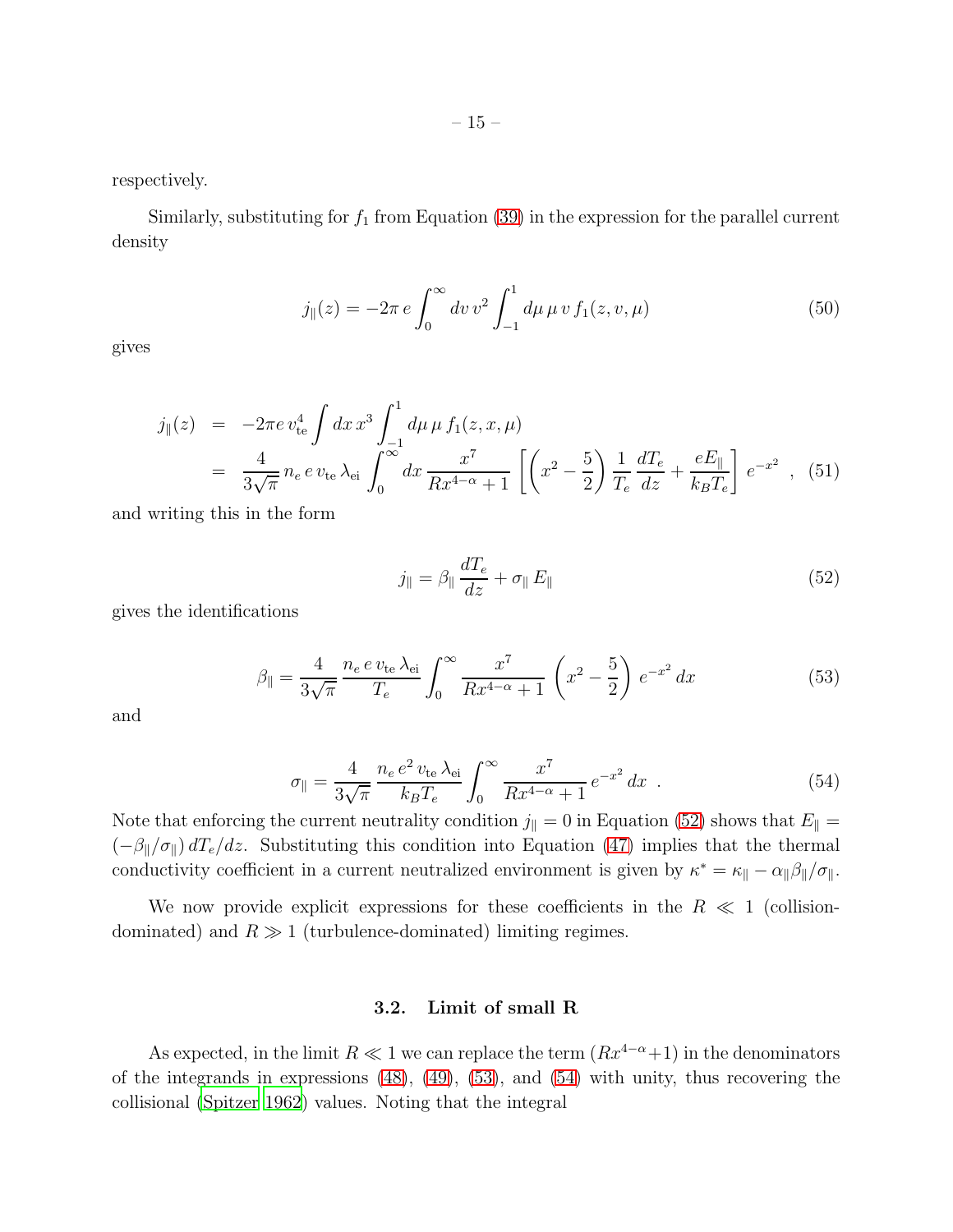$$
\int_0^\infty dx \, x^n \, e^{-x^2} = \frac{1}{2} \Gamma\left(\frac{n+1}{2}\right) = \frac{1}{2} \left(\frac{n-1}{2}\right)! \tag{55}
$$

gives the purely collisional results

$$
\kappa_{\parallel} = \frac{2\Gamma(6) - 5\Gamma(5)}{3\sqrt{\pi}} n_e k_B v_{\text{te}} \lambda_{\text{ei}} = \frac{40}{\sqrt{\pi}} n_e k_B v_{\text{te}} \lambda_{\text{ei}} \tag{56}
$$

$$
\alpha_{\parallel} = \frac{2\,\Gamma(5)}{3\sqrt{\pi}}\,n_e\,e\,v_{\text{te}}\,\lambda_{\text{ei}} = \frac{16}{\sqrt{\pi}}\,n_e\,e\,v_{\text{te}}\,\lambda_{\text{ei}}\,\,;
$$
\n(57)

<span id="page-15-0"></span>
$$
\beta_{\parallel} = \frac{2\Gamma(5) - 5\Gamma(4)}{3\sqrt{\pi}} \frac{n_e e v_{\text{te}} \lambda_{\text{ei}}}{T_e} = \frac{6}{\sqrt{\pi}} \frac{n_e e v_{\text{te}} \lambda_{\text{ei}}}{T_e} ; \qquad (58)
$$

and

$$
\sigma_{\parallel} = \frac{2\,\Gamma(4)}{3\sqrt{\pi}} \frac{n_e e^2 v_{\text{te}} \,\lambda_{\text{ei}}}{k_B T_e} = \frac{4}{\sqrt{\pi}} \frac{n_e e^2 v_{\text{te}} \,\lambda_{\text{ei}}}{k_B T_e} \tag{59}
$$

Finally, in the zero-current regime, the effective thermal conductivity coefficient is

$$
\kappa^* \equiv \kappa_{\parallel} - \frac{\alpha_{\parallel} \beta_{\parallel}}{\sigma_{\parallel}} = \frac{16}{\sqrt{\pi}} n_e k_B v_{te} \lambda_{ei} . \qquad (60)
$$

# 3.3. Limit of large R

On the other hand, when  $R \gg 1$  we replace the term  $(Rx^{4-\alpha}+1)$  in the denominators of the integrands in expressions [\(48\)](#page-13-1), [\(49\)](#page-13-2), [\(53\)](#page-14-1), and [\(54\)](#page-14-2) with  $Rx^{4-\alpha}$ . This gives the following expressions:

$$
\kappa_{\parallel} = \frac{2\Gamma(\frac{8+\alpha}{2}) - 5\Gamma(\frac{6+\alpha}{2})}{3\sqrt{\pi}} \frac{n_e k_B v_{\text{te}} \lambda_{\text{ei}}}{R} , \qquad (61)
$$

$$
\alpha_{\parallel} = \frac{2\,\Gamma(\frac{6+\alpha}{2})}{3\sqrt{\pi}\,R} \; n_e \, e \, v_{\text{te}} \, \lambda_{\text{ei}} \;, \tag{62}
$$

$$
\beta_{\parallel} = \frac{2\Gamma(\frac{6+\alpha}{2}) - 5\Gamma(\frac{4+\alpha}{2})}{3\sqrt{\pi}R} \frac{n_e e v_{\text{te}} \lambda_{\text{ei}}}{T_e} ; \qquad (63)
$$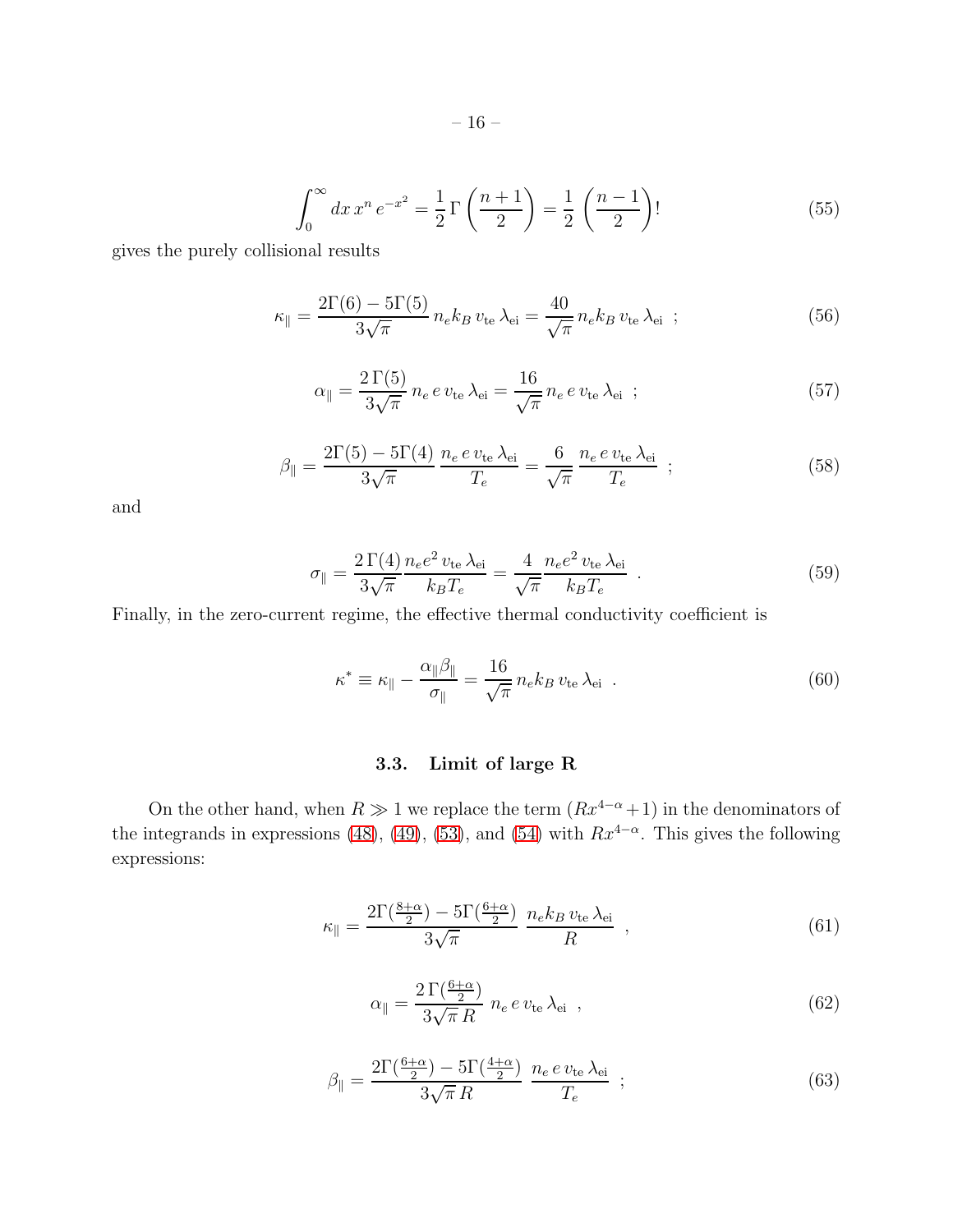and

$$
\sigma_{\parallel} = \frac{2\,\Gamma(\frac{4+\alpha}{2})}{3\sqrt{\pi}\,R} \, \frac{n_e e^2 \, v_{\text{te}} \,\lambda_{\text{ei}}}{k_B T_e} \,\, ; \tag{64}
$$

The case  $\alpha = 0$  is of special interest as it corresponds (Equation [\(7\)](#page-5-3)) to a velocity-independent turbulent mean free path  $\lambda_T$ . In this case we have

$$
\kappa_{\parallel} = \frac{2}{3\sqrt{\pi} R} n_e k_B v_{\text{te}} \lambda_{\text{ei}} \quad , \tag{65}
$$

$$
\alpha_{\parallel} = \frac{4}{3\sqrt{\pi} R} n_e e v_{\text{te}} \lambda_{\text{ei}} \quad , \tag{66}
$$

<span id="page-16-0"></span>
$$
\beta_{\parallel} = -\frac{1}{3\sqrt{\pi} R} \frac{n_e e v_{\text{te}} \lambda_{\text{ei}}}{T_e} ; \qquad (67)
$$

and

$$
\sigma_{\parallel} = \frac{2}{3\sqrt{\pi} R} \frac{n_e e^2 v_{\text{te}} \lambda_{\text{ei}}}{k_B T_e} \tag{68}
$$

In a zero-current scenario, the effective thermal conductivity coefficient is

$$
\kappa^* \equiv \kappa_{\parallel} - \frac{\alpha_{\parallel} \beta_{\parallel}}{\sigma_{\parallel}} = \frac{4}{3\sqrt{\pi} R} n_e k_B v_{te} \lambda_{ei} . \qquad (69)
$$

As expected from the simple dimensional arguments of the previous Section, in the turbulencedominated limit of large R the transport coefficients are suppressed by a factor of R with respect to the Spitzer values.

Figure [1](#page-19-0) shows the full dependence on  $R$  of all four thermoelectric coefficients for the case  $\alpha = 0$ . We note from this Figure that in the turbulence-dominated high-R limit, one cross-transport coefficient  $(\beta_{\parallel})$  has not only changed in magnitude, but also in sign, compared to its collisional value (compare Equations [\(58\)](#page-15-0) and [\(67\)](#page-16-0)). Physically, this sign reversal is a consequence of the form of the Maxwellian distribution. In a uniform pressure environment,

$$
f_0(z,v) \sim \frac{n_e(z)}{[T_e(z)]^{3/2}} e^{-mv^2/2k_B T_e(z)} = \left(\frac{P_e}{k_B}\right) [T_e(z)]^{-5/2} e^{-mv^2/2k_B T_e(z)}, \qquad (70)
$$

from which we see that there are two contributions to the temperature gradient  $dT_e/dz$ , one involving the derivative of the normalization coefficient  $T_e^{-5/2}$  and the other the derivative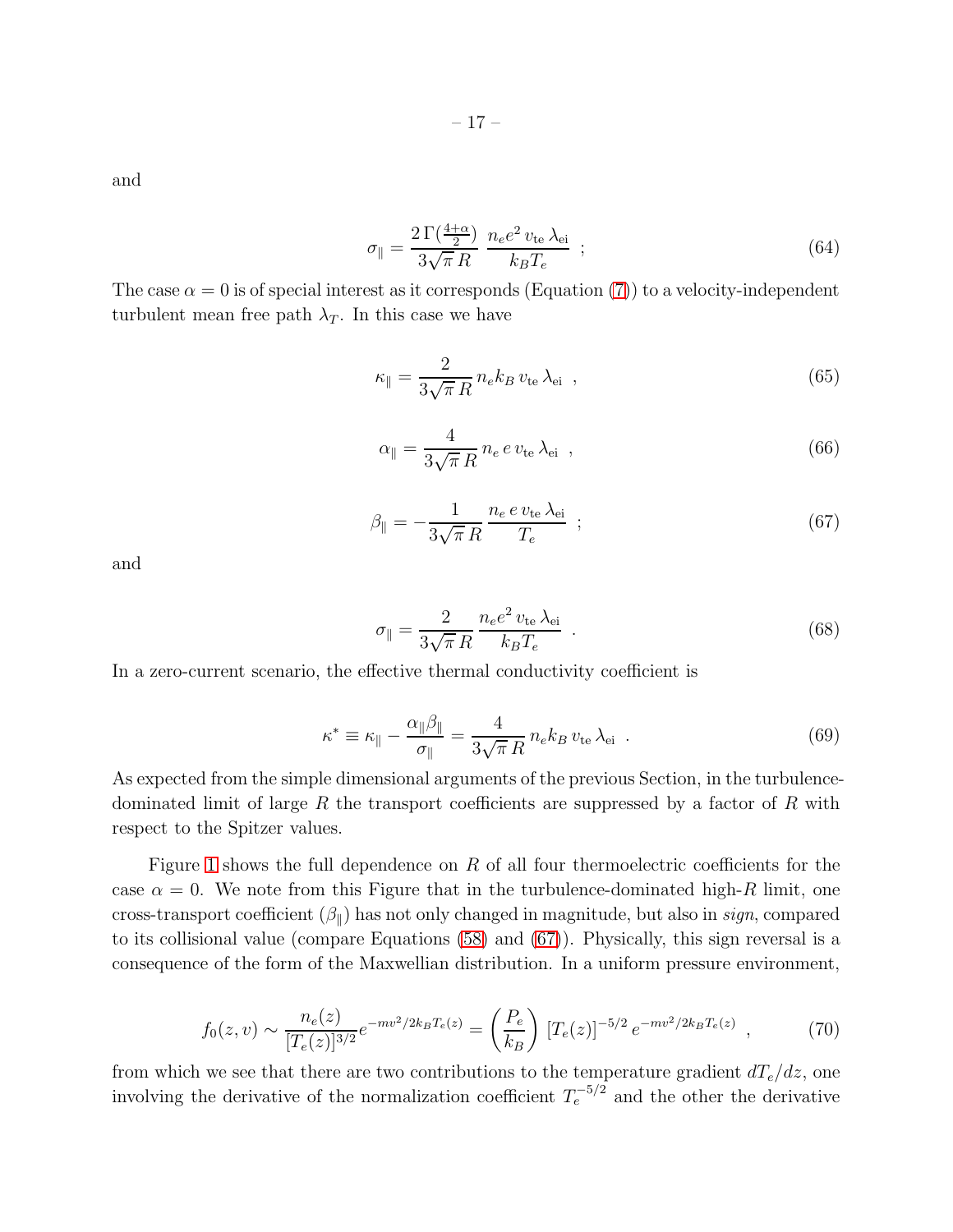of the width of the Maxwellian velocity profile. The relative signs of these terms depend on the value of the speed  $v$ : increasing the temperature flattens the Gaussian velocity profile, leading to a general increase in  $f_0$  at a high speeds but a general decrease at low speeds. As a consequence, the spatial derivative

$$
\frac{\partial f_0(z,v)}{\partial z} = \frac{\partial f_0(z,v)}{\partial T_e} \frac{dT_e}{dz} , \qquad (71)
$$

that appears in the expression [\(38\)](#page-12-3) for the lead anisotropic component  $f_1(z, v, \mu)$  changes sign at some value of v. The overall sign of a particular transport coefficient (e.g.,  $\kappa_{\parallel}$ ,  $\beta_{\parallel}$ ) depends on the relative contributions of the particular moments of  $f_1(v, z, \mu)$  that appear<sup>[2](#page-36-17)</sup> in the expression for that coefficient. Higher-order moments of the velocity distribution are dominated by larger values of  $v$ , so that an increase in temperature generally leads to an increase in that moment, while lower-order moments place a greater weight on lower values of  $v$ , leading to a reduced increase (or even a decrease) in that moment. And, since  $(1)$  the moments of the velocity distribution involved in the calculation of  $\kappa_{\parallel}$  and  $\beta_{\parallel}$  depend on the value of R; and (2) the moments involved in the calculation of  $\kappa_{\parallel}$  are generally higher than those involved in the calculation of  $\beta_{\parallel}$ , it follows that the signs of the various thermoelectric coefficients are not necessarily invariant with respect to the value of R.

Consider for definiteness the case of a negative temperature gradient, i.e., a temperature that decreases in the positive z direction (the case of a positive temperature gradient is entirely similar). Also consider first the collisional  $(\text{low-}R)$  limit, for which the fourth-power dependence of the collision frequency  $\nu$  causes all the moments involved to be quite high, specifically, the ninth and eleventh moments for  $\kappa_{\parallel}$  (Equation [\(48\)](#page-13-1)) and the seventh and ninth moments for  $\beta_{\parallel}$  (Equation [\(53\)](#page-14-1)). These high velocity moments are all dominated by large values of  $v$ ; thus, as we move toward increasing values of  $z$  (i.e., toward regions of lower temperature), the predominant effect is a reduction in  $f_0(z, v)$  with  $z: \partial f_0(z, v)/\partial z < 0$ . Both the heat flux and electron flow are predominantly carried by high-velocity electrons that move in the positive-z direction to fill this relative void in  $f_0$ , and hence they are both oriented in the positive-z direction, i.e., along the direction of decreasing temperature. Indeed, we see from Equation [\(38\)](#page-12-3) that the lead anisotropic term is aligned with the positivez direction:  $f_1(z, v, \mu) \propto \mu$ . The coefficients  $\kappa_{\parallel}$  and  $\beta_{\parallel}$  are therefore both positive (the former since  $q_{\parallel} \sim -\kappa_{\parallel} dT_e/dz$  and the latter since the conventional current  $j_{\parallel} \sim \beta_{\parallel} dT_e/dz$  flows in the opposite direction to the electron flow, i.e., in the negative-z direction).

<sup>&</sup>lt;sup>2</sup>Note that only one term arises in evaluating the velocity-space derivative  $\partial f_0(z, v)/\partial v$  that prefixes the electric field  $E_{\parallel}$  term in the expression for  $f_1(z, v, \mu)$ . Thus only one velocity-moment term appears in each of the expressions for  $\alpha_{\parallel}$  and  $\sigma_{\parallel}$ , and the signs of these two thermoelectric coefficients are therefore fixed.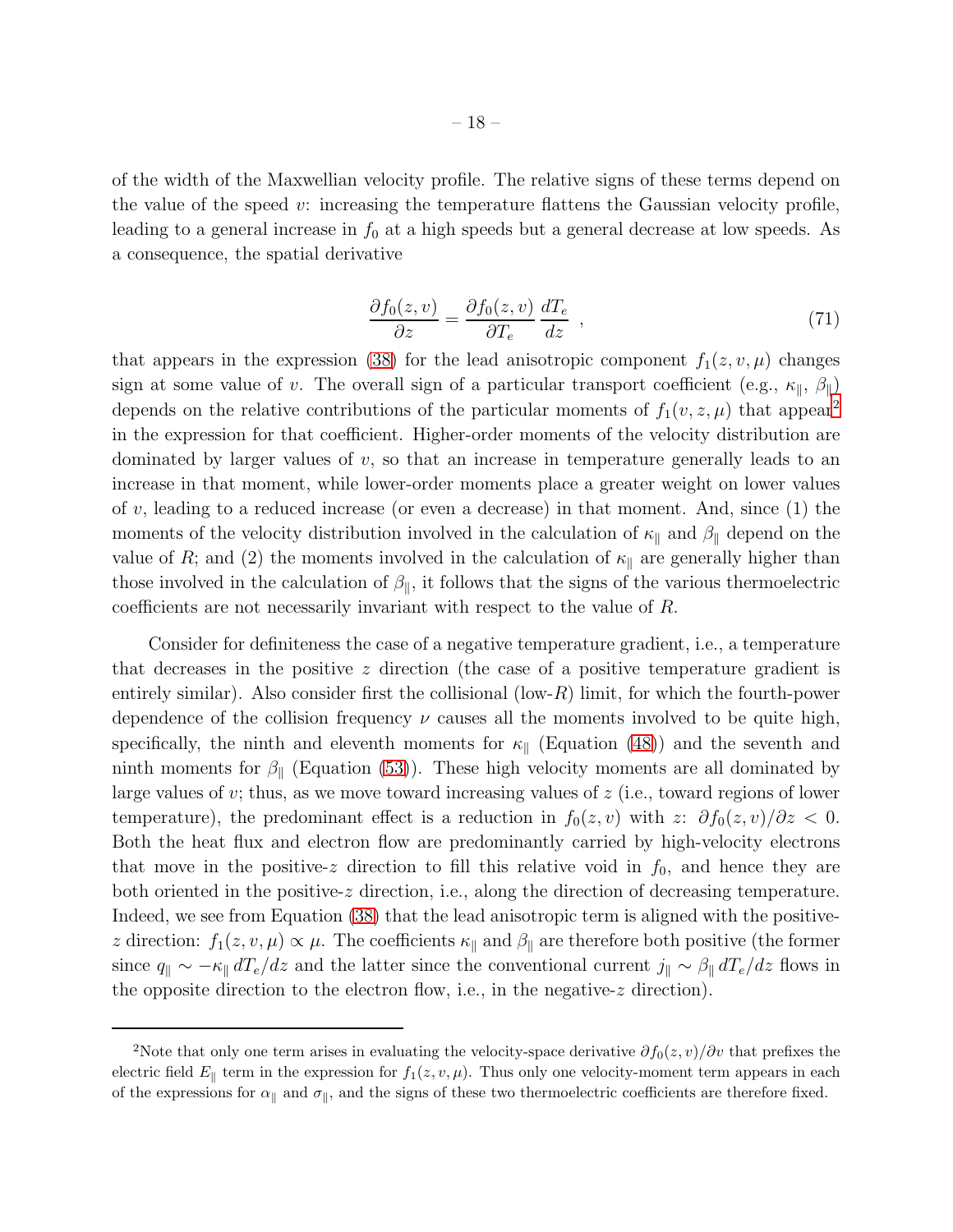However, in the turbulence-dominated (high- $R$ ) limit, the velocity-distribution moments involved are all (four powers) lower because of the weaker velocity dependence of the collision frequency  $\nu = \nu_T$  (compare Equation [\(7\)](#page-5-3) [with  $\alpha = 0$ ] and Equation [\(4\)](#page-5-1)). Since the expression [\(48\)](#page-13-1) for  $\kappa_{\parallel}$  still involves relatively-high-order velocity moments (fifth and ninth), this reduction of all the moment orders is not sufficient to reverse the direction of the heat flux; it remains parallel to the direction of the negative temperature gradient. However, the considerably lower-order velocity moments (third and fifth) present in the expression [\(53\)](#page-14-1) for  $\beta_{\parallel}$  are such that the value of the pertinent moments are now dominated by lower-velocity electrons. At these velocities a decrease in temperature causes an *increase* in  $f_0(z, v)$ . At the pertinent velocities, the spatial derivative of the isotropic zero-order term is therefore now positive:  $\partial f_0(z, v)/\partial z > 0$ , and so (Equation [\(38\)](#page-12-3)) the lead anisotropic term now aligns in the negative-z direction  $(f_1(z, v, \mu) \propto -\mu)$ . The net result is that the predominant (lowvelocity) electron flow is now in the negative- $z$  direction, i.e., in the direction of positive temperature gradient, antiparallel to the heat flux. The conventional current and the heat flux are now both in the positive z direction, and so  $\kappa_{\parallel} > 0$  and  $\beta_{\parallel} < 0$ .

We remind the reader that all the above results have been derived under the simplifying assumption that the turbulent collision frequency  $\nu_T$  is independent of pitch angle  $\mu$ , corresponding to isotropic scattering. While this has provided illustrative results on the impact of turbulent scattering on the various transport coefficients, in actual physical situations the scattering rate  $\nu$  may depend on the pitch angle  $\mu$  (and/or on the velocity v). This is indeed the case when angular scattering is produced by the presence of a spectrum of magnetic fluctuations in the plasma, next to be considered.

# <span id="page-18-0"></span>4. Transport reduction from pitch-angle scattering by transverse magnetic fluctuations

Magnetostatic fluctuations  $\delta \mathbf{B}_{\perp}$  perpendicular to the background magnetic field  $B_0\hat{\mathbf{z}}$  are a source of pitch-angle scattering in magnetized plasmas. For slab turbulence the pitch-angle diffusion coefficient takes the form

<span id="page-18-1"></span>
$$
D_{\mu\mu}^{T} = \frac{\pi}{2} (1 - \mu^2) \Omega_{\text{ce}} \left. \frac{k_{\parallel} W(k_{\parallel})}{B_0^2} \right|_{k_{\parallel} = \Omega_{\text{ce}}/v_{\parallel}}, \qquad (72)
$$

where  $W(k_{\parallel})$  is the spectral energy density of the magnetic fluctuations in wavenumber, i.e.,  $\int W(k_{\parallel}) \, dk_{\parallel} = (\delta B_{\perp})^2$ . The significance of the condition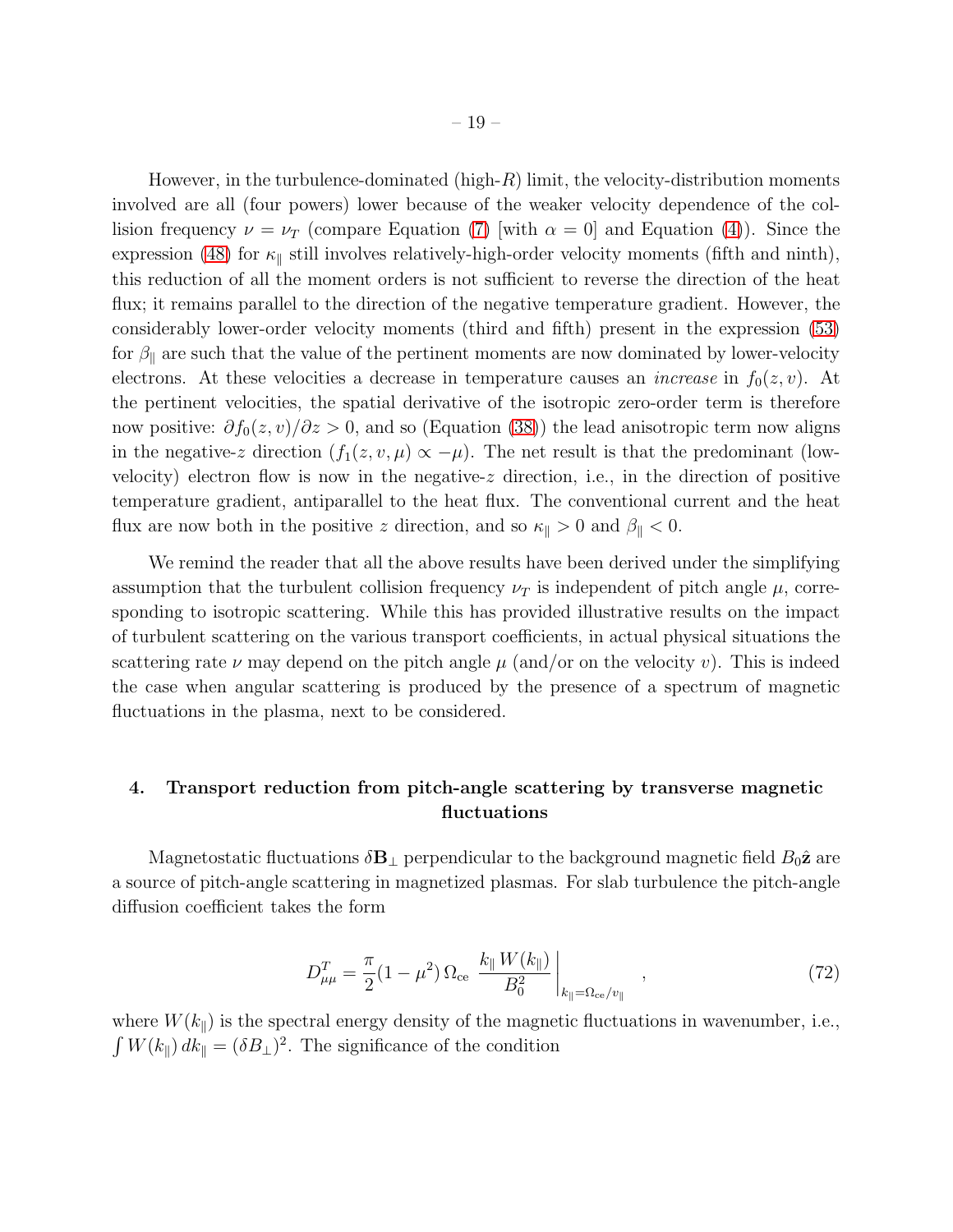

<span id="page-19-0"></span>Fig. 1.— Transport coefficients values, relative to their collisional (Spitzer;  $R = 0$ ) limit as a function of R for the case  $\alpha = 0$  (turbulent mean free path  $\lambda_T$  independent of velocity). The blue dashed line indicates negative values, which appear only for  $\beta_{\parallel}$  in the high-R limit; see explanation in the text.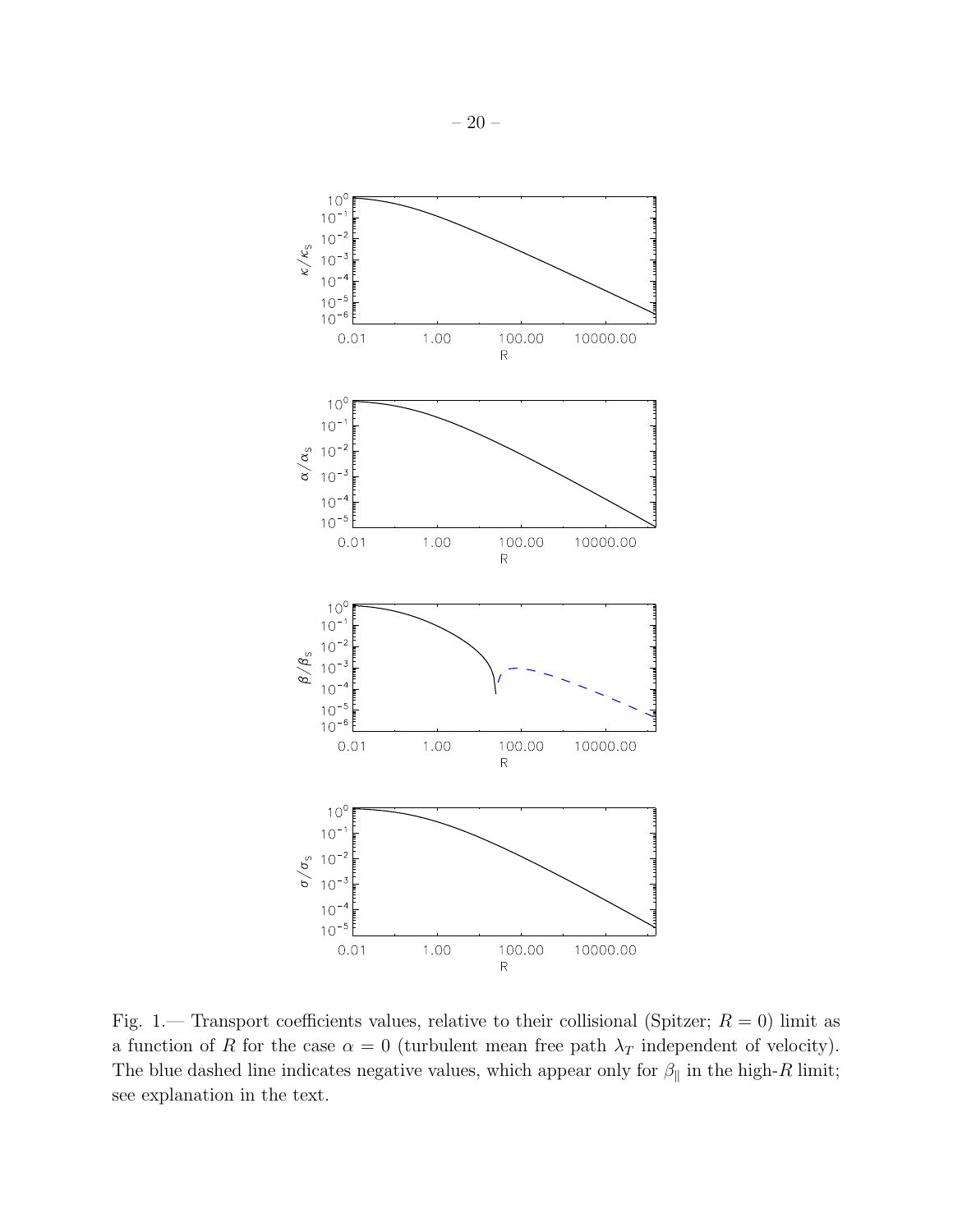<span id="page-20-0"></span>
$$
\Omega_{\rm ce} = k_{\parallel} v_{\parallel} \equiv k_{\parallel} |\mu| v \tag{73}
$$

in the expression [\(72\)](#page-18-1) is that scattering of electrons occurs as a result of gyro-resonance with zero-frequency magnetic modes during their cyclotronic orbits.

We shall consider the following form of the wavenumber spectrum:

$$
W(k_{\parallel}) = C(q) (\delta B_{\perp})^2 \lambda_B \left[ 1 + (k_{\parallel} \lambda_B)^2 \right]^{-q} , \qquad (74)
$$

where  $C(q)$  is a normalization constant. Substituting this in Equation [\(72\)](#page-18-1) and using Equation [\(1\)](#page-4-1) gives the corresponding turbulent scattering frequency:

$$
\nu_T = \frac{2D_{\mu\mu}^T}{1 - \mu^2} = \pi C(q) \,\Omega_{\text{ce}} \left(\frac{\delta B_\perp}{B_0}\right)^2 \left(\frac{\Omega_{ce} \lambda_B}{|\mu|v}\right) \left[1 + \left(\frac{\Omega_{ce} \lambda_B}{|\mu|v}\right)^2\right]^{-q} \quad . \tag{75}
$$

Notice the explicit dependence on  $\mu$  which originates from the resonance condition [\(73\)](#page-20-0). Introducing the normalized gyroradius (or rigidity parameter)

$$
r_{\rm te} = \frac{v_{\rm te}}{\Omega_{\rm ce}\lambda_B} \quad , \tag{76}
$$

we obtain, in the regime  $r \ll 1$ ,

$$
\nu_T = \pi C(q) \, \Omega_{\text{ce}} \left(\frac{\delta B_\perp}{B_0}\right)^2 r_{\text{te}}^{2q-1} \left(\frac{v}{v_{\text{te}}}\right)^{2q-1} |\mu|^{2q-1} \tag{77}
$$

which has the form (cf. Equation [\(14\)](#page-6-4))

<span id="page-20-1"></span>
$$
\nu_T = \left(\frac{v_{\rm te}}{\lambda_0}\right) \left(\frac{v}{v_{\rm te}}\right)^{1-\alpha} |\mu|^{\beta} , \qquad (78)
$$

with

<span id="page-20-2"></span>
$$
1 - \alpha = \beta = 2q - 1\tag{79}
$$

and

$$
\lambda_0 = \frac{v_{\text{te}}}{\pi C(q) \Omega_{\text{ce}} \left(\frac{\delta B_\perp}{B_0}\right)^2 r_{\text{te}}^{2q-1}} = \frac{1}{\pi C(q)} \lambda_B \left(\frac{B_0}{\delta B_\perp}\right)^2 r_{\text{te}}^{2-2q} . \tag{80}
$$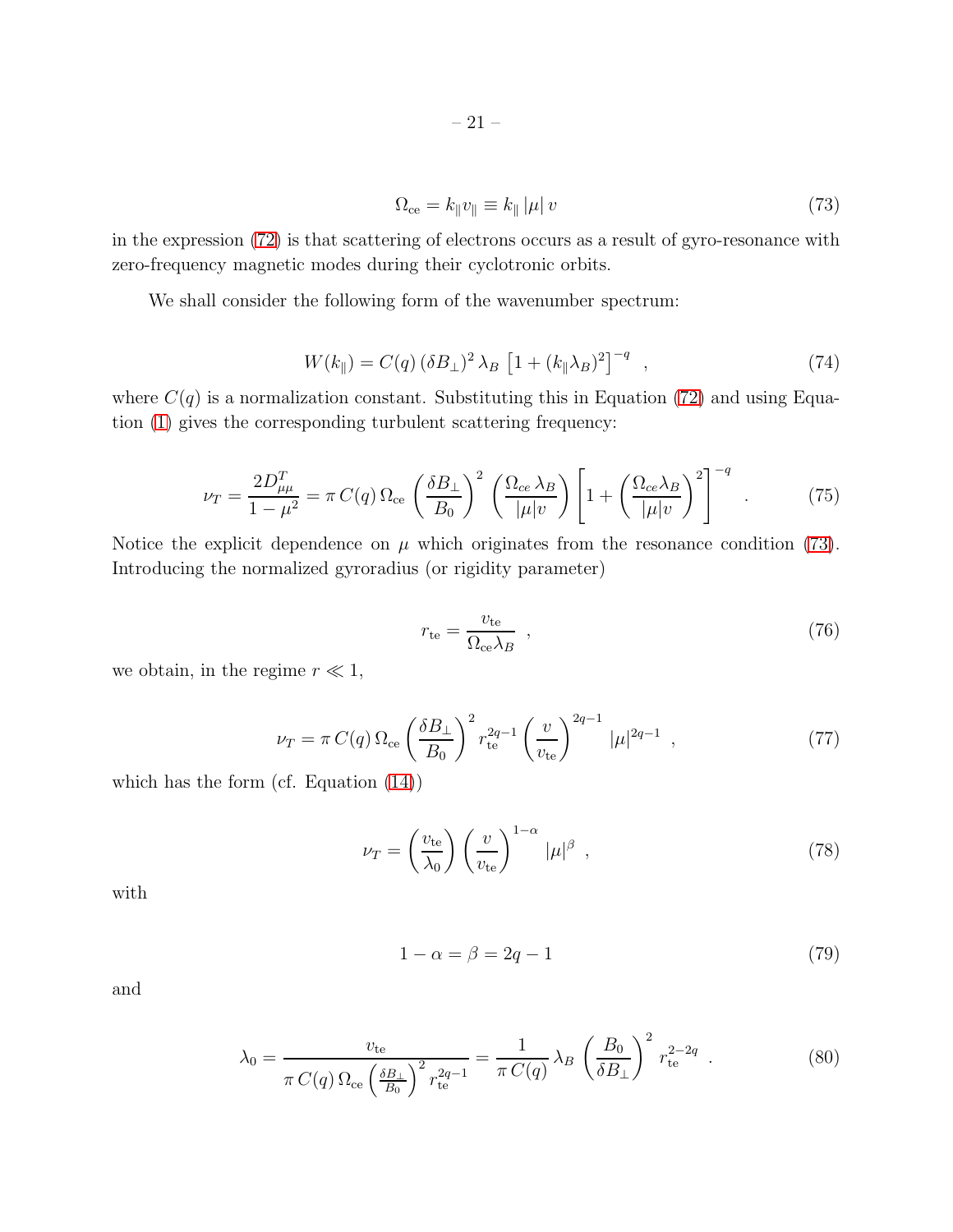Note that the parameter  $\lambda_0$  is not the turbulent mean free path. Rather, the turbulent mean free path is defined in terms of the parallel diffusion coefficient, which is itself a functional of the pitch-angle diffusion coefficient (or the scattering frequency):

$$
\lambda_T \equiv \frac{3}{v} D_{\parallel} = \frac{3v}{8} \int_{-1}^{+1} d\mu \, \frac{(1 - \mu^2)^2}{D_{\mu\mu}^T} = \frac{3v}{2} \int_0^1 d\mu \, \frac{(1 - \mu^2)}{\nu_T} \quad . \tag{81}
$$

Substituting for  $\nu_T$  from Equation [\(78\)](#page-20-1), we obtain an expression for the turbulent mean free path:

$$
\lambda_T = \lambda_{T0} \left(\frac{v}{v_{\text{te}}}\right)^{\alpha} = \lambda_{T0} \left(\frac{v}{v_{\text{te}}}\right)^{2-2q} ,\qquad (82)
$$

where  $\lambda_{T0}$  is the turbulent mean free path at  $v = v_{te}$ .

<span id="page-21-0"></span>
$$
\lambda_{T0} = \frac{3}{2\pi C(q)} \lambda_B \left(\frac{B_0}{\delta B_\perp}\right)^2 r_{\text{te}}^{2-2q} \int_0^1 d\mu \left(1 - \mu^2\right) \mu^{1-2q} \n= \frac{3}{4\pi C(q)(1-q)(2-q)} \lambda_B \left(\frac{B_0}{\delta B_\perp}\right)^2 r_{\text{te}}^{2-2q} .
$$
\n(83)

For a typical spectrum, e.g.,  $2q = 5/3$ ,  $\lambda_{\rm T} \sim v^{2-2q} \sim v^{1/3}$ , so that  $\lambda_{\rm T}$  is only weakly dependent on velocity and hence on temperature  $(\lambda_T \propto T_e^{1/6})$ . Therefore, the case of a velocity-independent (or temperature-independent) mean free path (which corresponds precisely to the case  $q = 1$ ) deserves particular attention. However Equation [\(83\)](#page-21-0) shows that the turbulent mean free path formally diverges as  $q \to 1$ , which seems to suggest (Equation [10\)](#page-6-5)) that there is no reduction of transport below the collisional value in this case. In practice this divergence in  $\lambda_T$  is avoided by considering the additional influence of collisions, with the result that the turbulent mean free path becomes finite and weakly (logarithmically) dependent on velocity (see below and the appendix in [Kontar et al. 2014](#page-34-13)).

Returning to the result [\(37\)](#page-12-0), which for an isobaric plasma can be written (cf. Equation [\(39\)](#page-12-2))

<span id="page-21-2"></span>
$$
\frac{\partial f_1}{\partial \mu} = -\frac{v}{\nu(v)} \left[ \left( \frac{m_e v^2}{2k_B T_e} - \frac{5}{2} \right) \frac{1}{T_e} \frac{dT_e}{dz} + \frac{e E_{\parallel}}{k_B T_e} \right] f_0 , \qquad (84)
$$

we now have

<span id="page-21-1"></span>
$$
\nu(v) = \frac{v_{\text{te}}}{\lambda_{\text{ei}}} \frac{1 + R|\mu|^{2q-1} x^{2q+2}}{x^3} ,\qquad (85)
$$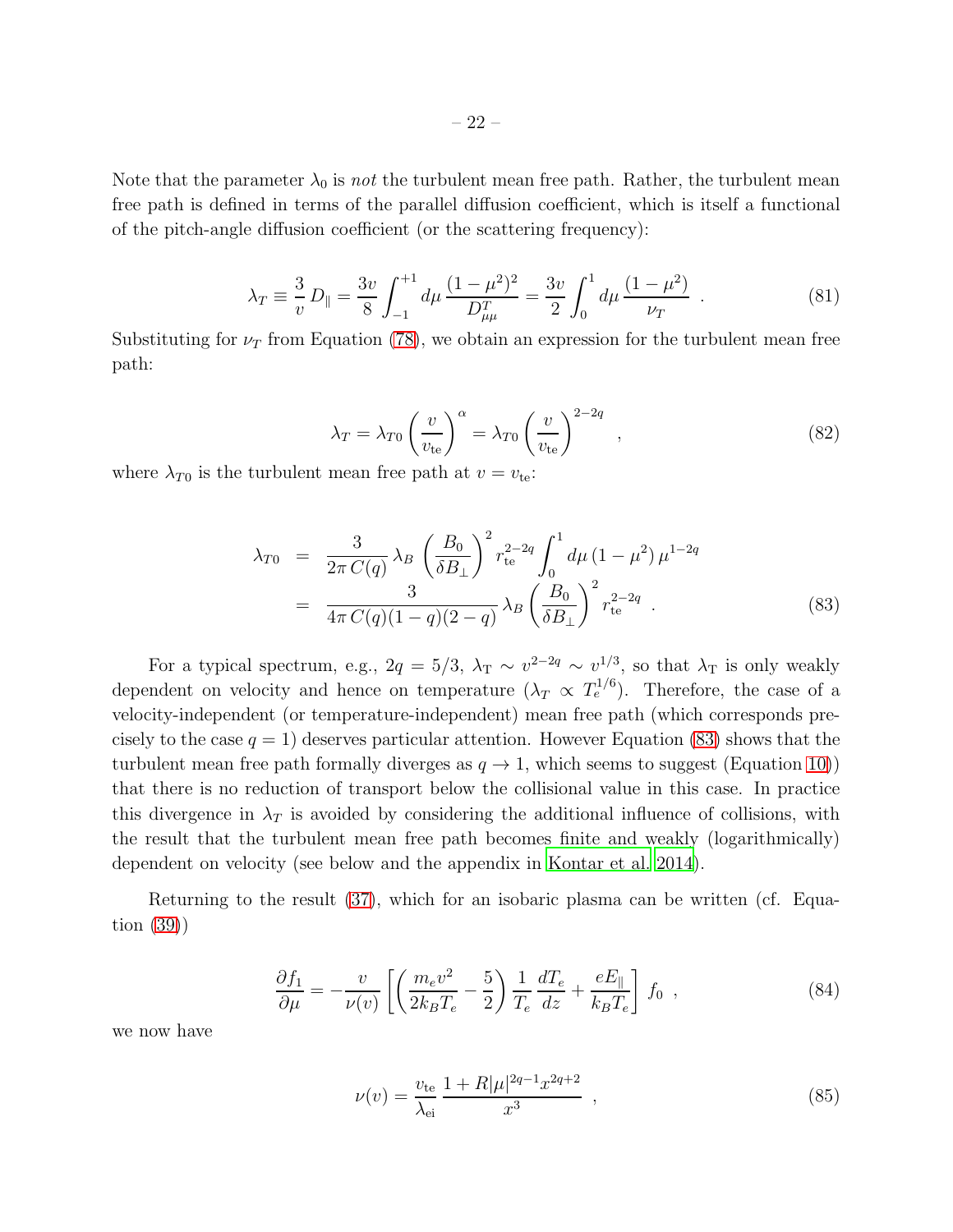where we have used the same normalization  $x = v/v_{te}$  and definition of the ratio  $R = \lambda_{ei}/\lambda_0$ as before. Substituting Equation [\(85\)](#page-21-1) into Equation [\(84\)](#page-21-2), we obtain

<span id="page-22-0"></span>
$$
\frac{\partial f_1}{\partial \mu} = -\lambda_{\text{ei}} \frac{x^4}{1 + R|\mu|^{2q-1} x^{2q+2}} \left[ \left( x^2 - \frac{5}{2} \right) \frac{1}{T_e} \frac{dT_e}{dz} + \frac{eE_{\parallel}}{k_B T_e} \right] f_0 \tag{86}
$$

This is the generalization of Equation [\(44\)](#page-13-3) to the case where  $D_{\mu\mu}^T$  is proportional to  $|\mu|^{2q-1}$ (Equations [\(78\)](#page-20-1) and [\(79\)](#page-20-2)).

Since, in the absence of collisions, the turbulent mean free path diverges for  $q \geq 1$ , the transport coefficients will also diverge for  $q \geq 1$  in the absence of collisions. We therefore focus on the physically-relevant  $q < 1 \ (\alpha > 0)$  cases. The singular case  $q = 1 \ (\alpha = 0)$  will be dealt with separately.

### 4.1. The case  $q < 1$

Except for the additional  $\mu$  integral which produces a factor that depends on the value of the dimensionless spectral index  $q$ , there will be no difference in the scalings for large R compared to those already given above for the case of isotropic scattering. Hence, while the necessary integrals can be evaluated in the large  $R$  limit, it is simpler to replace the anisotropic scattering problem by an equivalent isotropic one, i.e., set

$$
\nu(v) = \frac{v_{\text{te}}}{\lambda_{\text{ei}}} \frac{1 + Rx^{2q+2}}{x^3} \tag{87}
$$

but with

$$
R = \frac{\lambda_{\text{ei}}}{\lambda_{T0}}\tag{88}
$$

instead of  $R = \lambda_{ei}/\lambda_0$ . This will lead to the previously given results of Section [3](#page-9-0) with a somewhat different definition of R; these results are valid provided  $q < 1$ , i.e.,  $\alpha > 0$ .

### 4.2. The case  $q=1$

In the Lorentzian case  $q = 1$ , corresponding to

$$
W(k_{\parallel}) = \frac{(\delta B_{\perp})^2}{\pi} \frac{(1/\lambda_B)}{(1/\lambda_B)^2 + k_{\parallel}^2} \tag{89}
$$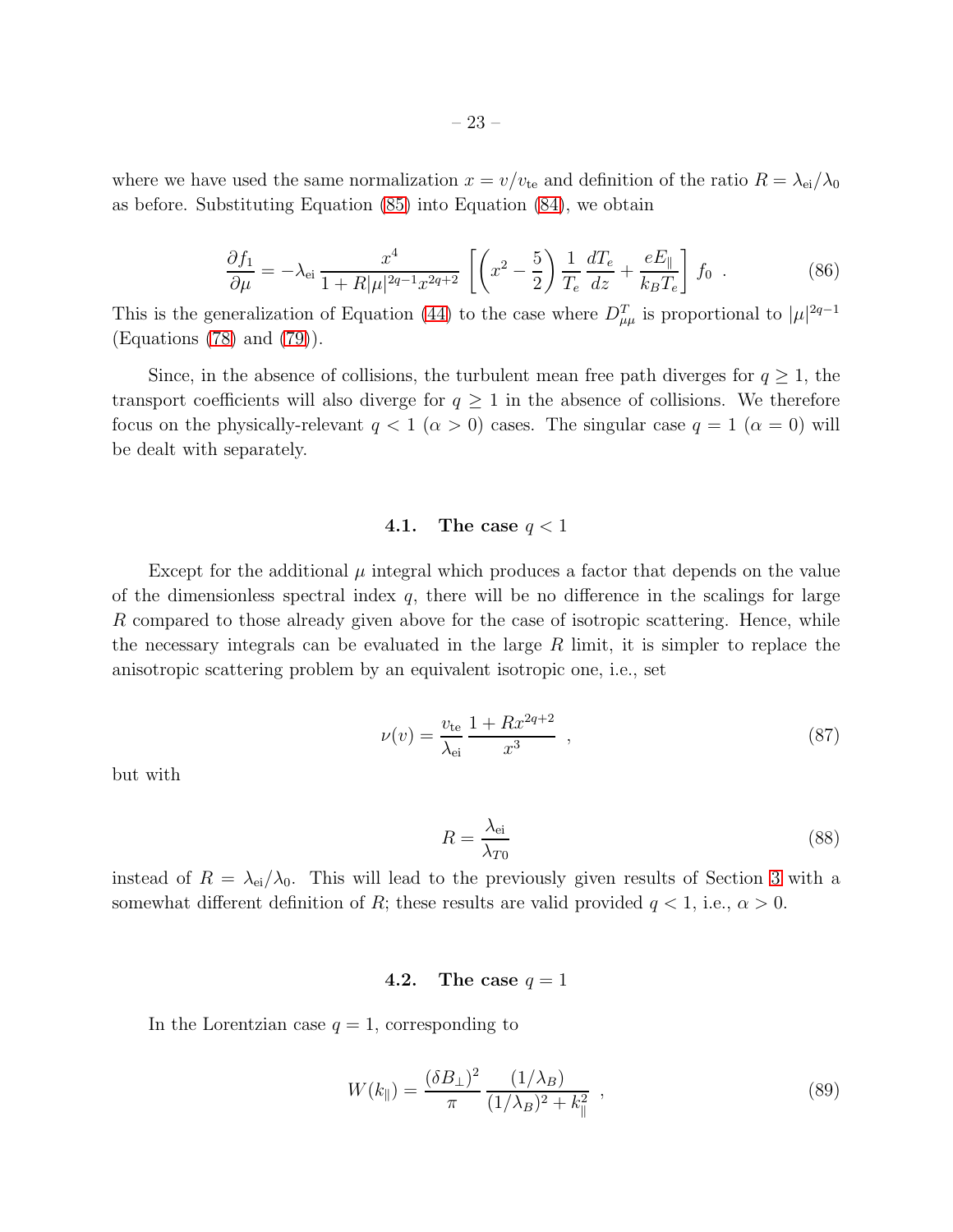we have

$$
\nu_T = |\mu| \left(\frac{\delta B_\perp}{B_0}\right)^2 \frac{\nu}{\lambda_B} = \frac{|\mu| \nu}{\lambda_0} \quad , \tag{90}
$$

so that

$$
R = \frac{\lambda_{\text{ei}}}{\lambda_0} = \left(\frac{\lambda_{\text{ei}}}{\lambda_B}\right) \left(\frac{\delta B_\perp}{B_0}\right)^2 \simeq \frac{10^4 T_e^2 (\delta B_\perp / B_0)^2}{n_e \lambda_B} \tag{91}
$$

Equation [\(86\)](#page-22-0) can be analytically integrated over  $\mu$  to give

<span id="page-23-0"></span>
$$
f_1 = \begin{cases} -\frac{\lambda_{\text{ei}}}{R} \ln(1 + Rx^4 \mu) \left[ (x^2 - \frac{5}{2}) \frac{1}{T_e} \frac{dT_e}{dz} + \frac{eE_{\parallel}}{k_B T_e} \right] f_0 & ; \quad \mu > 0\\ \frac{\lambda_{\text{ei}}}{R} \ln(1 - Rx^4 \mu) \left[ (x^2 - \frac{5}{2}) \frac{1}{T_e} \frac{dT_e}{dz} + \frac{eE_{\parallel}}{k_B T_e} \right] f_0 & ; \quad \mu < 0 \end{cases}
$$
(92)

This result can now be substituted in the expressions for the normalized heat flux (cf. Equation [\(46\)](#page-13-4)) and the current density (Equation [\(51\)](#page-14-3)). Exploiting the hemispherical antisymmetry of Equation [\(92\)](#page-23-0) in evaluating the integral over  $\mu$ , we obtain

<span id="page-23-2"></span>
$$
q_{\parallel} = -\frac{4n_e k_B T_e v_{\text{Te}} \lambda_{\text{ei}}}{\sqrt{\pi} R} \int_0^\infty dx \, x^5 \left[ \left( x^2 - \frac{5}{2} \right) \frac{1}{T_e} \frac{d T_e}{d z} + \frac{e E_{\parallel}}{k_B T_e} \right] e^{-x^2} \int_0^1 d\mu \, \mu \ln(1 + Rx^4 \mu) \tag{93}
$$

and

<span id="page-23-3"></span>
$$
j_{\parallel} = \frac{4n_e e v_{\text{Te}} \lambda_{\text{ei}}}{\sqrt{\pi} R} \int_0^\infty dx \, x^3 \left[ \left( x^2 - \frac{5}{2} \right) \frac{1}{T_e} \frac{dT_e}{dz} + \frac{e E_{\parallel}}{k_B T_e} \right] e^{-x^2} \int_0^1 d\mu \, \mu \, \ln(1 + Rx^4 \mu) \quad . \tag{94}
$$

Making the substitution  $y = 1 + Rx^4\mu$  and then integrating by parts, the integral over  $\mu$ evaluates to

<span id="page-23-1"></span>
$$
\int_0^1 d\mu \,\mu \ln(1 + Rx^4 \mu) = \frac{1}{2(Rx^4)^2} \left\{ \left[ (Rx^4)^2 - 1 \right] \ln(1 + Rx^4) + Rx^4 \left( 1 - \frac{1}{2}Rx^4 \right) \right\} . \tag{95}
$$

The values of the thermoelectric transport coefficients  $\kappa_{\parallel}, \alpha_{\parallel}, \beta_{\parallel}$  and  $\sigma_{\parallel}$  may now be obtained by substituting the expression  $(95)$  for the  $\mu$  integral in the expressions  $(93)$  and  $(94)$ . These transport coefficients are best represented in relation to their Spitzer  $(R = 0)$  values. We find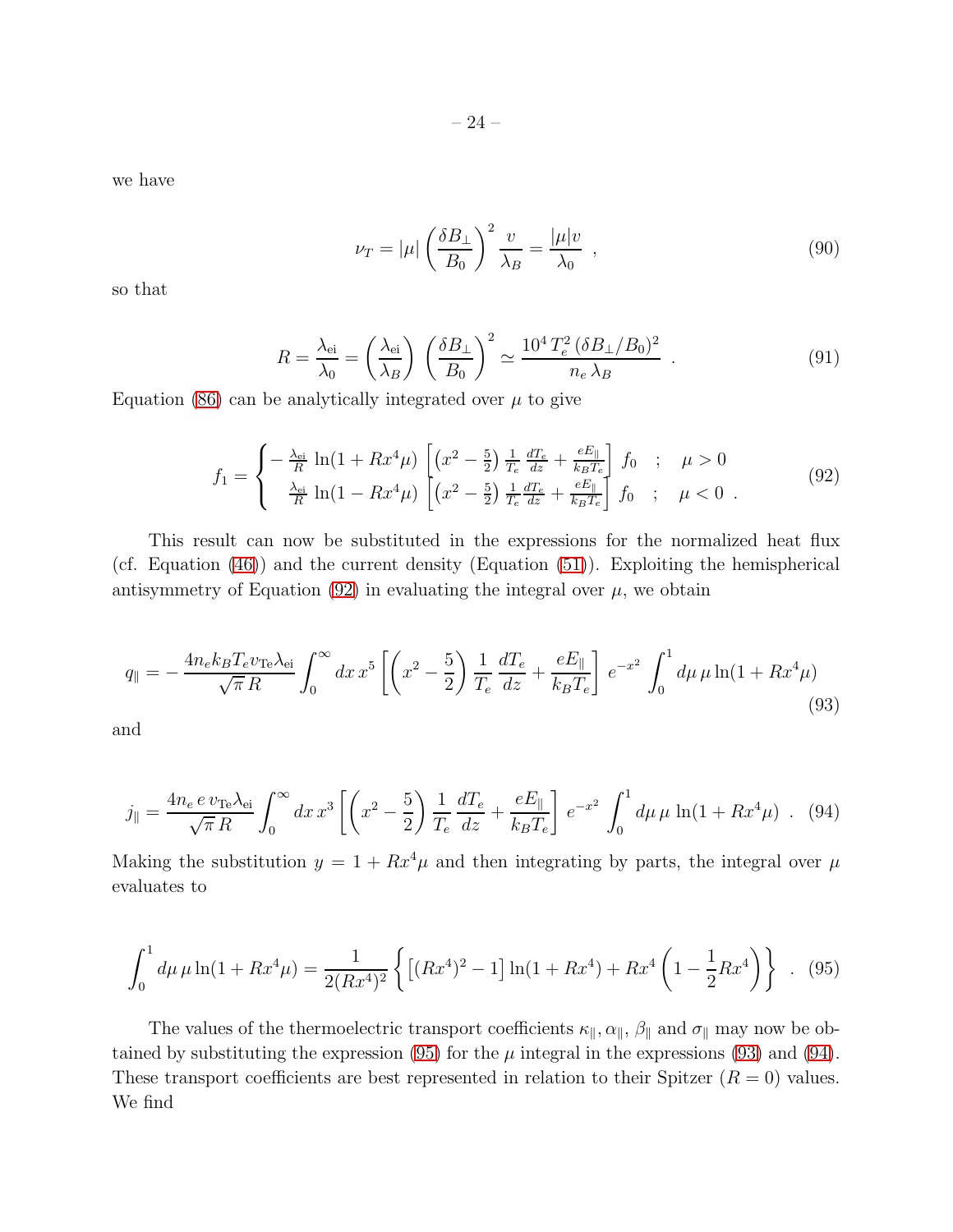<span id="page-24-0"></span>
$$
\frac{\kappa_{\parallel}}{\kappa_{\parallel,S}} = \frac{3}{2R} \frac{\int_0^\infty \frac{1}{(Rx^4)^2} \left\{ \left[ (Rx^4)^2 - 1 \right] \ln(1 + Rx^4) + Rx^4 \left( 1 - \frac{1}{2}Rx^4 \right) \right\} x^5 \left( x^2 - \frac{5}{2} \right) e^{-x^2} dx}{\int_0^\infty x^9 \left( x^2 - \frac{5}{2} \right) e^{-x^2} dx} ;
$$
\n(96)

$$
\frac{\alpha_{\parallel}}{\alpha_{\parallel,S}} = \frac{3}{2R} \frac{\int_0^\infty \frac{1}{(Rx^4)^2} \left\{ \left[ (Rx^4)^2 - 1 \right] \ln(1 + Rx^4) + Rx^4 \left( 1 - \frac{1}{2}Rx^4 \right) \right\} x^5 e^{-x^2} dx}{\int_0^\infty x^9 e^{-x^2} dx} ; \quad (97)
$$

$$
\frac{\beta_{\parallel}}{\beta_{\parallel,S}} = \frac{3}{2R} \frac{\int_0^{\infty} \frac{1}{(Rx^4)^2} \left\{ \left[ (Rx^4)^2 - 1 \right] \ln(1 + Rx^4) + Rx^4 \left( 1 - \frac{1}{2}Rx^4 \right) \right\} x^3 \left( x^2 - \frac{5}{2} \right) e^{-x^2} dx}{\int_0^{\infty} x^7 \left( x^2 - \frac{5}{2} \right) e^{-x^2} dx} ;
$$
\n(98)

and

<span id="page-24-1"></span>
$$
\frac{\sigma_{\parallel}}{\sigma_{\parallel,S}} = \frac{3}{2R} \frac{\int_0^\infty \frac{1}{(Rx^4)^2} \left\{ \left[ (Rx^4)^2 - 1 \right] \ln(1 + Rx^4) + Rx^4 \left( 1 - \frac{1}{2}Rx^4 \right) \right\} x^3 e^{-x^2} dx}{\int_0^\infty x^7 e^{-x^2} dx} \quad . \tag{99}
$$

For  $R \ll 1$ , we have a collision-dominated regime, and the results [\(96\)](#page-24-0) through [\(99\)](#page-24-1) should approach unity. Indeed, for  $R \ll 1$ , the logarithm may be expanded in a Taylor series  $ln(1+q) = q - q^2/2 + q^3/3 - \dots$ , giving

$$
\frac{1}{2(Rx^4)^2} \left\{ \left[ (Rx^4)^2 - 1 \right] \ln(1 + Rx^4) + Rx^4 \left( 1 - \frac{1}{2}Rx^4 \right) \right\} \stackrel{R \ll 1}{\longrightarrow} \frac{1}{3} Rx^4 \tag{100}
$$

in place of Equation [\(95\)](#page-23-1). (This result may also be obtained quickly by expanding the logarithm to first order in the integral  $\int_0^1 d\mu \mu \ln(1 + Rx^4\mu)$ .) Using the limiting form in the numerators of  $(96)$  through  $(99)$  yields unity for all four ratios, as it should.

On the other hand, for the turbulence-dominated transport regime characterized by  $R \gg 1$ , we obtain

$$
\frac{\kappa_{\parallel}}{\kappa_{\parallel,S}} \stackrel{R \gg 1}{\longrightarrow} \frac{3 \int_0^{\infty} x^5 \left( x^2 - \frac{5}{2} \right) e^{-x^2} dx}{2 \int_0^{\infty} x^9 \left( x^2 - \frac{5}{2} \right) e^{-x^2} dx} \left( \frac{\ln R}{R} \right) = \frac{1}{40} \left( \frac{\ln R}{R} \right) ; \tag{101}
$$

$$
\frac{\alpha_{\parallel}}{\alpha_{\parallel,S}} \stackrel{R \gg 1}{\longrightarrow} \frac{3 \int_0^\infty x^5 e^{-x^2} dx}{2 \int_0^\infty x^9 e^{-x^2} dx} \left(\frac{\ln R}{R}\right) = \frac{1}{8} \left(\frac{\ln R}{R}\right) ; \tag{102}
$$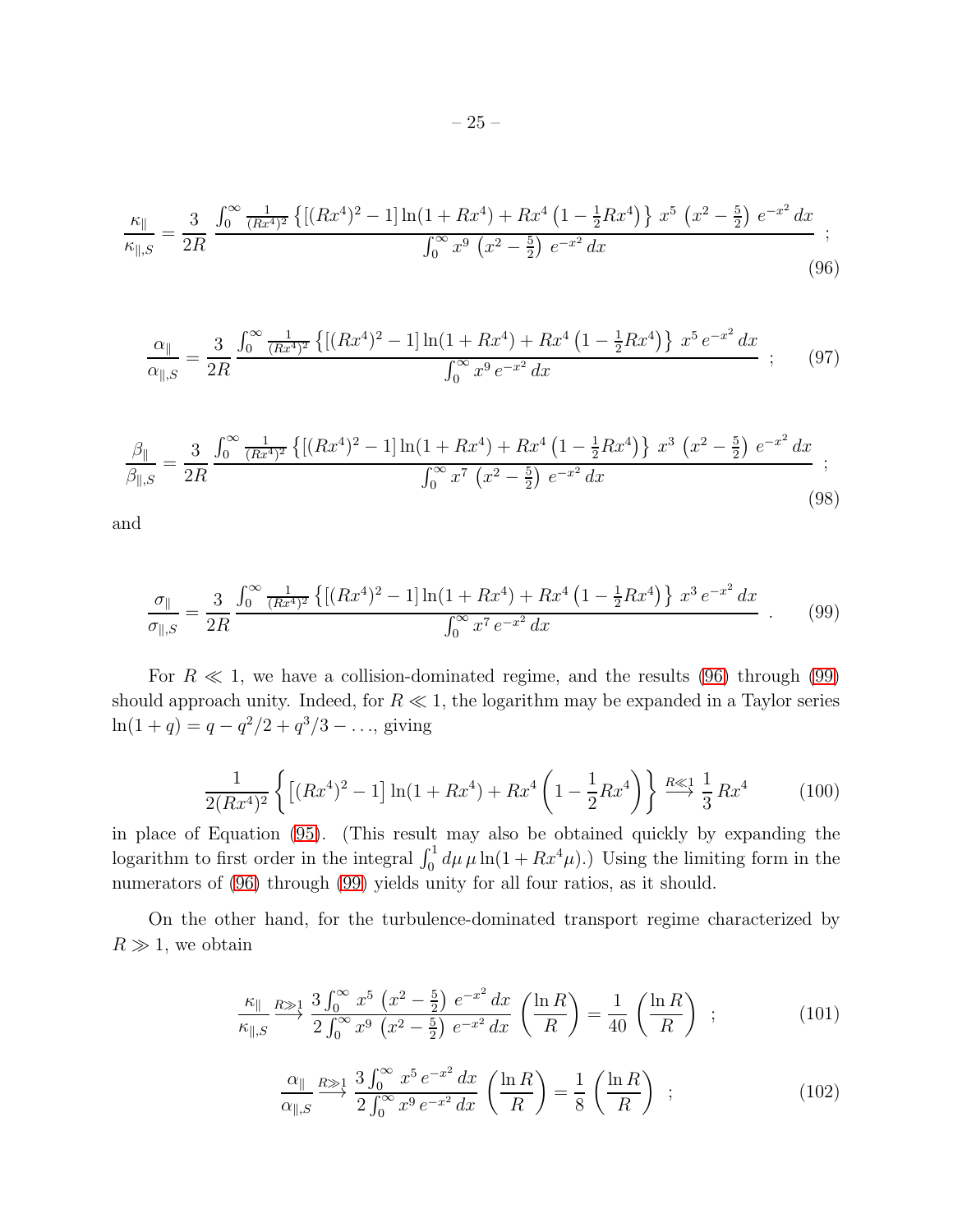$$
\frac{\beta_{\parallel}}{\beta_{\parallel,S}} \xrightarrow{R \gg 1} \frac{3 \int_0^{\infty} x^3 \left(x^2 - \frac{5}{2}\right) e^{-x^2} dx}{2 \int_0^{\infty} x^7 \left(x^2 - \frac{5}{2}\right) e^{-x^2} dx} \left(\frac{\ln R}{R}\right) = -\frac{1}{12} \left(\frac{\ln R}{R}\right) ; \tag{103}
$$

and

$$
\frac{\sigma_{\parallel}}{\sigma_{\parallel,S}} \stackrel{R \gg 1}{\longrightarrow} \frac{3 \int_0^\infty x^3 e^{-x^2} dx}{2 \int_0^\infty x^7 e^{-x^2} dx} \left( \frac{\ln R}{R} \right) = \frac{1}{4} \left( \frac{\ln R}{R} \right) . \tag{104}
$$

<span id="page-25-0"></span>Note both the ln  $R/R$  dependence of these expressions and also the change of sign of  $\beta_{\parallel}$  at large R (which occurs for the same reasons given in the discussion at the end of Section [3\)](#page-9-0).

# 5. Application to solar flares

# 5.1. Heating and cooling of flare coronal plasma

<span id="page-25-1"></span>A solar flare is ubiquitously characterized by enhanced emission in soft X-rays (e.g., [Culhane 1969](#page-33-5); [Culhane & Acton 1970](#page-33-6); [Antonucci et al. 1982\)](#page-32-8); indeed, the commonly-used GOES classification of flares is based on the soft X-ray flux in the  $(1 - 8)$ Å soft X-ray waveband. The plasma responsible for emitting these soft X-rays is generally located in the corona and has a temperature  $\gtrsim 10^7$  K (e.g., [Reeves & Golub 2011\)](#page-35-14). The in situ heating [\(Cargill & Priest 1983;](#page-33-7) [Feldman et al. 2004;](#page-34-20) [Raymond et al. 2007\)](#page-35-15) to these temperatures is generally believed to be due to a combination of ohmic heating associated with current dissipation in the primary site of magnetic reconnection, plus collisional heating by accelerated nonthermal particles, notably electrons. Ohmic heating by passage of the beam-neutralizing return current (see Section [5.2\)](#page-29-0) through the flaring corona may also play a role.

The heat energy transported by both nonthermal electrons and thermal conduction (Heinzel & Karlický 2003) to the chromosphere causes local heating and a corresponding increase in the emission measure of  $10^7$  K gas, enhancing the overall soft X-ray emission. Further, the pressure gradients established by this rapid heating of chromospheric material through the region of radiative instability from  $T \simeq 10^5$  K to  $T \simeq 10^7$  K [\(Cox & Tucker](#page-33-8) [1969\)](#page-33-8), drive a significant hydrodynamic response of the solar atmosphere (e.g., [Nagai & Emslie](#page-35-11) [1984;](#page-35-11) [Mariska et al. 1989;](#page-35-12) [Allred et al. 2005\)](#page-32-7), in particular an upward motion of soft-X-rayemitting plasma into the corona, a process somewhat incorrectly, but nevertheless ubiquitously, termed "chromospheric evaporation."

The hot 10<sup>7</sup> K plasma thus created subsequently cools through radiation, conduction to the chromosphere, and flow of enthalpy. Estimating the pertinent cooling times shows that, under the assumption of classical, collisional [\(Spitzer 1962\)](#page-36-14) conductivity, thermal conduction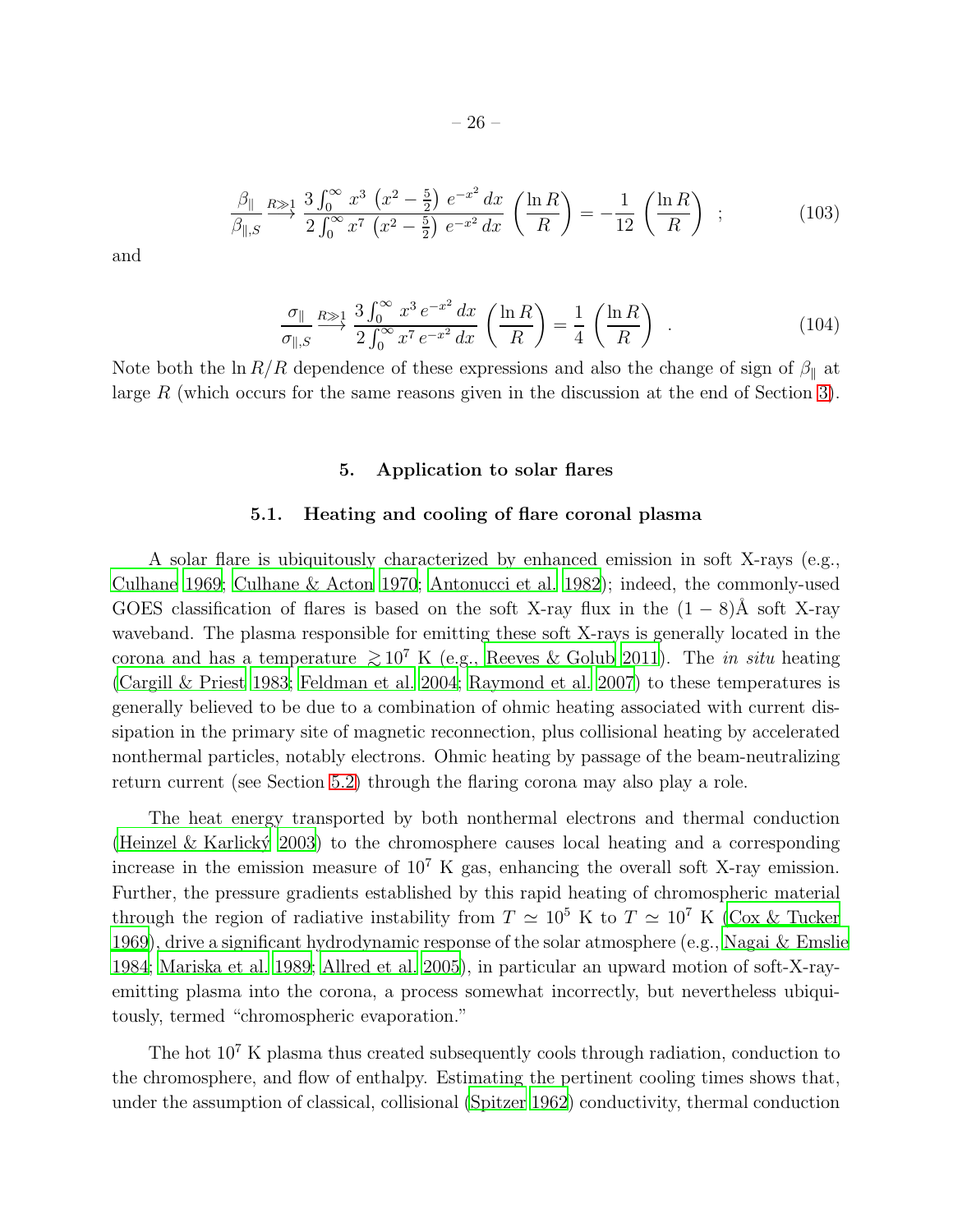generally dominates the cooling time at the highest temperatures. However, in many events the thermal plasma is sustained well beyond the duration of the impulsive hard X-ray burst (and hence heating by nonthermal electrons), for times much longer than the conductive cooling time. This has led to the suggestion (e.g., [Moore et al. 1980;](#page-35-10) [Emslie et al. 2012\)](#page-33-4) that energy is somehow injected, by unknown processes, into the corona after the impulsive phase has ceased. However, it is important to realize that this conclusion is based on thermal conductive losses governed by a purely collisional model of heat transport, which may not be valid if, as suggested above, turbulent processes play a significant role in the region of electron transport.

To illustrate, let us consider a flare volume of  $V \simeq 10^{27}$  cm<sup>3</sup>, with a plasma of density  $n_e = 10^{10}$  cm<sup>-3</sup> embedded in a magnetic field  $B \simeq 10^3$  Gauss. The magnetic energy density is  $B^2/8\pi \simeq 10^5$  erg cm<sup>-3</sup> and the total available magnetic energy is  $(B^2/8\pi)V \simeq 10^{32}$  erg, which is a good estimate of the amount of energy released by magnetic reconnection in a large flare (e.g., [Emslie et al. 2012\)](#page-33-4). Taking the flare duration as  $\tau \simeq 10^2$  s, this corresponds to a released power of  $10^{30}$  erg s<sup>-1</sup>. This energy is transformed into kinetic energy of the particles, thermal and non thermal. A fraction, say 10%, of this energy goes into the kinetic energy of non-thermal electrons [\(Emslie et al. 2012\)](#page-33-4), giving a power  $10^{29}$  erg s<sup>-1</sup> in accelerated electrons, a number close to that inferred from observations of hard X-ray emission in flares (e.g., [Holman et al. 2011](#page-34-0)). This corresponds to a volumetric heating rate due to fast electrons  $Q \simeq 100 \text{ erg cm}^{-3} \text{ s}^{-1}.$ 

With these parameters established, we can now consider the heating (by fast electrons) and cooling (by conduction) of the soft X-ray emitting plasma, governed by the energy equation

<span id="page-26-0"></span>
$$
\frac{\partial (n_e k_B T_e)}{\partial t} = -\frac{\partial q_{\parallel}}{\partial z} + Q \tag{105}
$$

As we have seen above, the conductive heat flux takes the form

<span id="page-26-1"></span>
$$
q_{\parallel} = -\frac{2n_e k_B (2k_B T_e)^{1/2}}{m_e^{1/2}} \lambda \frac{dT_e}{dz} , \qquad (106)
$$

where  $\lambda$  is the mean free path, representing the combined effect of Coulomb collisions and turbulent scattering,

$$
\lambda = \frac{\lambda_{\text{ei}}}{1+R} \quad , \tag{107}
$$

and where the turbulent reduction factor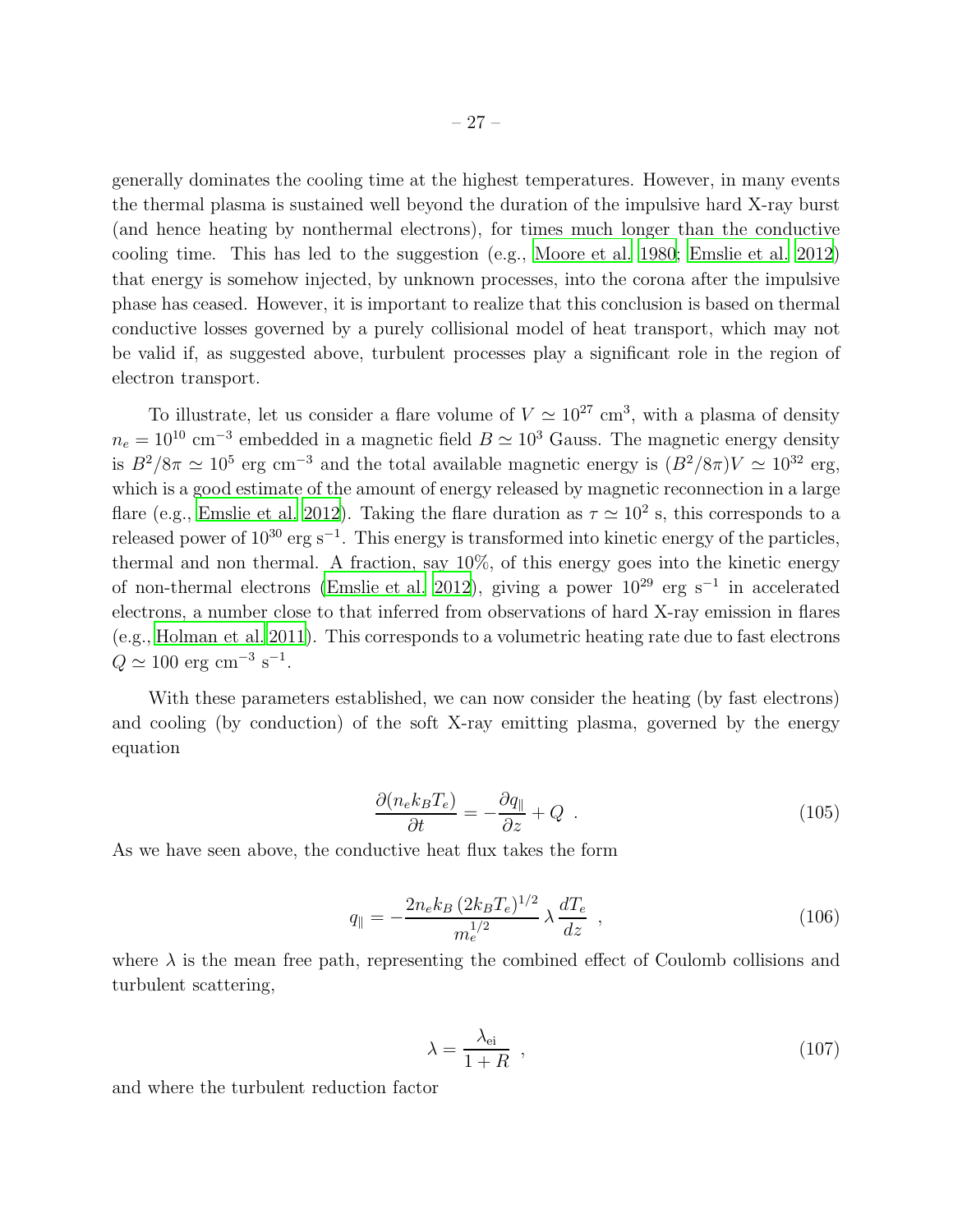$$
R = \frac{\lambda_{ei}}{\lambda_0} = \frac{10^4 T_e^2 (\delta B_\perp / B_0)^2}{n_e \lambda_B} \ . \tag{108}
$$

When  $R \gg 1$ , i.e., when the turbulent parameter  $\lambda_0$  is much smaller than the collisional mean free path  $\lambda_{ei}$  (corresponding to  $\lambda_0 \ll 10^4 T_e^2/n_e$ ), heat transport is regulated predominantly by turbulence. We call this a "turbulence-dominated regime," although we again stress (cf. Section [2.1\)](#page-4-2) that the role of collisions in maintaining a near Maxwellian distribution of background electrons remains important. On the other hand, turbulence plays a negligible role when  $R \ll 1$ .

Let us first balance the terms on the right side of Equation [\(105\)](#page-26-0) to obtain an estimate of the steady-state temperature in the presence of a heat source Q balanced by thermal conduction:

$$
2n_e k_B \left(\frac{2k_B T_e}{m_e}\right)^{1/2} \lambda \left(\frac{T_e}{L^2}\right) \simeq Q \quad , \tag{109}
$$

from which follows the scaling law

<span id="page-27-0"></span>
$$
T_e \simeq \frac{m_e^{1/3}}{2k_B} \left(\frac{QL^2}{n_e \lambda}\right)^{2/3} \tag{110}
$$

The vast majority of theoretical studies concerning the response of coronal loops to heating use the collisional [\(Spitzer 1962](#page-36-14)) conductivity and corresponding mean free path  $\lambda_{ei}$ ; this includes the determination of equilibrium scaling laws and temperature distribution for active region loops (e.g., [Rosner et al. 1978](#page-35-16); [Craig et al. 1978](#page-33-9); [Martens 2010](#page-35-17)) and the modelling of evaporative cooling and enthalpy-based response to coronal heating (e.g., [Antiochos & Sturrock](#page-32-9) [1978;](#page-32-9) [Cargill et al. 1995;](#page-33-10) [Reale 2010;](#page-35-18) [Cargill et al. 2012\)](#page-33-11). When the mean free path is indeed close to its collisional value  $\lambda_{ei}$  (Equation [\(5\)](#page-5-4)), Equation [\(110\)](#page-27-0) gives the scaling law appropriate to a collisional regime of transport [\(Rosner et al. 1978](#page-35-16)) :

<span id="page-27-1"></span>
$$
T_e \simeq \frac{m_e^{1/7}}{2k_B} \left(2\pi e^4 \ln \Lambda\right)^{2/7} Q^{2/7} L^{4/7} \simeq 50 \, Q^{2/7} L^{4/7} \ . \tag{111}
$$

Note that this is independent on the density  $n_e$ , and that this scaling follows straightforwardly from the familiar balancing relation  $Q \propto T_e^{7/2}/L^2$  appropriate to a collisional environment. Substituting the values  $Q \simeq 100 \text{ erg cm}^{-3} \text{ s}^{-1}$  and  $L \simeq 10^9 \text{ cm}$ , we obtain

<span id="page-27-2"></span>
$$
T_e \simeq 3 \times 10^7 \,\mathrm{K} \tag{112}
$$

a value nicely consistent with soft X-ray emission.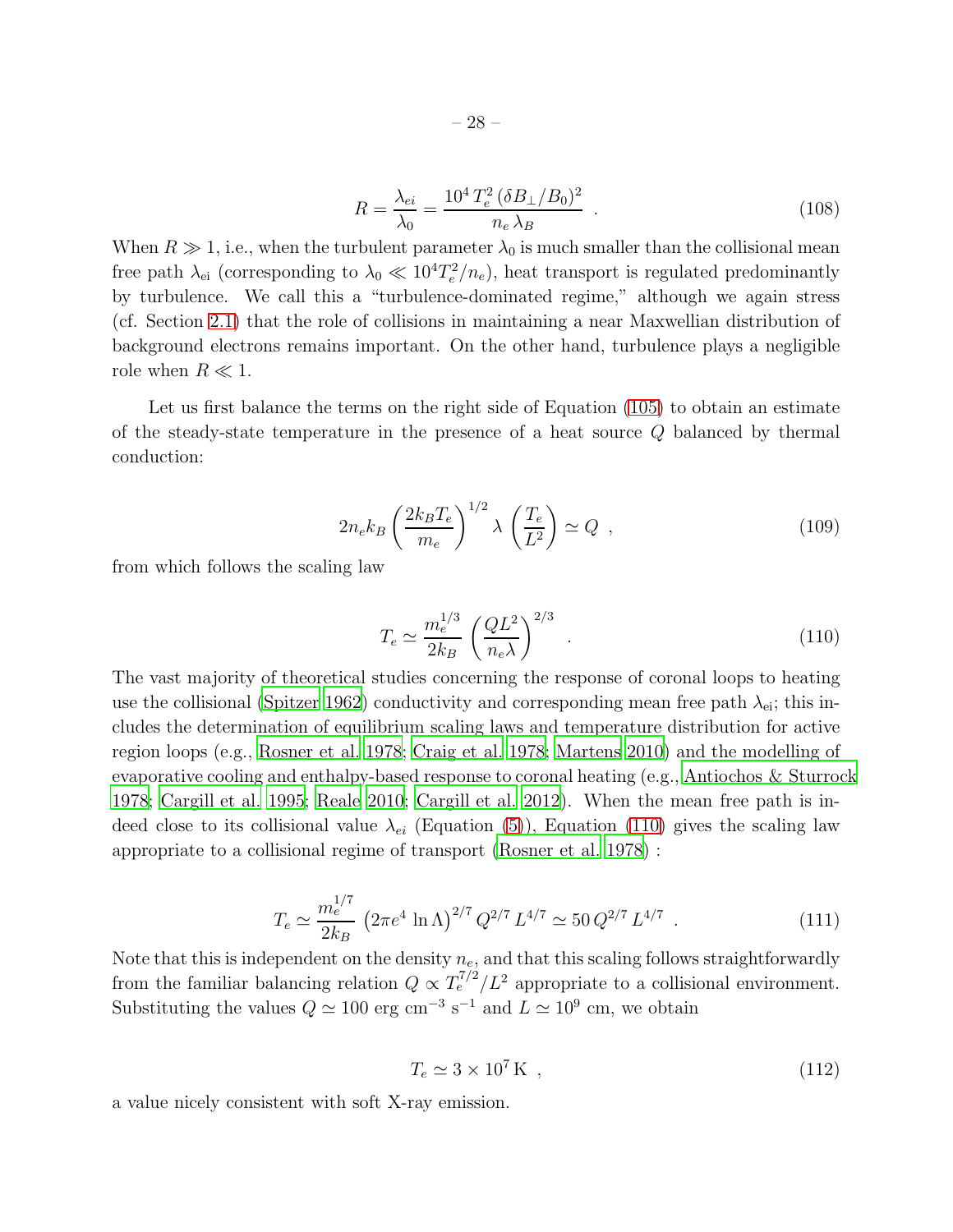On the other hand, returning to Equation [\(110\)](#page-27-0) with  $R \gg 1$ , we now obtain the fundamentally different scaling law for the equilibrium temperature in a turbulence dominated regime:

<span id="page-28-0"></span>
$$
T_e \simeq \frac{m_e^{1/3}}{2k_B} \left(\frac{Q}{n_e}\right)^{2/3} L^{4/3} \lambda_B^{-2/3} \left(\frac{\delta B_\perp}{B_0}\right)^{4/3} ,\qquad (113)
$$

which now depends on the density  $n_e$ . With a magnetic field perturbation ratio  $\delta B_{\perp}/B_0 \simeq 0.1$ and a magnetic correlation length  $\lambda_B \simeq 10^6$  cm ( $\lambda_0 \simeq 10^8$  cm) gives the significantly larger temperature

<span id="page-28-1"></span>
$$
T_e \simeq 1 \times 10^8 \,\mathrm{K} \tag{114}
$$

Hence, for a given heating rate Q and loop properties  $n_e$  and L, the turbulent suppression of heat transport associated with large values of  $R$  leads to a higher steady-state temperature than that obtained by using Spitzer conductivity. Plasma at temperatures  $\sim 10^8$  K  $(\simeq 10 \text{ keV})$  can make a meaningful contribution to the *hard* X-ray emission from the flare. Since thermal conduction is inhibited, possibly also by other collective plasma processes [\(Brown et al. 1979;](#page-33-12) [Smith & Brown 1980](#page-36-18)), such  $10<sup>8</sup>$  K temperatures will likely be confined rather than extending along the entire magnetic loop. For a given heating rate  $Q$ , Equa-tions [\(111\)](#page-27-1) and [\(113\)](#page-28-0) give quite different dependencies of the flaring coronal temperature  $T_e$ on the loop length L  $(L^{4/7}$  and  $L^{4/3}$ , respectively), a result that should be observationally testable.

We note that the steady state temperature  $T_e = 3 \times 10^7$  K in Equation [\(112\)](#page-27-2) above was obtained by assuming a collisional transport regime. Such an assumption is valid only under the dual conditions that both the Knudsen number  $Kn = \lambda_{ei}/L_T$  and the turbulent reduction factor R are  $\ll 1$ . Consistency therefore demands that we evaluate the validity of these two assumptions. We find that at these temperatures (and densities  $n_e \sim 10^{10} \text{ cm}^{-3}$ ), the collisional mean free path  $\lambda_{ei}$  is actually of the order of the loop length  $L \simeq 10^9$  cm; thus the Knudsen number is of order unity and so the use of a collision-related expression for the heat flux is somewhat questionable. In such conditions the heat flux is instead determined (e.g.. [Brown et al. 1979](#page-33-12)) by a flux-limited value equal to a fraction of the freestreaming limit (Equation [\(19\)](#page-8-0)), leading to a generally higher equilibrium temperature and conductive cooling time than is appropriate for the collisional case. With regard to the second assumption, the main thrust of the present paper is that, whether or not the Knudsen number is small, the heat flux may be further limited (by a factor  $\simeq R$ ) by the presence of collisionless pitch-angle scattering. Thus, if the turbulent mean free path is substantially less than the collisional mean free path (or, for Knudsen numbers of order unity or more, the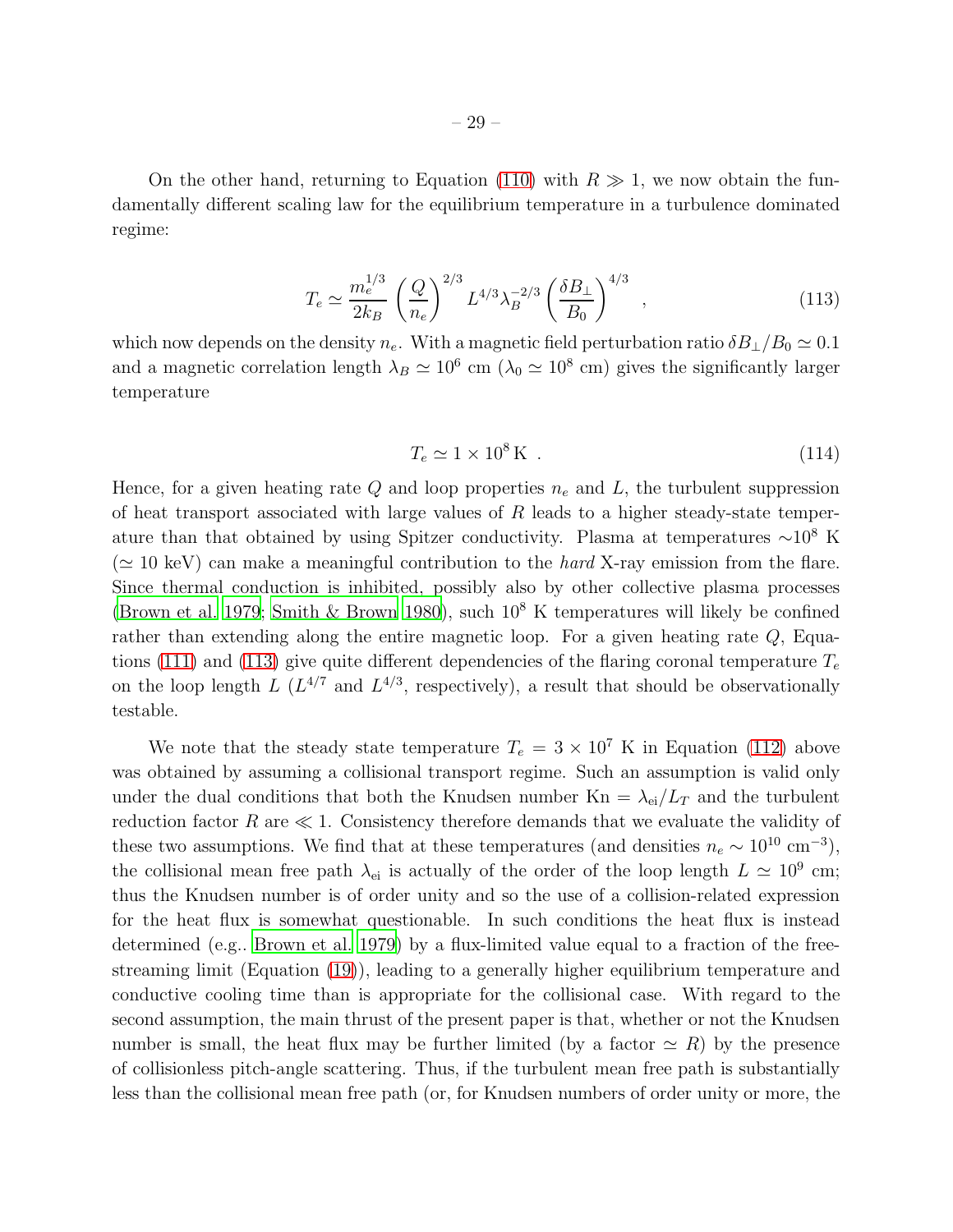length of the flaring loop), then the much larger temperatures ( $T_e \sim 10^8$  K; Equation [\(114\)](#page-28-1)) appropriate to a turbulence-dominated regime apply.

We now turn to a consideration of the role of conduction in cooling the coronal plasma after the energy input Q has ceased. Balancing the heating and conductive cooling in Equation [\(105\)](#page-26-0)), and using the expression [\(106\)](#page-26-1), we obtain an expression for the cooling time-scale  $\tau_c$ :

$$
\tau_c \simeq \frac{m_e^{1/2}}{(2k_B T_e)^{1/2}} \frac{L^2}{\lambda} = \left(\frac{L}{v_{\text{te}}}\right) \left(\frac{L}{\lambda}\right) = \left(\frac{L}{v_{\text{te}}}\right) \left(\frac{L}{\lambda_{\text{ei}}}\right) (1+R) \quad . \tag{115}
$$

The cooling time  $\tau_c$  is thus the free-streaming transport time-scale  $L/v_{\text{te}}$  of thermal electrons multiplied by the inverse of the Knudsen number Kn =  $\lambda/L$ . For a temperature  $T_e \simeq$  $3 \times 10^7$  K (Equation [\(112\)](#page-27-2)), the electron thermal speed  $v_{\text{Te}} \simeq 3 \times 10^9$  cm s<sup>-1</sup>, so that for a loop length  $L \simeq 10^9$  cm, the free-streaming escape time is  $L/v_{\text{te}} \simeq 0.3$  s. The collisional mean free path  $\lambda_{ei} \simeq 10^9$  cm and hence  $L/\lambda_{ei} \sim 1$ , which when  $R \ll 1$ , yields a cooling time of the order of the free-streaming time scale. A smaller initial temperature  $T_e \simeq 10^7$  K has the collisional mean free path decreased by an order of magnitude giving a cooling time  $\tau_c \sim 3s$ . These time scales are much shorter than the duration of the soft X-ray emission, which has led to the realization that the coronal plasma will cool very rapidly after the cessation of the energy input term  $Q$ , to the point where some form of post-impulsive-phase energy input to the corona is needed to sustain the soft X-ray emission for the observed times  $\gtrsim 100$  s (see, e.g., [Moore et al. 1980;](#page-35-10) [Emslie et al. 2012](#page-33-4)). However, in the presence of turbulence the cooling time  $\tau_c$  is further enhanced by a factor  $(1+R)$ , and so cooling by thermal conduction parallel to the guiding magnetic field can thus be significantly inhibited. This increase in the cooling time significantly reduces the previously-assumed requirement [\(Moore et al. 1980;](#page-35-10) [Emslie et al. 2012](#page-33-4)) for post-impulsive phase heating of the coronal plasma.

Before moving on, we parenthetically note that similar issues regarding thermal conductivity (and its suppression) in stochastic magnetic fields arise in the context of galaxy cluster formation and in the theory of cooling flows [\(Fabian 1994;](#page-33-13) [Chandran & Cowley 1998;](#page-33-14) [Malyshkin & Kulsrud 2001](#page-35-19)).

### 5.2. Return current effects

<span id="page-29-0"></span>The very significant electrical currents associated with the injection of non-thermal electrons necessitate a current-neutralizing return current, set up by a combination of electrostatic and inductive processes, the relative role of which has been a matter of some debate [\(Knight & Sturrock 1977;](#page-34-1) [Emslie 1980;](#page-33-1) [Spicer & Sudan 1984](#page-36-2); [Holman 1985](#page-34-2); [Larosa & Emslie](#page-35-1)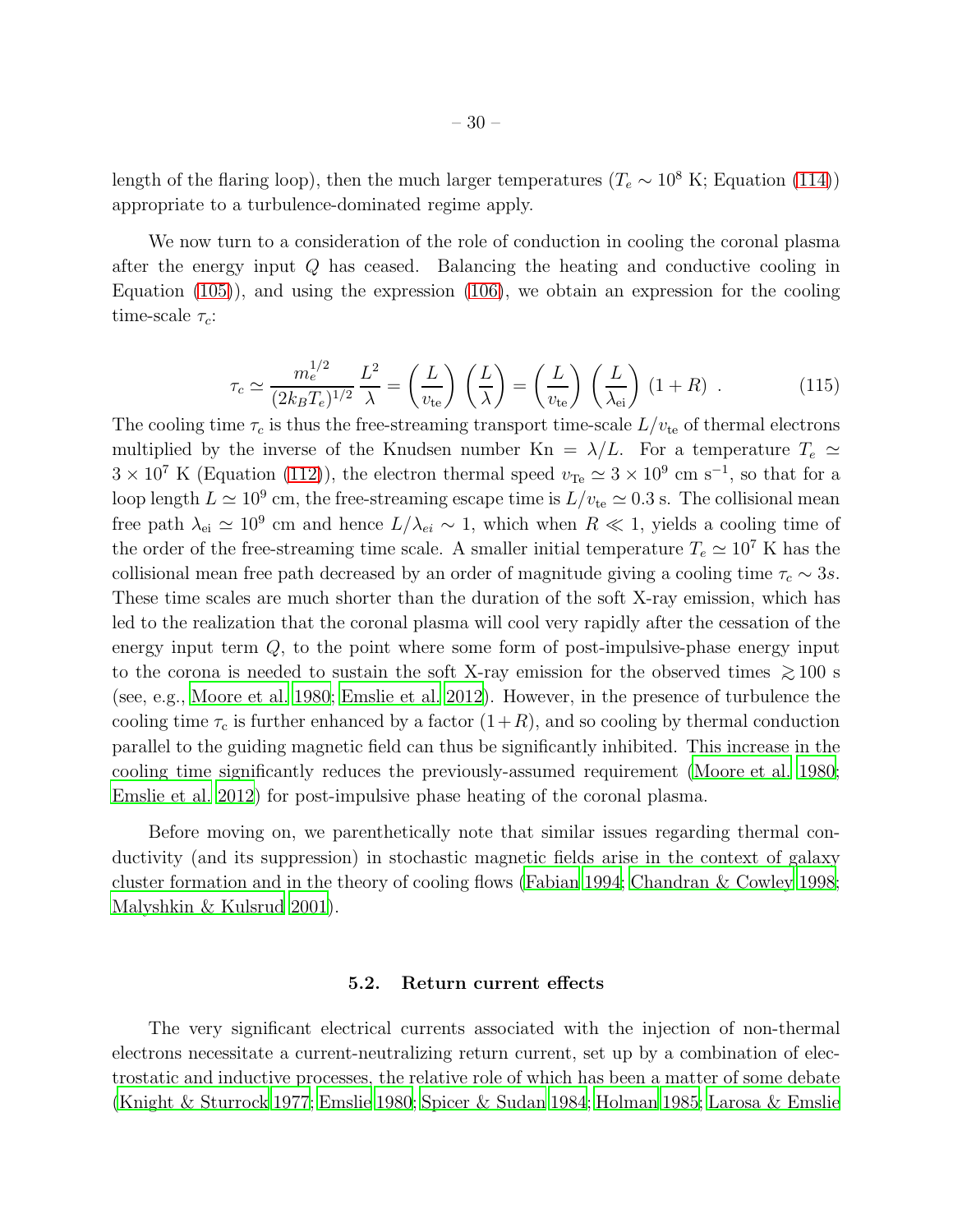[1989;](#page-35-1) [van den Oord 1990](#page-36-3); [Zharkova et al. 1995;](#page-36-4) [Zharkova & Gordovskyy 2005](#page-36-5), [2006;](#page-36-6) [Battaglia & Benz](#page-32-1) [2008;](#page-32-1) [Codispoti et al. 2013](#page-33-15)). However, irrespective of the detailed physics responsible for establishing this return current, driving it through the finite resistivity of the ambient medium requires a local electric field  $\mathcal{E}_{\parallel} = j_{\parallel}/\sigma_{\parallel}$ , which in turn causes both an Ohmic heating rate  $Q_{\textrm{rc}}=j_\parallel\,\mathcal{E}_\parallel=j_\parallel^2/\sigma_\parallel$  and an additional energy loss rate  $|dE/dt|=e\,\mathcal{E}_\parallel\,v=j_\parallel\,\mathcal{E}_\parallel/n_e=j_\parallel^2/n_e\,\sigma_\parallel$ for each of the accelerated electrons.

Now, the transport of *non-thermal* electrons is dominated by non-diffusive cold-target energy losses (see, e.g., [Brown 1971,](#page-32-2) [1973;](#page-32-10) [Emslie 1978\)](#page-33-0), and hence we expect that the transport of such electrons, and hence the current density  $j_{\parallel}$  that they carry, is largely unaffected by collisionless pitch-angle scattering. (Although [Kontar et al. \(2014\)](#page-34-13) have shown that the direct beam current  $j_{\parallel}$  is also reduced somewhat due to the presence of pitch-angle scattering, the reduction factor is not as large as the transport coefficient reduction factors R considered here, so that we may assume that the current density  $j_{\parallel}$  associated with the injected electrons is essentially the same as in the purely collisional case.) Any change in ohmic energy losses is therefore driven primarily by changes in the parallel electrical conductivity  $\sigma_{\parallel}$ . Reducing the value of  $\sigma_{\parallel}$  through turbulence results in a greater rate of Ohmic heating  $Q_{\rm rc}$  (and hence higher coronal heating rates) and also a greater energy loss rate  $|dE/dt|$  for the accelerated electrons.

This enhancement of the return-current electron energy loss rates affects the heating rate as a function of position [\(Emslie 1980\)](#page-33-1) and hence the hydrodynamic response of the atmosphere (e.g., [Nagai & Emslie 1984;](#page-35-11) [Mariska et al. 1989\)](#page-35-12). It also reduces the amount of energy precipitating into the chromospheric footpoints, thus possibly accounting for the "gentle" evaporation observed by, e.g., [Zarro & Lemen \(1988](#page-36-19)). Enhanced return current energy losses also result in a more effective confinement of hard-X-ray-producing electrons in the corona, which may offer an alternative explanation for loop-top coronal sources [\(Kane & Hurford](#page-34-4) [2003;](#page-34-4) [Xu et al. 2008](#page-36-9); [Guo et al. 2012a](#page-34-8)[,b;](#page-34-9) [Jeffrey et al. 2014\)](#page-34-10).

Estimates of the ratio of return current heating to collisional energy loss in the flaring corona show that, for moderately large flares they are comparable (see Figure 3 of [Emslie](#page-33-1) [1980\)](#page-33-1). The same figure shows that the ratio of return current heating to collisional energy loss in the chromosphere, where most of the electron heating occurs, can be up to several percent. Thus, enhancing the return current heating/energy loss rate by even an order of magnitude through turbulent modification of the electrical conductivity  $\sigma_{\parallel}$  and could possibly transform the flaring corona into a return-current-dominated regime [\(Knight & Sturrock](#page-34-1) [1977;](#page-34-1) [Larosa & Emslie 1989](#page-35-1); [van den Oord 1990;](#page-36-3) [Zharkova et al. 1995\)](#page-36-4). This has very significant implications, ranging from the spatial distribution of hard X-ray emission and electron heating, to the total number of accelerated electrons required to produce a given hard X-ray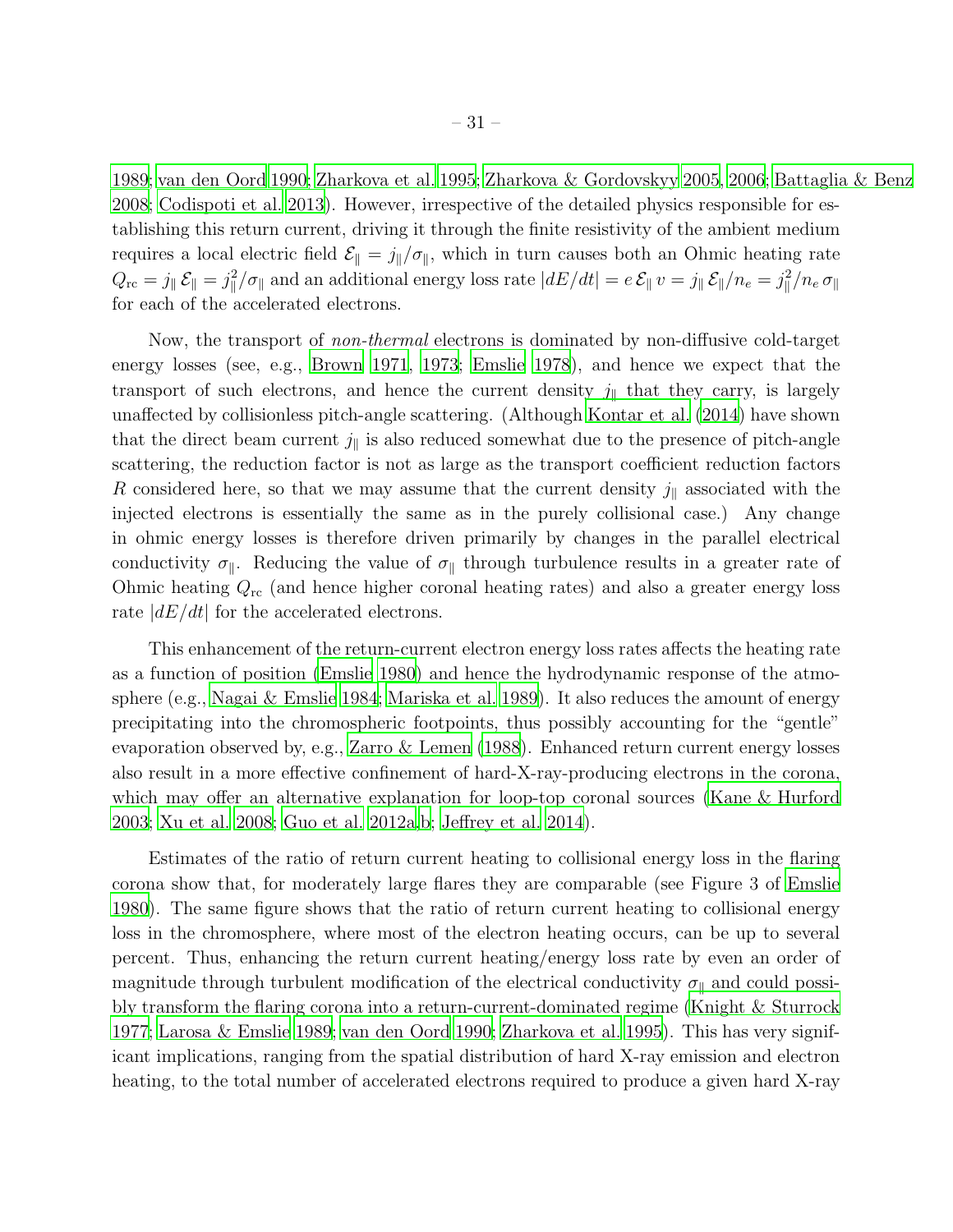intensity [\(Zharkova & Gordovskyy 2005](#page-36-5), [2006\)](#page-36-6).

A more dominant role for return current losses in the energy loss rate for accelerated electrons has a possibly even more interesting effect. Since the energy loss rate for an individual electron  $|dE/dt| = e \mathcal{E}_{\parallel} v = ev \, j_{\parallel}/\sigma_{\parallel}$ , which is proportional to the injected current  $j_{\parallel}$  and hence the electron injection rate, and since the total hard X-ray yield is proportional to the injection rate divided by the energy loss rate [\(Brown & Emslie 1988\)](#page-32-11), it follows that the hard X-ray yield in a return-current-loss dominated regime is independent of the injected number of electrons [\(Emslie 1980\)](#page-33-1). Such a possible saturation of hard X-ray flux with increasing flare intensity has been reported by [Alexander & Daou \(2007\)](#page-32-12).

#### 6. Summary and conclusions

<span id="page-31-0"></span>Motivated by observations [\(Kontar et al. 2011a;](#page-34-7) [Bian et al. 2011\)](#page-32-6) suggesting the presence of magnetic fluctuations in flaring loops and also (Simões  $\&$  Kontar 2013) suggesting that turbulent pitch-angle scattering plays a significant role in the transport of energy by both thermal and non-thermal electrons in solar flares, we have derived formulae for the thermal and electrical conductivities in the presence of both collisions and magnetic turbulence.

The enhanced electron confinement effected by the addition of collisionless pitch-angle scattering can reduce the *thermal* conductivity of the corona, thus decreasing thermal conductive losses and so increasing coronal temperatures compared to those in a model with collisionally-dominated transport. This may explain the localization of coronal X-ray sources in the apex of the loop (see, e.g., [Holman et al. 2011,](#page-34-0) for a review). It also increases the cooling time for the flare-heated coronal plasma, possibly alleviating the need for postimpulsive-phase heating by unidentified processes [\(Moore et al. 1980](#page-35-10); [Emslie et al. 2012](#page-33-4)). Finally, it means that the corona becomes more of a "warm" target in the calculation of the energy loss rate of accelerated electrons, which has an impact on the relationship between the source-integrated electron spectrum and the injected spectrum [\(Brown & Emslie](#page-32-11) [1988;](#page-32-11) [Brown et al. 2003;](#page-32-13) [Emslie 2003;](#page-33-16) [Kontar et al. 2011b,](#page-35-0) [2015](#page-35-20)) and hence on the overall energetics associated with accelerated electrons [\(de Jager et](#page-33-17) al. [1986](#page-33-17); [Miller et al. 1997;](#page-35-21) [Holman et al. 2003](#page-34-3); [Emslie et al. 2004,](#page-33-18) [2005](#page-33-19), [2012\)](#page-33-4).

The suppressed value of the *electrical* conductivity may significantly increase the importance of ohmic heating, both in the thermodynamics of the flare-heated atmosphere and in the propagation of the accelerated electrons themselves. In particular, because the inclusion of return current energy losses affects the "bremsstrahlung efficiency" (energy of hard X-rays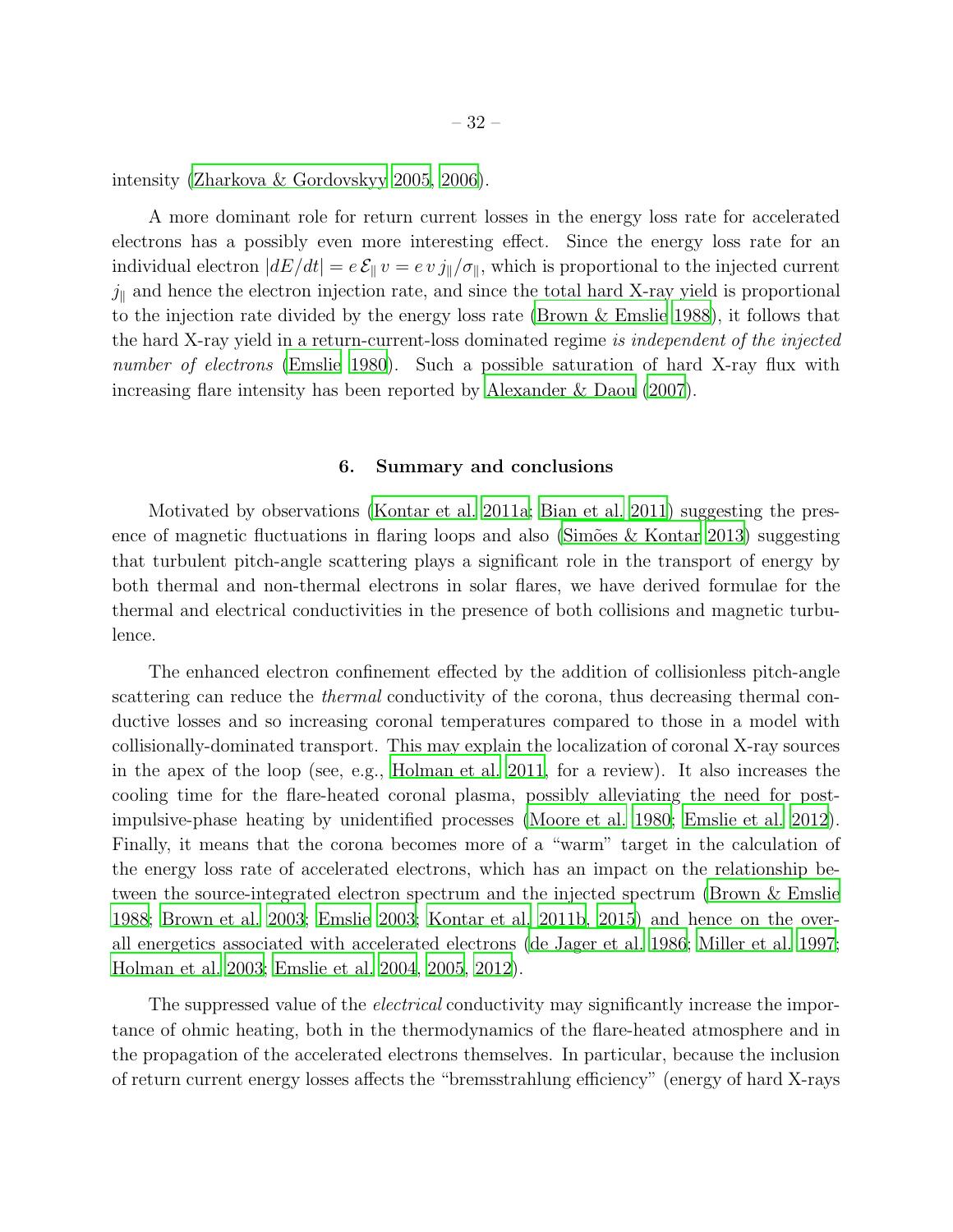produced per electron energy injected in the corona), it may significantly alter the injected electron flux required to produce given hard X-ray flux, with further attendant implications for the overall role of accelerated electrons in flare energetics.

Because of these important implications for quantitative details of the impulsive phase of solar flares and even for its overall viability (see, e.g., [Brown et al. 2009\)](#page-33-20), we urge workers in the field to consider such anomalous transport effects in their modeling of particle transport, thermal conduction, and the electrodynamics of solar flares.

This work is partially supported by a STFC consolidated grant. Financial support by the European Commission through the "Radiosun" (PEOPLE-2011-IRSES-295272) is gratefully acknowledged. AGE was supported by grant NNX10AT78G from NASA's Goddard Space Flight Center.

## REFERENCES

- <span id="page-32-12"></span>Alexander, D., & Daou, A. G. 2007, ApJ, 666, 1268
- <span id="page-32-7"></span>Allred, J. C., Hawley, S. L., Abbett, W. P., & Carlsson, M. 2005, ApJ, 630, 573
- <span id="page-32-9"></span>Antiochos, S. K., & Sturrock, P. A. 1978, ApJ, 220, 1137
- <span id="page-32-8"></span>Antonucci, E., Gabriel, A. H., Acton, L. W., et al. 1982, Sol. Phys., 78, 107
- <span id="page-32-1"></span>Battaglia, M., & Benz, A. O. 2008, A&A, 487, 337
- <span id="page-32-4"></span>Bian, N., Emslie, A. G., & Kontar, E. P. 2012, ApJ, 754, 103
- <span id="page-32-3"></span>Bian, N. H., & Browning, P. K. 2008, ApJ, 687, L111
- <span id="page-32-6"></span>Bian, N. H., Kontar, E. P., & MacKinnon, A. L. 2011, A&A, 535, A18
- <span id="page-32-5"></span>Bitane, R., Zimbardo, G., & Veltri, P. 2010, ApJ, 719, 1912
- <span id="page-32-2"></span>Brown, J. C. 1971, Sol. Phys., 18, 489
- <span id="page-32-0"></span>—. 1972, Sol. Phys., 26, 441
- <span id="page-32-10"></span>—. 1973, Sol. Phys., 31, 143
- <span id="page-32-11"></span>Brown, J. C., & Emslie, A. G. 1988, ApJ, 331, 554
- <span id="page-32-13"></span>Brown, J. C., Emslie, A. G., & Kontar, E. P. 2003, ApJ, 595, L115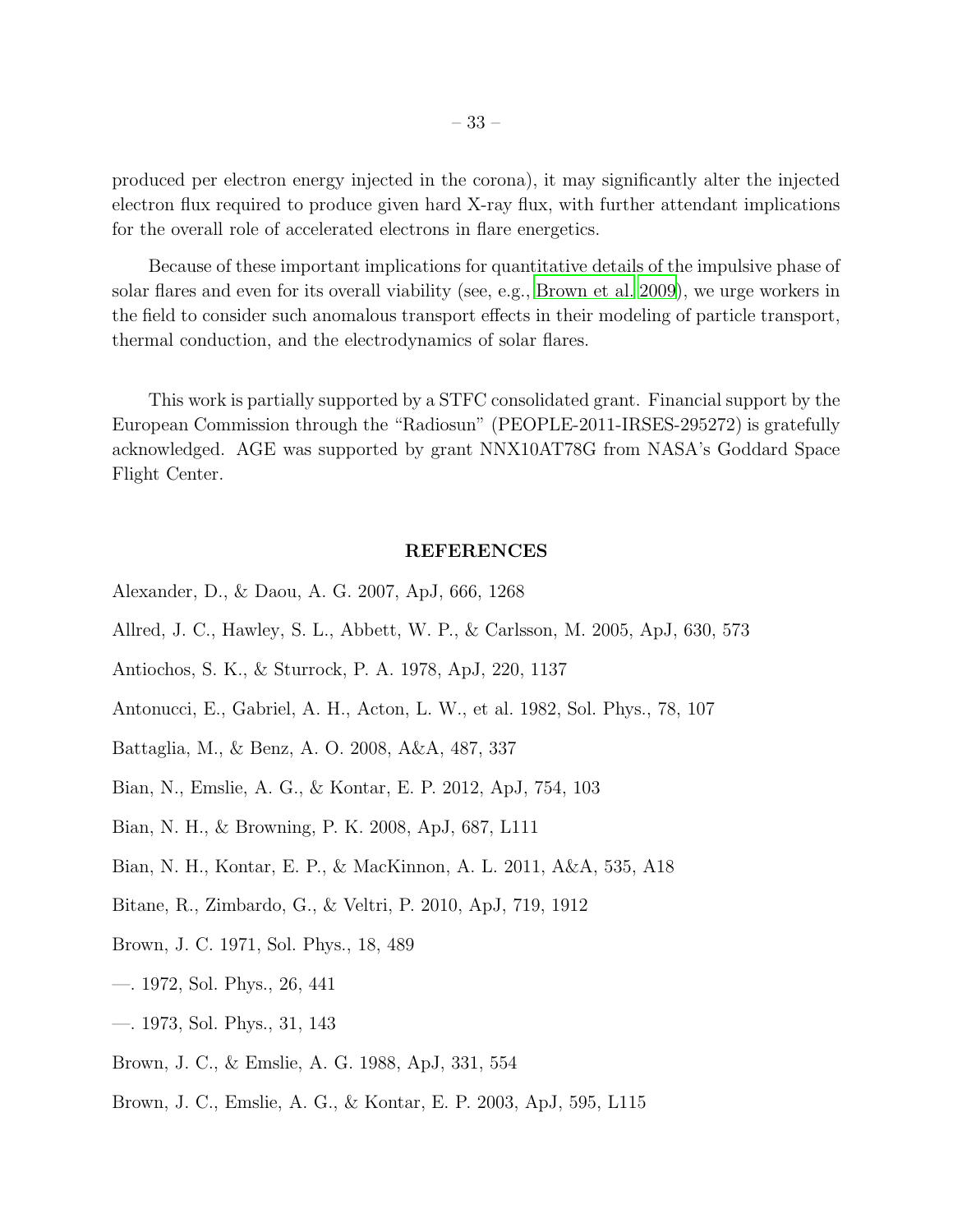- <span id="page-33-12"></span>Brown, J. C., Spicer, D. S., & Melrose, D. B. 1979, ApJ, 228, 592
- <span id="page-33-20"></span>Brown, J. C., Turkmani, R., Kontar, E. P., MacKinnon, A. L., & Vlahos, L. 2009, A&A, 508, 993
- <span id="page-33-3"></span>Bykov, A. M., & Fleishman, G. D. 2009, ApJ, 692, L45
- <span id="page-33-11"></span>Cargill, P. J., Bradshaw, S. J., & Klimchuk, J. A. 2012, ApJ, 758, 5
- <span id="page-33-10"></span>Cargill, P. J., Mariska, J. T., & Antiochos, S. K. 1995, ApJ, 439, 1034
- <span id="page-33-7"></span>Cargill, P. J., & Priest, E. R. 1983, ApJ, 266, 383
- Caspi, A., & Lin, R. P. 2010, ApJ, 725, L161
- <span id="page-33-14"></span>Chandran, B. D. G., & Cowley, S. C. 1998, Physical Review Letters, 80, 3077
- <span id="page-33-15"></span>Codispoti, A., Torre, G., Piana, M., & Pinamonti, N. 2013, ApJ, 773, 121
- <span id="page-33-8"></span>Cox, D. P., & Tucker, W. H. 1969, ApJ, 157, 1157
- <span id="page-33-9"></span>Craig, I. J. D., McClymont, A. N., & Underwood, J. H. 1978, A&A, 70, 1
- <span id="page-33-5"></span>Culhane, J. L. 1969, MNRAS, 144, 375
- <span id="page-33-6"></span>Culhane, J. L., & Acton, L. W. 1970, MNRAS, 151, 141
- <span id="page-33-17"></span>de Jager, C., Bruner, M. E., Crannell, C. J., et al. 1986, NASA Conf. Pub., 2439, 5.5
- <span id="page-33-0"></span>Emslie, A. G. 1978, ApJ, 224, 241
- <span id="page-33-1"></span>—. 1980, ApJ, 235, 1055
- <span id="page-33-16"></span>—. 2003, ApJ, 595, L119
- <span id="page-33-19"></span>Emslie, A. G., Dennis, B. R., Holman, G. D., & Hudson, H. S. 2005, Journal of Geophysical Research (Space Physics), 110, 11103
- <span id="page-33-2"></span>Emslie, A. G., Kontar, E. P., Krucker, S., & Lin, R. P. 2003, ApJ, 595, L107
- <span id="page-33-18"></span>Emslie, A. G., Kucharek, H., Dennis, B. R., et al. 2004, Journal of Geophysical Research (Space Physics), 109, 10104
- <span id="page-33-4"></span>Emslie, A. G., Dennis, B. R., Shih, A. Y., et al. 2012, ApJ, 759, 71
- <span id="page-33-13"></span>Fabian, A. C. 1994, ARA&A, 32, 277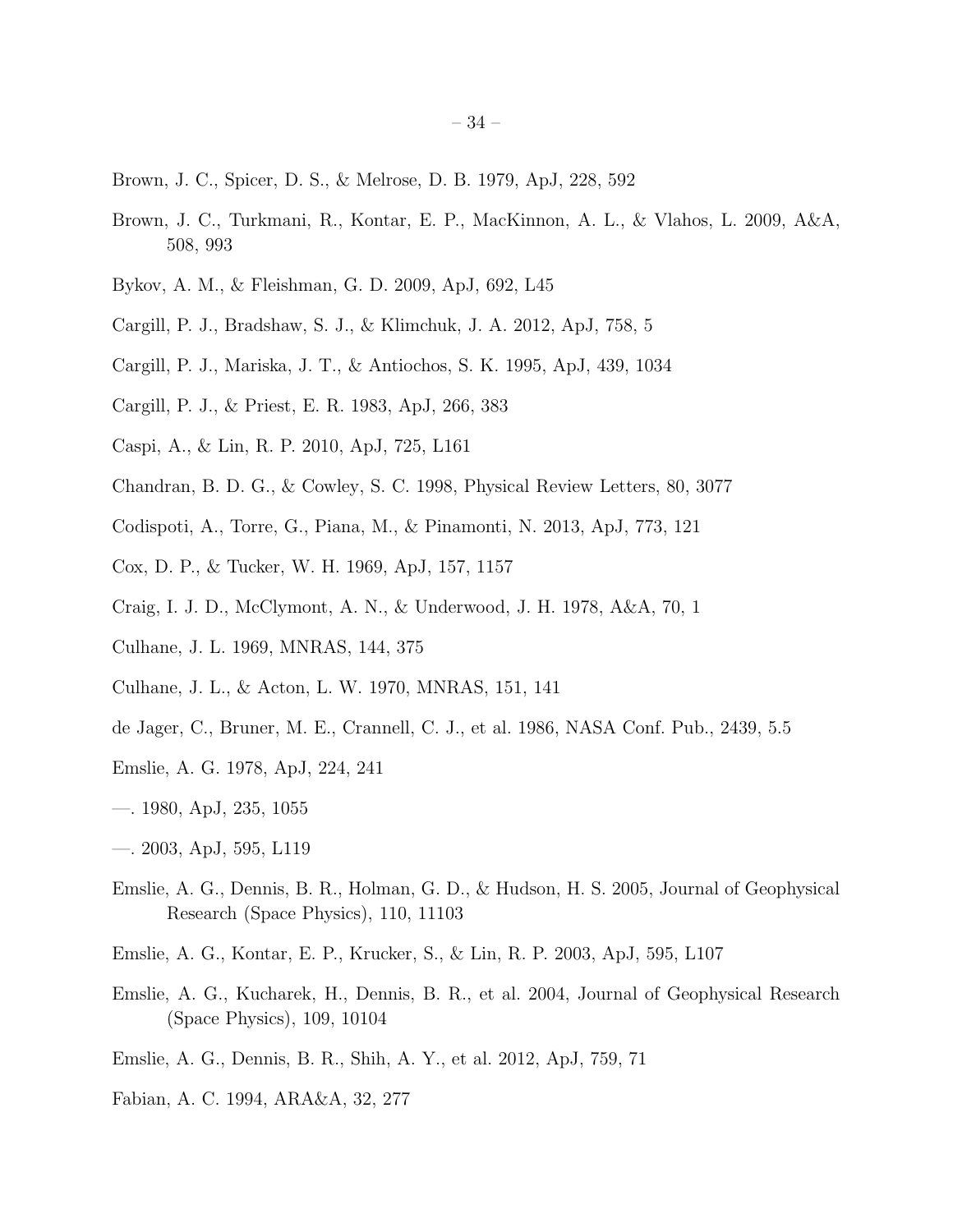- <span id="page-34-20"></span>Feldman, U., Dammasch, I., Landi, E., & Doschek, G. A. 2004, ApJ, 609, 439
- <span id="page-34-16"></span>Galloway, R. K., Helander, P., & MacKinnon, A. L. 2006, ApJ, 646, 615
- <span id="page-34-17"></span>Gkioulidou, M., Zimbardo, G., Pommois, P., Veltri, P., & Vlahos, L. 2007, A&A, 462, 1113
- <span id="page-34-8"></span>Guo, J., Emslie, A. G., Kontar, E. P., et al. 2012a, A&A, 543, A53
- <span id="page-34-9"></span>Guo, J., Emslie, A. G., Massone, A. M., & Piana, M. 2012b, ApJ, 755, 32
- <span id="page-34-12"></span>Hamilton, R. J., & Petrosian, V. 1992, ApJ, 398, 350
- <span id="page-34-21"></span>Heinzel, P., & Karlick´y, M. 2003, in Lecture Notes in Physics, Berlin Springer Verlag, Vol. 612, Energy Conversion and Particle Acceleration in the Solar Corona, ed. L. Klein, 161–178
- <span id="page-34-2"></span>Holman, G. D. 1985, ApJ, 293, 584
- <span id="page-34-3"></span>Holman, G. D., Sui, L., Schwartz, R. A., & Emslie, A. G. 2003, ApJ, 595, L97
- <span id="page-34-0"></span>Holman, G. D., Aschwanden, M. J., Aurass, H., et al. 2011, Space Sci. Rev., 159, 107
- <span id="page-34-19"></span>Jakimiec, J., Tomczak, M., Falewicz, R., Phillips, K. J. H., & Fludra, A. 1998, A&A, 334, 1112
- <span id="page-34-10"></span>Jeffrey, N. L. S., Kontar, E. P., Bian, N. H., & Emslie, A. G. 2014, ApJ, 787, 86
- <span id="page-34-5"></span>Jiang, Y. W., Liu, S., Liu, W., & Petrosian, V. 2006, ApJ, 638, 1140
- <span id="page-34-14"></span>Jokipii, J. R. 1966, ApJ, 146, 480
- <span id="page-34-15"></span>Jokipii, J. R., & Parker, E. N. 1969, ApJ, 155, 777
- <span id="page-34-4"></span>Kane, S. R., & Hurford, G. J. 2003, Advances in Space Research, 32, 2489
- <span id="page-34-18"></span>Karpen, J. T., & DeVore, C. R. 1987, ApJ, 320, 904
- <span id="page-34-1"></span>Knight, J. W., & Sturrock, P. A. 1977, ApJ, 218, 306
- <span id="page-34-6"></span>Kobayashi, K., Tsuneta, S., Tamura, T., et al. 2006, ApJ, 648, 1239
- <span id="page-34-13"></span>Kontar, E. P., Bian, N. H., Emslie, A. G., & Vilmer, N. 2014, ApJ, 780, 176
- <span id="page-34-11"></span>Kontar, E. P., & Brown, J. C. 2006, ApJ, 653, L149
- <span id="page-34-7"></span>Kontar, E. P., Hannah, I. G., & Bian, N. H. 2011a, ApJ, 730, L22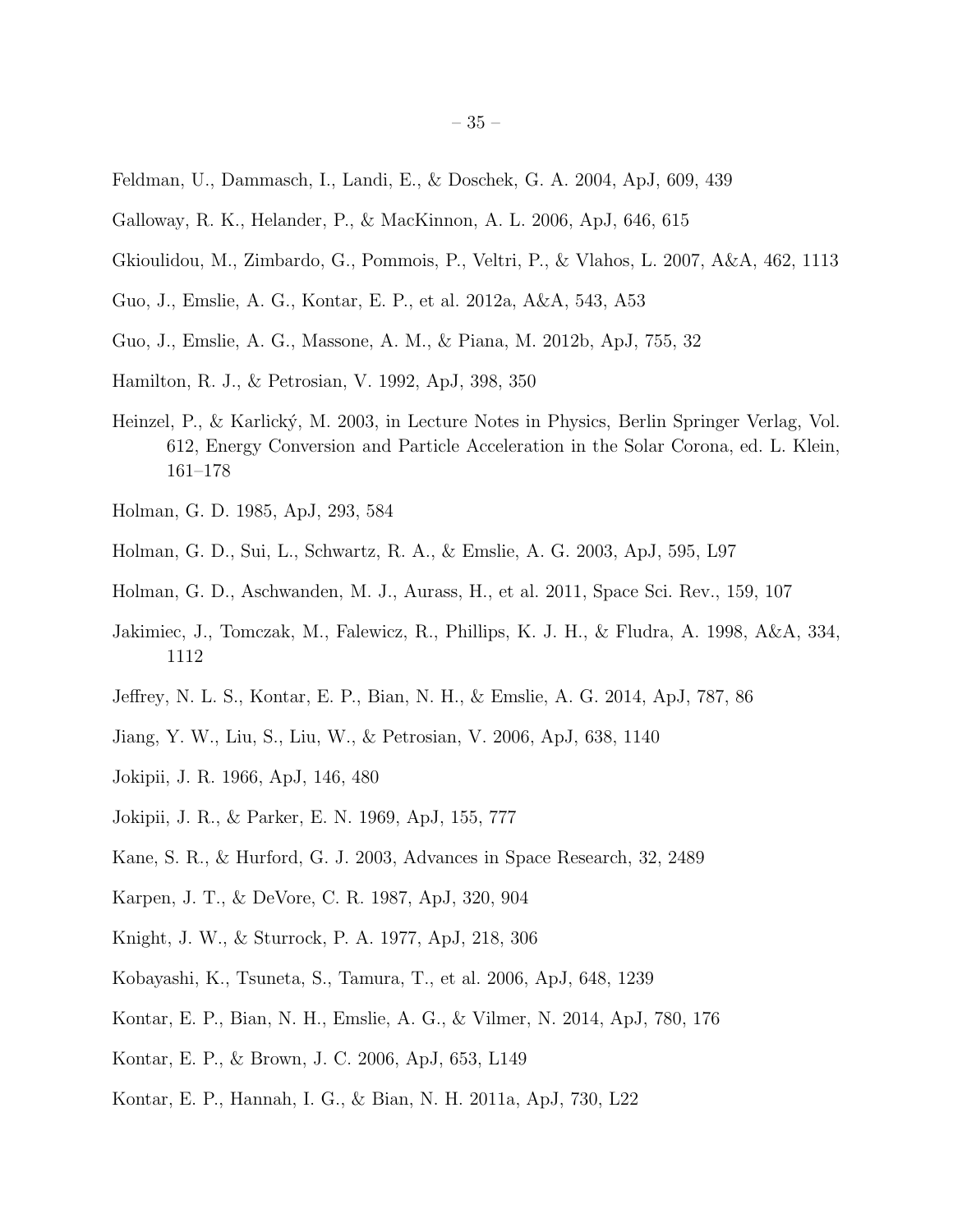- <span id="page-35-20"></span>Kontar, E. P., Jeffrey, N. L. S., Emslie, A. G., & Bian, N. H. 2015, ApJ, 809, 35
- <span id="page-35-0"></span>Kontar, E. P., Brown, J. C., Emslie, A. G., et al. 2011b, Space Sci. Rev., 159, 301
- <span id="page-35-4"></span>Krucker, S., White, S. M., & Lin, R. P. 2007, ApJ, 669, L49
- <span id="page-35-13"></span>Kruskal, M. D., & Bernstein, I. B. 1964, Physics of Fluids, 7, 407
- <span id="page-35-9"></span>Laitinen, T., Dalla, S., & Marsh, M. S. 2013, ApJ, 773, L29
- <span id="page-35-1"></span>Larosa, T. N., & Emslie, A. G. 1989, Sol. Phys., 120, 343
- <span id="page-35-5"></span>Lin, R. P., Dennis, B. R., Hurford, G. J., et al. 2002, Sol. Phys., 210, 3
- <span id="page-35-19"></span>Malyshkin, L., & Kulsrud, R. 2001, ApJ, 549, 402
- <span id="page-35-12"></span>Mariska, J. T., Emslie, A. G., & Li, P. 1989, ApJ, 341, 1067
- <span id="page-35-17"></span>Martens, P. C. H. 2010, ApJ, 714, 1290
- <span id="page-35-3"></span>Masuda, S., Kosugi, T., Hara, H., et al. 1995, PASJ, 47, 677
- <span id="page-35-8"></span>Matthaeus, W. H., Qin, G., Bieber, J. W., & Zank, G. P. 2003, ApJ, 590, L53
- <span id="page-35-6"></span>Melrose, D. B. 1994, ApJS, 90, 623
- <span id="page-35-21"></span>Miller, J. A., Cargill, P. J., Emslie, A. G., et al. 1997, J. Geophys. Res., 102, 14631
- <span id="page-35-10"></span>Moore, R., McKenzie, D. L., Svestka, Z., et al. 1980, in Skylab Solar Workshop II, ed. P. A. Sturrock, 341–409
- <span id="page-35-11"></span>Nagai, F., & Emslie, A. G. 1984, ApJ, 279, 896
- Oka, M., Ishikawa, S., Saint-Hilaire, P., Krucker, S., & Lin, R. P. 2013, ApJ, 764, 6
- <span id="page-35-7"></span>Petrosian, V. 2012, Space Sci. Rev., 173, 535
- <span id="page-35-2"></span>Petrosian, V., Donaghy, T. Q., & McTiernan, J. M. 2002, ApJ, 569, 459
- <span id="page-35-15"></span>Raymond, J. C., Holman, G., Ciaravella, A., et al. 2007, ApJ, 659, 750
- <span id="page-35-18"></span>Reale, F. 2010, Living Reviews in Solar Physics, 7, arXiv:1010.5927
- <span id="page-35-14"></span>Reeves, K. K., & Golub, L. 2011, ApJ, 727, L52
- <span id="page-35-16"></span>Rosner, R., Tucker, W. H., & Vaiana, G. S. 1978, ApJ, 220, 643